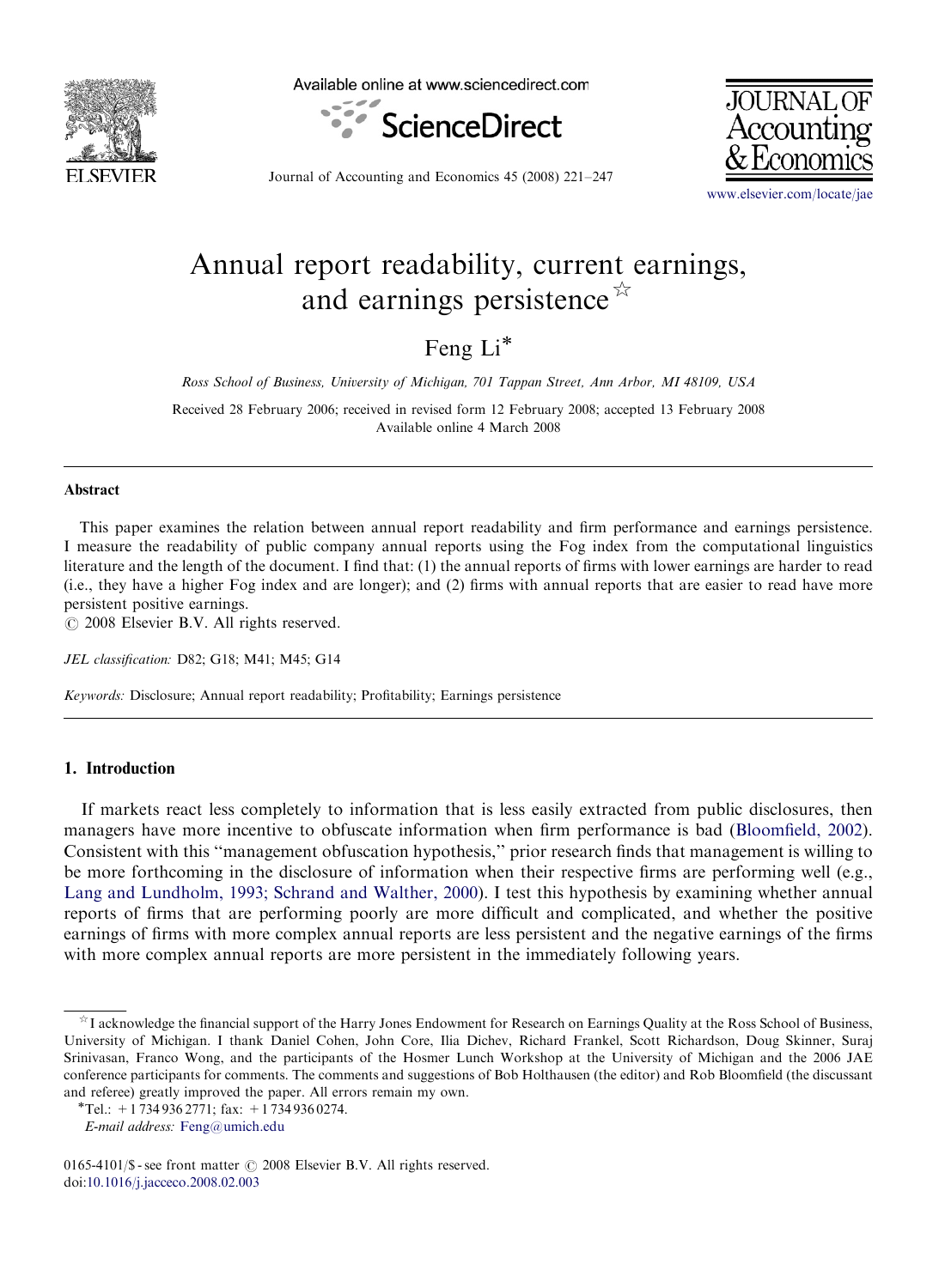I measure annual report readability using two variables. The first variable is the Fog index from the computational linguistics literature, which statistic combines the number of words per sentence and the number of syllables per word to create a measure of readability. The Fog index proposes that, assuming everything else to be equal, more syllables per word or more words per sentence make a document harder to read. The second measure of readability is the length of the annual report. The reasoning behind this choice is the presumption that longer documents are more deterring and require higher costs of information-processing. Using a sample with more than 50,000 firm-years, I find that firms with lower earnings tend to file annual reports that are more difficult to read; an increase (decrease) in earnings from the previous year also results in annual reports that are easier (more difficult) to read compared with previous year's reports. This effect holds after controlling for other firm- and industry-specific factors. However, although this effect is statistically significant, the economic magnitude is small.

I find that annual report readability is related to earnings persistence. Firms with more complicated annual reports have lower earnings persistence when they are profitable. The effect is significant both economically and statistically. An inter-quartile change in readability has a similar impact on earnings persistence when compared to the effect of an inter-quartile change in the absolute amount of total accruals scaled by book value of assets.

Other lexical features of the annual reports also have systematic associations with earnings persistence confirming the readability-based findings. For profitable firms, a higher frequency of causation words (such as ''because'') in the Management Discussion and Analysis (MD&A) section is associated with less persistent earnings; a higher occurrence of positive emotion words (relative to negative emotion words) is associated with more persistent earnings; and a higher frequency of future tense verbs (relative to past/present tense verbs) is indicative of a lower earnings persistence. On the other hand, loss (i.e., non-profitable) firms with a higher occurrence of positive emotion words (relative to negative emotion words) in their MD&A have less persistent earnings.

Viewed collectively, the evidence in this paper suggests a clear correlation between the linguistic features of annual reports and firm performance. This paper contributes to the literature in three ways. First, this is the first large-sample study to examine the cross-sectional variation in annual report readability and other lexical properties and their subsequent implications for current earnings and earnings persistence. It extends the strategic reporting literature (e.g., [Schrand and Walther, 2000](#page-26-0)) by showing that disclosure readability and lexical features may be used strategically by managers. This finding lends further support to the ''incomplete revelation hypothesis'' in [Bloomfield \(2002\).](#page-25-0)

Second, much of the literature on empirical disclosure has focused on the determinants and consequences of the amount of disclosure (e.g., [Miller, 2002\)](#page-26-0) and most papers have small sample sizes—mainly due to the manually coded measure of disclosure quality.<sup>1</sup> Annual report readability and lexical features capture the characteristics—rather than the content—of disclosure. To the extent that more complicated annual reports increase the information-processing cost for investors and hence possess a lower quality of disclosure, this paper provides a new empirical measure of disclosure quality that can be studied in a large sample.

Finally, there is extensive research on earnings quality (see [Dechow and Schrand, 2004](#page-25-0) for a comprehensive review). However, the prior research generally does not examine the association between firm disclosure quality and earnings quality.<sup>2</sup> While many papers explicitly link firm performance with disclosure quality (e.g., [Lang and Lundholm, 1993\)](#page-26-0) and other papers use earnings quality as a proxy for disclosure quality (e.g., [Francis et al., 2005a](#page-25-0)), few of these examine the implications of disclosure quality on future earnings. This paper extends the previous literature by illustrating that the quality of disclosure is correlated with earnings persistence and contains information regarding earnings quality.

Several caveats are in order. As discussed in [Bloomfield \(2008\),](#page-25-0) there are several alternative explanations to my empirical findings. For instance, bad news may be inherently more complicated to articulate and investors could demand more information from managers when there is bad news. Future research is required to distinguish between these explanations. Second, an annual report is just one of the many ways that managers communicate with investors. Managers face more constraints communicating to investors through annual

<sup>&</sup>lt;sup>1</sup>A few exceptions include [Rogers \(2004\)](#page-26-0) and [Berger et al. \(2006\)](#page-25-0).<br><sup>2</sup>One execution is Francis at al. (2005b), who examine the relation

<sup>&</sup>lt;sup>2</sup>One exception is [Francis et al. \(2005b\),](#page-26-0) who examine the relation between voluntary disclosure and accrual quality.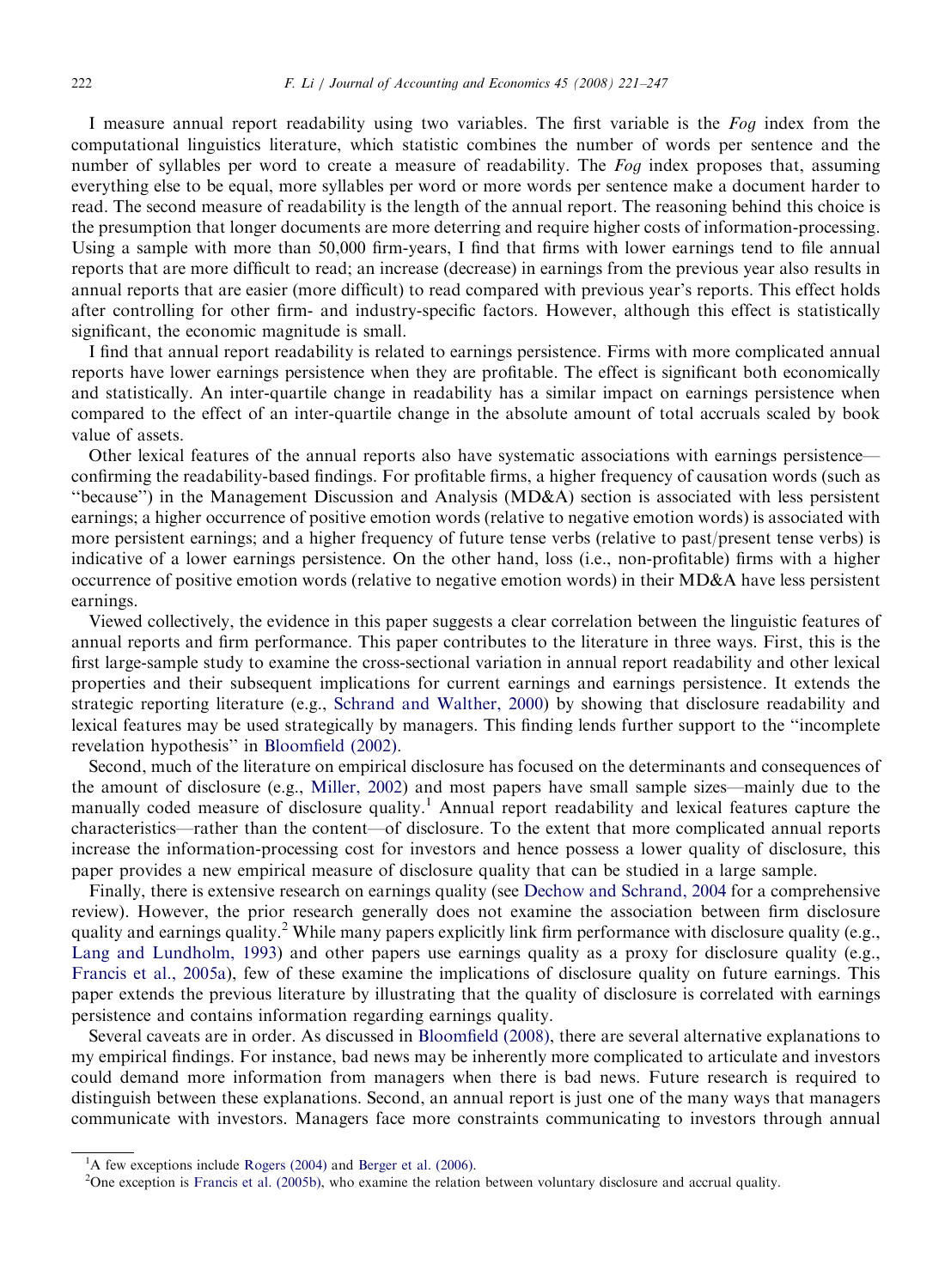reports than through other channels (e.g., conference calls). Therefore, alternate communication channels may provide better models in which to explore the relation between readability and firm performance.

The remainder of the paper proceeds as follows. I discuss prior literature and hypotheses in Section 2 and empirical measures of annual report readability in Section 3. I present the basic empirical findings on readability in Section 4 and other lexical properties of annual report in Section 5. I explore several additional empirical tests in Section 6. Section 7 concludes.

### 2. Literature and hypotheses

### 2.1. Literature

Existing research on corporate disclosure has focused mostly on the amount of disclosure made by firms [\(Healy and Palepu, 2001](#page-26-0)). An important dimension of disclosure—the lexical properties—has not been studied systematically, even though regulators and investors pay a significant amount of attention to these properties. For instance, the SEC has continually attempted to make public company prospectuses more readable and easier to comprehend. In several Securities Act Releases after the 1933 Securities Act, a higher level of clarity in the disclosure documents was encouraged—with an emphasis on not compromising full and fair disclosure [\(Firtel, 1999](#page-25-0)). In 1967, the SEC constituted an internal study group in order to examine and make recommendations for improving its disclosure regime. This study resulted in the 1969 ''Wheat Report.'' Among other findings, the Wheat Report noted that the average investor could not readily understand the complicated prospectuses; the report therefore recommended that companies avoid unnecessarily complex, lengthy or verbose writing.

In October 1998, the SEC issued new plain English disclosure guidelines that encouraged the use of plain English in the drafting and formatting of all prospectuses in registered public offerings by domestic and foreign issuers. The SEC's Investor Ed Office published and posted the following on its website: ''A plain English handbook: how to create clear SEC disclosure documents'' in order to provide practical tips for drafting disclosure documents. For instance, when drafting the front and back cover pages, the summary and the risk factors sections, an issuer must comply with the following six basic principles: short sentences; definitive, concrete, everyday language; the use of the active voice; tabular presentation or bullet lists for complex material whenever possible; no legal jargon or highly technical business terms; and no double negatives. More recently, the SEC has taken several steps in making the disclosure of mutual funds more readable ([Glassman, 2005](#page-26-0)).

Surprisingly—given the importance of the corporate disclosures to regulators and investors—there is little large-sample empirical evidence on these documents' linguistic features. [Jones and Shoemaker \(1994\)](#page-26-0) provide a review of 32 studies in the fields of accounting, business communication and management on the readability of annual report narratives (26 studies), tax law (3 studies) and accounting textbook (3 studies).

Most of these studies attempt to assess the readability of the annual report and its components. For instance, [Smith and Smith \(1971\)](#page-26-0) study the readability of the financial statements footnotes of Fortune 50 companies and conclude that the readability level of the notes is restrictive. [Healy \(1977\)](#page-26-0) studies the reading ease of the footnotes within the financial statements of 50 New Zealand firms. [Lebar \(1982\)](#page-26-0) studies the Forms 10-Ks, annual reports and press releases by 10 NYSE firms in 1978 and compares the differences in topics and information between them. The general conclusion from these studies is that corporate annual reports are quite difficult to read and may be classified as technical literature, which classification risks ''being inaccessible to a large proportion of private lay shareholders'' [\(Jones and Shoemaker, 1994](#page-26-0)). Some studies specifically investigate whether annual reports have become more difficult to read over time (e.g., [Soper and Dolphin,](#page-26-0) [1964; Barnett and Leoffler, 1979](#page-26-0)) and the evidence is mixed [\(Jones and Shoemaker, 1994](#page-26-0)).

Other studies examine the association between readability and other variables, including the identity of the external auditor ([Smith and Smith, 1971; Barnett and Leoffler, 1979\)](#page-26-0) and corporate profitability [\(Courtis,](#page-25-0) [1986; Baker and Kare, 1992; Subramanian et al., 1993\)](#page-25-0). The evidence found therein is also mixed and inconclusive. For instance, [Courtis \(1986\)](#page-25-0) does not find a strong correlation between readability and net profits and return on capital. However, [Subramanian et al. \(1993\)](#page-26-0) find that the annual reports of profitable firms are significantly easier to read than those of poor performers.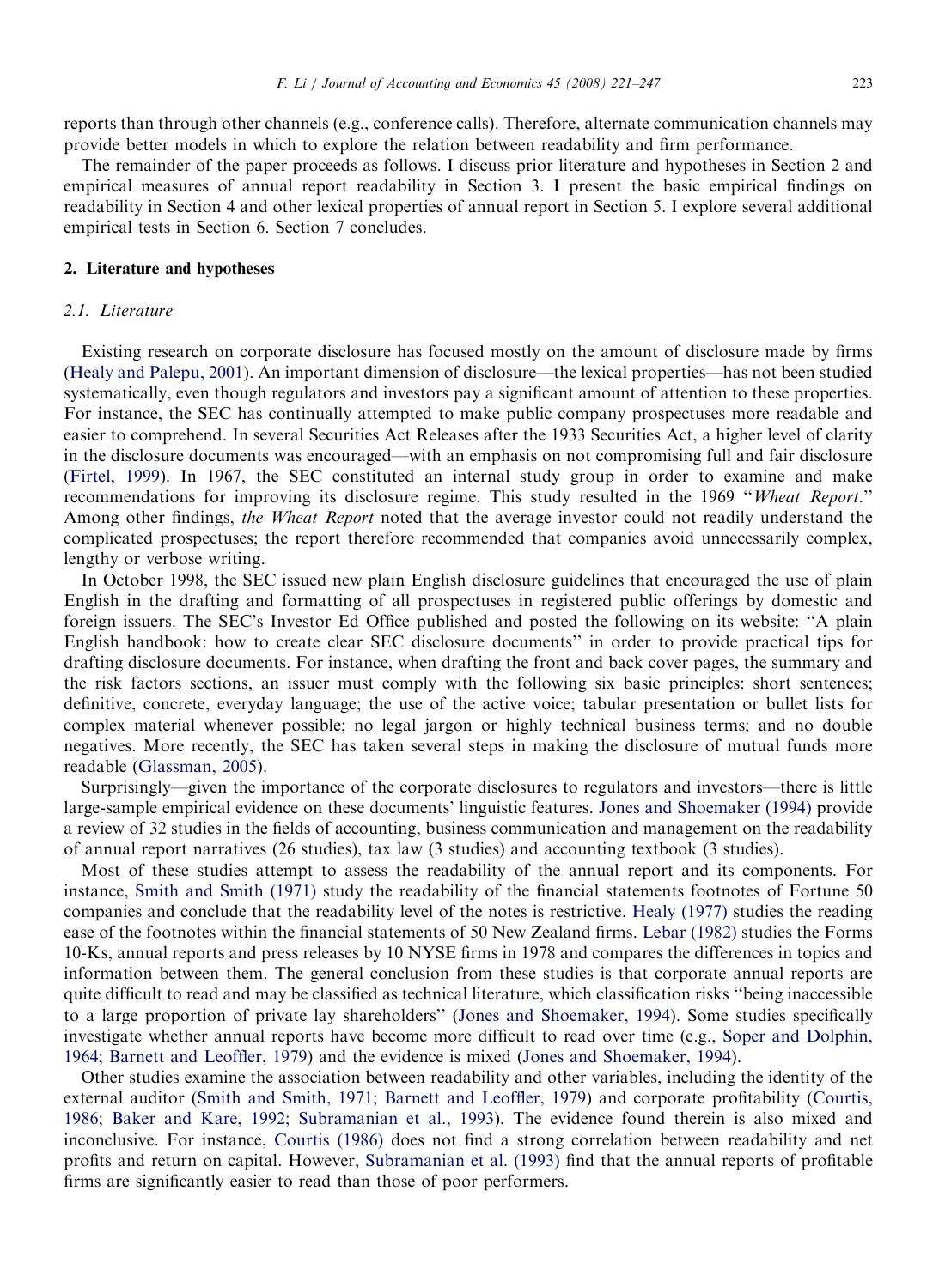It is important to bear in mind, however, that the sample sizes of the previous studies are very small. Only two of the 32 studies reviewed by [Jones and Shoemaker \(1994\)](#page-26-0) have a sample size larger than 100. Among the 16 papers examined in Table I of [Clatworthy and Jones \(2001\),](#page-25-0) 14 have a sample size of 50 or smaller and the largest sample size is 120. This fact may explain the mixed findings of the prior studies. What's more important is that none of the prior studies examine the implications of disclosure features for earnings persistence, which implications are likely to be more important than current profitability when examining management obfuscation.

In this paper, I extend this literature by using a large sample with a particular focus on the association between annual report readability and firm performance, future earnings and earnings persistence.

# 2.2. The implications of annual report readability

#### 2.2.1. Current performance

The management obfuscation hypothesis argues that managers have incentives to obfuscate information when firm performance is poor because the market may react with a delayed incorporation of the information contained in complicated disclosures ([Bloomfield, 2002\)](#page-25-0). The maintained assumption behind this argument is the ''incomplete revelation hypothesis'': Because the information that is more costly to process is perhaps less completely reflected in market prices [\(Grossman and Stiglitz, 1980; Bloomfield, 2002](#page-26-0)), managers may want to strategically hide adverse information through less transparent disclosures. In particular, [Bloomfield \(2002\)](#page-25-0) argues that managers make many decisions motivated, at least partly, by a desire to make it more difficult for investors to uncover information that the managers do not want uncovered—as it would affect the firms' stock prices. Therefore, by increasing the processing cost of adverse information, managers hope that it is not reflected in stock prices or in prices with a delay. Current empirical evidence seems to support the strategic reporting and incomplete revelation hypotheses: managers announce pro forma earnings numbers that emphasize improvements relative to their own strategically chosen benchmarks while making it more difficult for investors to observe other measures of performance ([Schrand and Walther, 2000\)](#page-26-0); the special items recognized as line items on income statements are also less persistent than those disclosed solely in footnotes ([Riedl and Srinivasan, 2005](#page-26-0)). The managerial obfuscation hypothesis thus predicts a negative relation between a firm's current performance and its annual report's level of complexity.

However, this hypothesized relation between disclosure readability and a firm's current performance may not be significant. First, annual reports contain a large amount of financial information regarding current and historical performance. Hence, the benefit of writing more complicated annual reports in order to hide adverse information regarding current performance seems slight. Second, if good current reported earnings are due (partially) to strategic manipulation, then managers may not necessarily want to make the annual reports easier to read.

For these reasons, the relation between annual report readability and current performance is not clear-cut and the benefit of managerial strategic reporting using annual report readability is more likely to be an attempt to hide or delay the future discovery of adverse information. Therefore, I further examine the implication of annual report readability for future performance—focusing particularly on earnings persistence. Earnings persistence captures information regarding future earnings and provides a better setting in which to examine potential management obfuscation behavior.

#### 2.2.2. Future performance

The aforementioned presupposition regarding the relation between disclosure quality and a firm's current performance can be extended to its future performance. Opportunistic managers may have incentives to make the annual report more difficult to read if good earnings of the current year are transitory or if poor earnings are persistent. On the other hand, firms with better future performance may want to disclose information more transparently in order to lower the information-processing costs and to distinguish themselves from the ''lemons.'' In other words, to the extent that complicated annual reports can hide the transitory nature of good news or the permanent nature of bad news by increasing investors' information-processing costs, the management obfuscation hypothesis predicts that the profits (losses) of firms with more complex annual reports are less (more) persistent.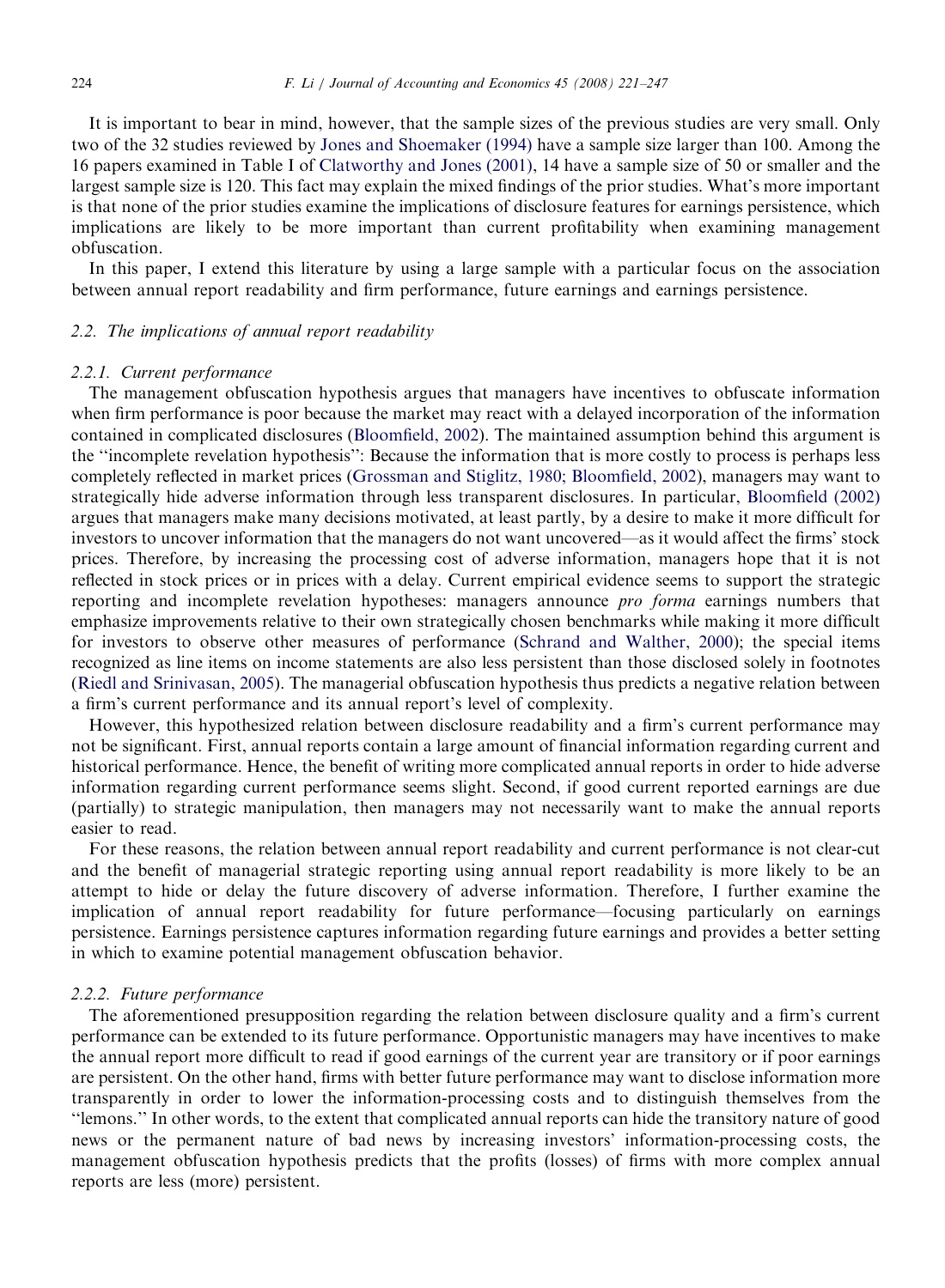Most prior studies on the subject of disclosure either examine the relation between disclosure quality and firm performance (e.g., [Lang and Lundholm, 1993\)](#page-26-0) or use earnings quality as a proxy for disclosure quality (e.g, [Francis et al., 2005a; Cohen, 2005\)](#page-25-0). A few papers study the relation between disclosure quality and earnings quality: [Francis et al. \(2005b\)](#page-26-0) find a positive relationship between voluntary disclosure quality and the accruals quality; [Riedl and Srinivasan \(2005\)](#page-26-0) examine the implications for earnings persistence with regard to whether special items are recognized as line items on the income statements or only disclosed in the footnotes. I extend this literature by examining the implication of disclosure readability for earnings persistence.

# 3. Data and empirical measures of annual report readability

# 3.1. Sample

I collect my sample as follows: (1) I start with the intersection of CRSP-COMPUSTAT firm-years. (2) I then manually match GVKEY (from COMPUSTAT) and PERMNO (from CRSP) with the Central Index Key (CIK) used by SEC online Edgar system. Firms without matching CIK are dropped. (3) I download the 10-K filings from Edgar for every remaining firm-year. Those firm-years that do not have electronic 10-K filings on Edgar are then excluded.<sup>3</sup> (4) For each 10-K file, all the heading items, paragraphs that have fewer than one line, and tables are deleted and those 10-K filings that have less than 3,000 words or 100 lines of remaining text are dropped. The calculation of the annual report readability is based on the remaining text. Details of these steps are presented in Appendix A. It is important to delete the tables and financial statements in this step since the readability indices are designed for text rather than for numbers or tables. (5) Finally, firm-years that have operating earnings (scaled by book value of assets) greater than 1 or less than  $-1$  are deleted from the sample. This yields a sample of 55,719 firm-years with annual report filing dates between 1994 and 2004. Since most of the firms have a December fiscal year end, my sample mainly covers the fiscal years 1993–2003.

# 3.2. The readability measures

I use two statistics to measure the annual report readability. The first is the Fog index from the computational linguistics literature. The Fog index, developed by Robert Gunning, is a well-known and simple formula for measuring readability. Assuming that the text is well formed and logical, it captures text complexity as a function of syllables per word and words per sentence.<sup>4</sup> The index indicates the number of years of formal education a reader of average intelligence would need to read the text once and understand that piece of writing with its word-sentence workload. It is calculated as follows:

$$
Fog = (words\_per\_sentence + percent\_of\_complex\_words) * 0.4,
$$
\n
$$
(1)
$$

where complex words are defined as words with three syllables or more. The relation between the Fog and reading ease is as follows:  $FOG \ge 18$  means the text is unreadable; 14–18 (difficult); 12–14 (ideal); 10–12 (acceptable); and 8–10 (childish).

The second measure I use to capture annual report readability is the length of the document. Because the information-processing cost of longer documents is presumed to be higher, assuming everything else to be equal, longer documents seem to be more deterring and more difficult to read. Therefore, the length of an annual report could be used strategically by managers in order to make an annual report less transparent and to hide adverse information from investors. The SEC has consistently suggested that companies avoid lengthy

<sup>&</sup>lt;sup>3</sup>SEC has electronic Edgar filings available online from 1994.

<sup>4</sup> There are two other popular measures of readability: the Kincaid index and the Flesch Reading Ease Index. The Kincaid Index, also referred to as the Flesch–Kincaid formula and calculated as (11.8 \* syllables\_per\_word) + (0.39 \* words\_per\_sentence) –15.59, rates text by a U.S. grade school level. Therefore, a score of 8.0 means that the document could be understood by an average eighth grader. The Flesch Reading Ease rates text on a 100 point scale and is calculated as  $206.835 - (1.015 * words per sentence)$ (84.6 \* syllables per word). The higher the Flesch Reading Ease index, the easier the text will be. The empirical results based on the Kincaid Index and the Flesch Index are similar to those based on the Fog index and are therefore unreported. For more information about these readability measures, see [http://www.plainlanguage.com/Resources/readability.html.](http://www.plainlanguage.com/Resources/readability.html)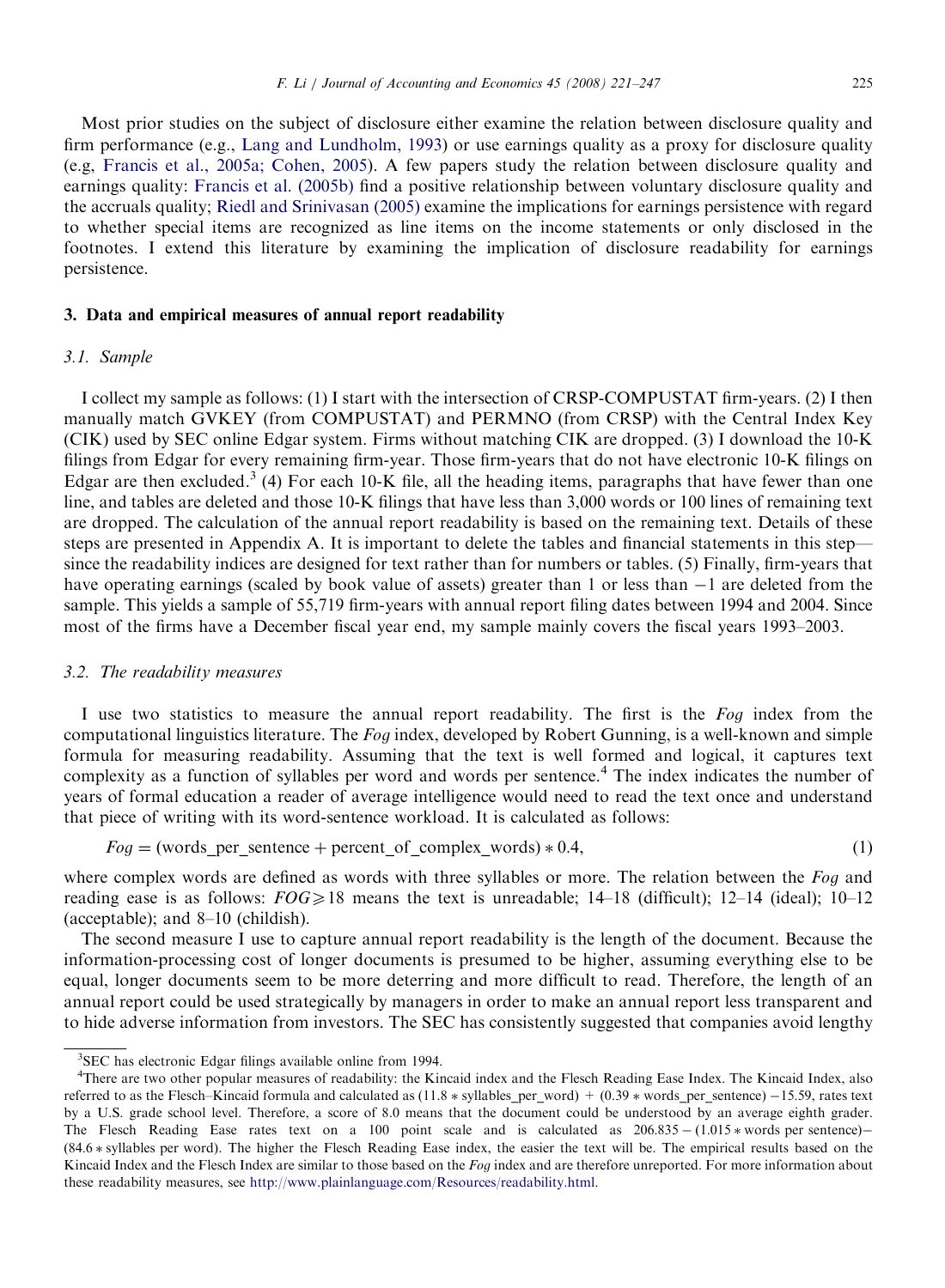sentences and documents [\(SEC, 1998\)](#page-26-0). Practitioners also use lengthy documents as examples of bad and complex disclosure (e.g., [Barker, 2002\)](#page-25-0). There are pros and cons to using the length of a document as a measure of disclosure complexity. The advantage is that it is easy to calculate and understand. Compared with the readability indices, the disadvantage of the document length as a measure of readability is that it is more likely to be correlated with the amount of disclosure. I define the length of annual reports as

$$
Length = \log(NWords),\tag{2}
$$

where *NWords* is the number of words in the document. The natural logarithm rather than the raw number of words is used because of the skewness in the number of words across firms and some extreme values.

I use the Lingua::EN:Fathom package of the Perl language to analyze the raw 10-K files and calculate Fog and Length.<sup>5</sup> This program has been used in various fields, including information science and business communication (e.g., [Collins-Thompson and Callan, 2005; Muresan et al., 2006](#page-25-0)).

To check the validity of the Perl program in calculating the Fog. I first compare the calculation with those from other studies. [Smith and Smith \(1971\)](#page-26-0) manually calculate the Flesch Reading Index of some randomly selected footnotes of the 50 biggest Fortune companies. The mean of the Flesch Index per their calculation is 23.49 (Table II of [Smith and Smith, 1971](#page-26-0)). For my sample, the mean and median of the Flesch Index calculated using the Perl program are 24.44 and 24.63, respectively, which figures are similar to their manually calculated numbers.

A second way of checking the validity of the calculation is to compare it with the results based on manual calculations or other computer programs using the same text.<sup>6</sup> I randomly select three paragraphs from 10 annual reports and manually count the number of words per sentence and syllables per word. The difference between the results from the manual calculations and the Perl programs is smaller than 5% in most cases, which results confirm the validity of the program.

One concern regarding the use of syntactical features such as the Fog index in order to measure readability is that the results may not reflect actual comprehension difficulty ([Jones and Shoemaker, 1994](#page-26-0)). However, the fact that I focus on the relative readability of the annual reports in a cross-section mitigates this concern.

I calculate the Fog and Length for both the entire annual report and sub-sections of the document. In particular, I focus on two sub-sections: the MD&A and the Notes to the financial statements (hereafter referred to as Notes). The MD&A section contains managers discussion of past performance and future outlook; Notes have detailed assumptions regarding the reported financial numbers. Details of electronically extracting the sub-sections are presented in Appendix B. Companies use different formats in their annual reports and the electronic extraction of MD&A and Notes is by no means perfect. However, tests based on 50 randomly selected annual reports show that the algorithms can do a very reasonable job. I require the MD&A section to have at least 100 words and the Notes section to have at least 1,000 words in order to be included in the analysis.

#### 3.3. Summary statistics

Panel A of [Table 1](#page-6-0) presents the summary statistics of the sample. Overall, the annual reports of public companies are very difficult to read. The mean and median Fog index of the entire annual report are 19.4 and 19.2, respectively, which statistics are ''unreadable'' according to the standard interpretation of the index. The mean (median) Length is 10.08 (10.05) and this translates into a mean (median) of 31,034 (23,122) words. To provide a benchmark, I check the readability index for the editorials from the Wall Street Journal. I download all the editorials from the June 2005 issues of the Wall Street Journal. On average, these editorials have a Fog of 15.2 and are much shorter, suggesting they are significantly easier to read than a typical annual report.

The standard deviation and the inter-quartile range of the Fog (Length) of the 10-K filings in my sample are 1.4 (1.4) and 0.7 (0.9), respectively. This variation seems substantial. For instance, the difference in the  $Fog$ 

<sup>&</sup>lt;sup>5</sup> For more information, see <http://search.cpan.org/dist/Lingua-EN-Fathom/lib/Lingua/EN/Fathom.pm>.

For unexplained reasons, the Kincaid Index calculated by Microsoft WORD does not score above grade 12, although the original formula scores up to a graduate school level. As a result, it is not appropriate to check the validity using WORD.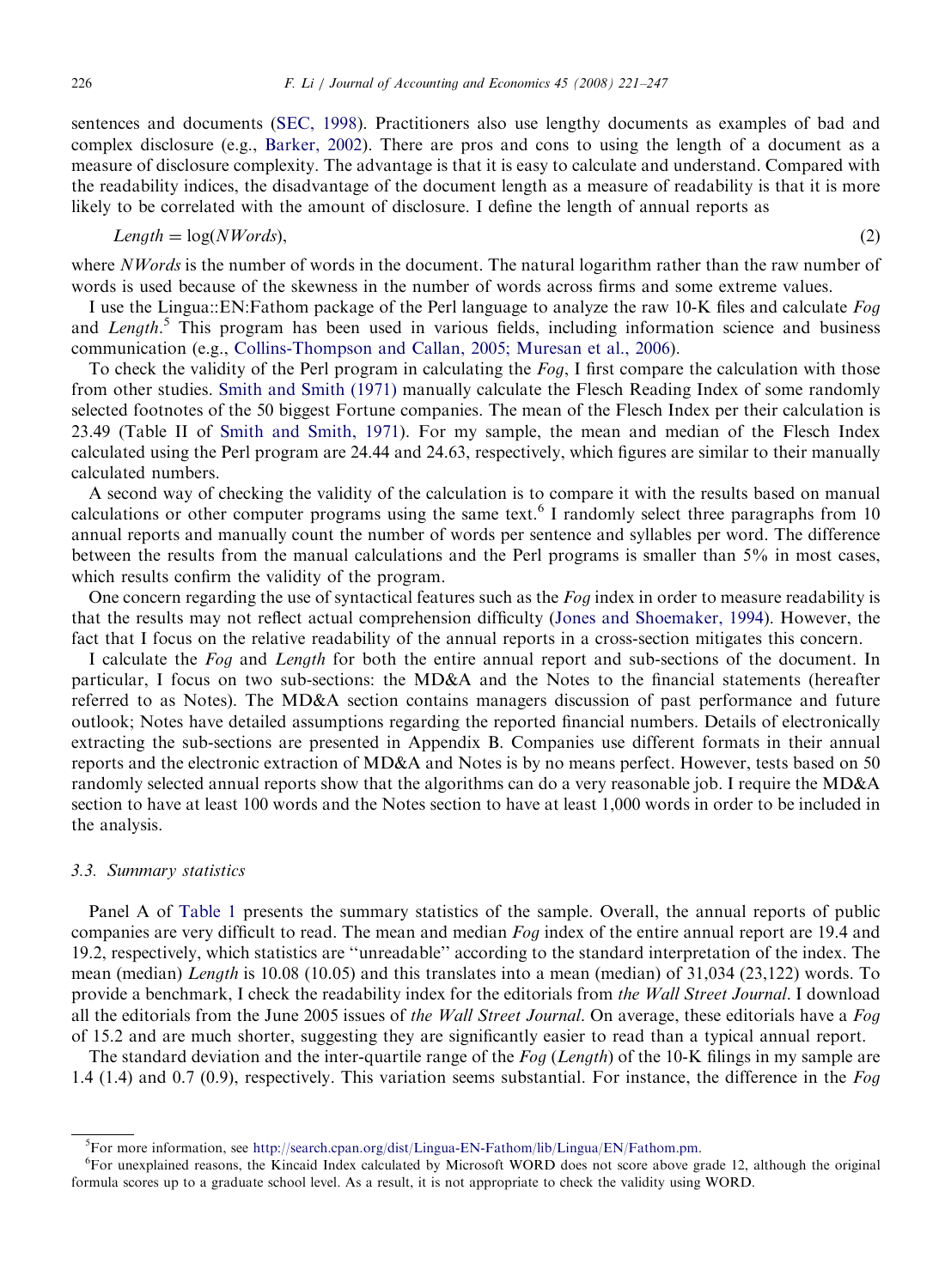<span id="page-6-0"></span>

| Table 1 |                                                                                                                                        |  |  |  |  |  |  |
|---------|----------------------------------------------------------------------------------------------------------------------------------------|--|--|--|--|--|--|
|         | (A) Summary statistics; (B) Pearson correlation matrix; (C) Persistence of Fog and Length for the first and fifth quintile percentages |  |  |  |  |  |  |

| Variable                          |            | Mean                     | Median            | Std. Dev.         | 1st          | 25th       | 75th     | 99th       | $\cal N$ |
|-----------------------------------|------------|--------------------------|-------------------|-------------------|--------------|------------|----------|------------|----------|
| (A)                               |            |                          |                   |                   |              |            |          |            |          |
| Year                              |            | $\overline{\phantom{0}}$ | 2000              | $\qquad \qquad -$ | 1994         | 1997       | 2002     | 2004       | 55,719   |
| Earnings                          |            | 0.02                     | 0.05              | 0.19              | $-0.75$      | 0.00       | 0.11     | 0.33       | 55,719   |
| Market-to-book                    |            | 2.02                     | 1.30              | 2.94              | 0.54         | 1.03       | 2.04     | 11.62      | 51,297   |
| Market value of equity (\$MM)     |            | 2,022                    | 169               | 14,209            | $\mathbf{1}$ | 44         | 731      | 33,003     | 51,393   |
| Book value of assets (\$MM)       |            | 3,551                    | 271               | 24,875            | 3            | 67         | 1,092    | 57,100     | 55,719   |
| Whole annual report               |            |                          |                   |                   |              |            |          |            |          |
| Fog                               |            | 19.39                    | 19.24             | 1.44              | 16.61        | 18.44      | 20.16    | 23.64      | 55,719   |
| $Fog_t - Fog_{t-1}$               |            | 0.05                     | 0.02              | 1.46              | $-3.93$      | $-0.59$    | 0.65     | 4.34       | 44,097   |
| Number of words                   |            | 31,034                   | 23,122            | 28,057            | 4918         | 15,173     | 36,926   | 140,047    | 55,719   |
| Length                            |            | 10.08                    | 10.05             | 0.70              | 8.50         | 9.63       | 10.52    | 11.85      | 55,720   |
| $Length_t - Length_{t-1}$         |            | 0.03                     | 0.03              | 0.66              | $-1.69$      | $-0.29$    | 0.34     | 1.81       | 44,097   |
| MD& A section                     |            |                          |                   |                   |              |            |          |            |          |
| Fog                               |            | 18.23                    | 17.98             | 2.55              | 13.66        | 16.66      | 19.44    | 26.12      | 43,335   |
| $Fog_t - Fog_{t-1}$               |            | 0.06                     | 0.02              | 2.33              | $-6.52$      | $-0.70$    | 0.76     | 7.00       | 29,989   |
| Number of words                   |            | 4,665                    | 3,325             | 5,653             | 160          | 1,894      | 5,782    | 23,195     | 43,335   |
|                                   |            | 8.03                     |                   | 0.98              | 5.08         | 7.55       | 8.66     |            |          |
| Length                            |            |                          | 8.11              |                   |              |            |          | 10.05      | 43,335   |
| $Length_t - Length_{t-1}$         |            | 0.04                     | 0.07              | 0.98              | $-3.11$      | $-0.22$    | 0.36     | 3.09       | 29,989   |
| Notes to the financial statements |            |                          |                   |                   |              |            |          |            |          |
| $\mathcal{F}\!\mathit{og}$        |            | 18.96                    | 18.83             | 1.53              | 15.88        | 17.98      | 19.76    | 23.69      | 48,366   |
| $Fog_t - Fog_{t-1}$               |            | $-0.02$                  | $-0.02$           | 1.53              | $-4.74$      | $-0.59$    | 0.54     | 4.76       | 35,343   |
| Number of words                   |            | 12,443                   | 6,135             | 20,284            | 1,474        | 3,855      | 12,247   | 95,640     | 48,366   |
| Length                            |            | 8.90                     | 8.72              | 0.92              | 7.30         | 8.26       | 9.41     | 11.47      | 48,366   |
| $Length_t - Length_{t-1}$         |            | 0.06                     | 0.06              | 0.84              | $-2.41$      | $-0.16$    | 0.30     | 2.49       | 35,343   |
|                                   |            |                          |                   |                   |              |            |          |            |          |
|                                   | Fog        | Fog                      | Fog               | Length            | Length       | Length     | Market-  | Size       | Assets   |
|                                   | (whole     | (MD&A)                   | (notes)           | (whole            | (MD&A)       | (notes)    | to-book  |            |          |
|                                   | annual     |                          |                   | annual            |              |            |          |            |          |
|                                   | report)    |                          |                   | report)           |              |            |          |            |          |
| (B)                               |            |                          |                   |                   |              |            |          |            |          |
| Fog (whole annual report)         |            |                          |                   |                   |              |            |          |            |          |
| Fog (MD&A)                        | 0.368      |                          |                   |                   |              |            |          |            |          |
| Fog (Notes)                       | 0.599      | 0.227                    |                   |                   |              |            |          |            |          |
| Length (whole                     | 0.377      | 0.112                    | 0.250             |                   |              |            |          |            |          |
| annual report)                    |            |                          |                   |                   |              |            |          |            |          |
| Length (MD&A)                     | 0.039      | $-0.189$                 | 0.014             | 0.264             |              |            |          |            |          |
|                                   | 0.241      |                          | 0.383             | 0.656             | 0.194        |            |          |            |          |
| Length (Notes)                    |            | 0.096                    |                   |                   |              |            |          |            |          |
| Market-to-book                    | 0.014      | 0.054                    | $-0.020$          | $-0.006$          | $-0.023$     | $-0.048$   |          |            |          |
| Size                              | 0.007      | $-0.025$                 | $-0.098$          | 0.263             | 0.165        | 0.191      | 0.169    |            |          |
| Assets                            | 0.017      | 0.028                    | $-0.002$          | 0.106             | 0.078        | 0.105      | $-0.027$ | 0.265      |          |
|                                   | Quintile 1 |                          | <b>Ouintile 2</b> | Quintile 3        |              | Quintile 4 |          | Quintile 5 | $\cal N$ |
| (C)                               |            |                          |                   |                   |              |            |          |            |          |
| Fog                               |            |                          |                   |                   |              |            |          |            |          |
| Year 0                            |            |                          |                   |                   |              |            | $100\,$  |            | 11,094   |
| Year 1                            | 6.56       | 10.04                    |                   | 14.13             |              | 24.50      | 44.77    |            | 8,564    |
| Year 2                            | 7.42       | 11.35                    |                   | 16.56             |              | 24.82      | 39.85    |            | 6,901    |
| Year 3                            | 8.58       | 12.44                    |                   | 17.33             |              | 24.79      | 36.86    |            | 5,418    |
|                                   |            |                          |                   |                   |              |            |          |            |          |
| Year 0                            | 100        |                          |                   |                   |              |            |          |            | 11,091   |
| Year 1                            | 56.83      | 20.83                    |                   | 9.35              |              | 6.14       | 6.86     |            | 8,849    |
| Year 2                            | 50.80      | 22.16                    |                   | 11.28             |              | 7.79       | 7.97     |            | 7,252    |
| Year 3                            | 46.99      | 23.07                    |                   | 11.45             |              | 9.36       | 9.12     |            | 5,790    |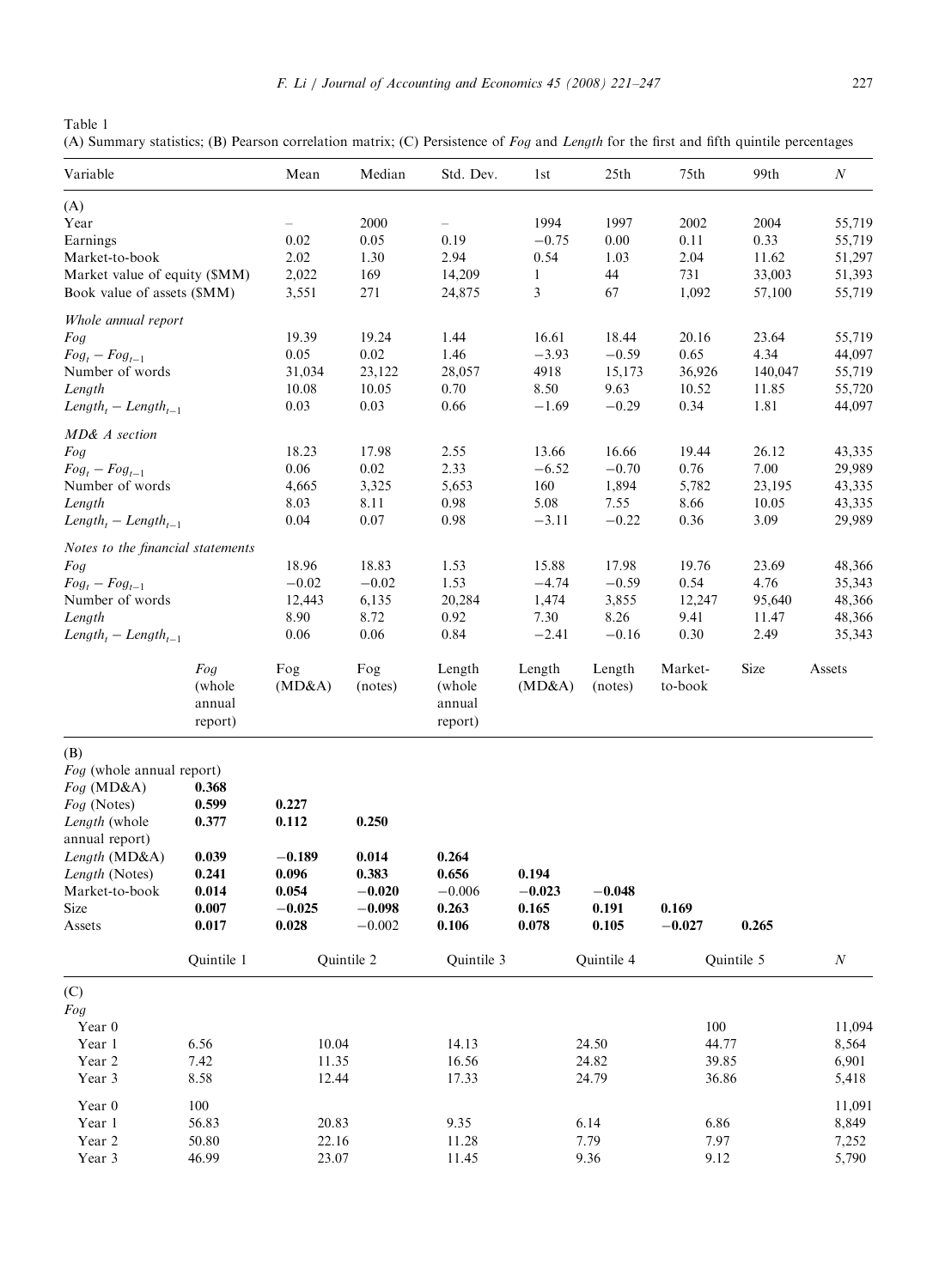|        | <b>Ouintile 1</b> | <b>Ouintile 2</b> | Ouintile 3 | <b>Ouintile 4</b> | Ouintile 5 | $\boldsymbol{N}$ |
|--------|-------------------|-------------------|------------|-------------------|------------|------------------|
| Length |                   |                   |            |                   |            |                  |
| Year 0 |                   |                   |            |                   | 100        | 11,095           |
| Year 1 | 5.00              | 10.41             | 16.19      | 25.59             | 42.81      | 8,692            |
| Year 2 | 5.94              | 11.42             | 17.13      | 25.67             | 39.83      | 6,964            |
| Year 3 | 6.17              | 12.29             | 17.53      | 25.05             | 38.96      | 5,460            |
| Year 0 | 100               |                   |            |                   |            | 11,093           |
| Year 1 | 62.31             | 17.27             | 7.91       | 6.73              | 5.78       | 8,684            |
| Year 2 | 57.11             | 18.98             | 9.69       | 7.60              | 6.61       | 7,107            |
| Year 3 | 54.05             | 19.11             | 10.98      | 8.72              | 7.15       | 5,621            |

Table 1 (continued )

(A) This panel shows the summary statistics of some the variables in the paper. Year is the calendar year in which an annual report is filed to the SEC Edgar system. Fog is the Fog index calculated as (words per sentence + percent of complex words)  $*$  0.4. Length is the natural logarithm of the number of words in an annual report. Earnings is operating earnings (data178 of Compustat) scaled by book value of assets. Market-to-book is the market value of the firm divided by its book value ((data25  $*$  data199+data181)/data6). Market value of equity is calculated as (data25  $*$  data199). Size is the logarithm of market value of equity calculated as  $Log(data25 * data199)$ . Book value of assets is data6 from Compustat. All data item numbers refer to the Compustat item numbers.

(B) This panel shows the Pearson correlation coefficients of Fog and Length of the annual reports with firm characteristics. Fog is the Fog index calculated as (words per sentence + percent of complex words)  $*$  0.4. Length is the natural logarithm of the number of words. Market-to-book is the market value of the firm divided by its book value (data25  $*$  data199+data181)/data6. Market value of equity is calculated as (data25  $*$  data199). Size is the logarithm of market value of equity calculated as  $Log(data25 * data199)$ . Book value of assets is data6 from Compustat. All data item numbers refer to the Compustat item numbers.

The Pearson correlation coefficient in bold is significant at 0.01 level.

(C) This panel shows the transition matrix of Fog and Length of the whole annual report across quintiles for firms in the 1st and 5th quintiles. Fog is the Fog index calculated as (words per sentence + percent of complex words)  $*$  0.4. Length is the natural logarithm of the number of words. Each year (year 0), firms are sorted into quintiles based on Fog or Length. In the next three years (year 1 to year 3), the percentages by quintiles for firms that are in the 1st and 5th quintiles in year 0 are calculated and tabulated.

index between Reader's Digest and TIME magazine is about 2.7 Likewise, the variation in the year-to-year change in the Fog and Length is not small. The standard deviation of the change in the Fog index is 1.46 and that of Length is 0.66. The 25th and the 75th percentile of the year-to-year change in the Fog are  $-0.59$  and 0.65, respectively.

Panel A also presents the readability of the MD&A and the Notes. The MD&A section of the annual report is much easier to read than the document as a whole, with the mean (median) Fog index being 18.23 (17.98). Moreover, the variation in the MD&A readability is much larger than that for the entire annual report—with the standard deviation of the Fog being 2.55 and the inter-quartile range at about 2.8. The Notes have a mean Fog of 18.96 and a median of 18.83 and are slightly easier to read than the annual report as a whole. The variation is also comparable to that of the whole annual report. The median number of words of the whole annual report, the MD&A section, and the Notes section are 23,122, 3,325, and 6,135, respectively.

[Fig. 1A](#page-8-0) plots the median level of the Fog and Length of the annual reports for the sample firms over time.<sup>8</sup> Interestingly, there is an obvious drop in the Fog in the years immediately following 1999, suggesting that the plain English disclosure guidelines issued in 1998 might have forced companies to make their annual reports more readable. However, this trend reverses dramatically after 2002 and the annual reports filed by public firms seem to become even more difficult to read compared with the pre-1998 years. The SEC Critical Accounting Policies proposal and the Sarbanes-Oxley Act regulation may have contributed to this change. In contrast, the Length of the annual reports experience a steady increase over time.

[Figs. 1B](#page-8-0) and C plot the median level of the Fog and Length of the MD&A and the Notes sections. The drop in the year 2000 of the readability of the whole annual report observed in [Fig. 1](#page-8-0)A comes primarily from the

 $^7$ Source: [http://en.wikipedia.org/wiki/Fog\\_index#Typical\\_Gunning-Fog\\_indices\\_of\\_selected\\_magazines](http://en.wikipedia.org/wiki/Fog_index#Typical_Gunning-Fog_indices_of_selected_magazines).

<sup>&</sup>lt;sup>8</sup>The same graph based on a constant sample, defined as firms with at least eight years of data between 1994 and 2004 (unreported), shows that the same time-series pattern is also seen in a constant sample.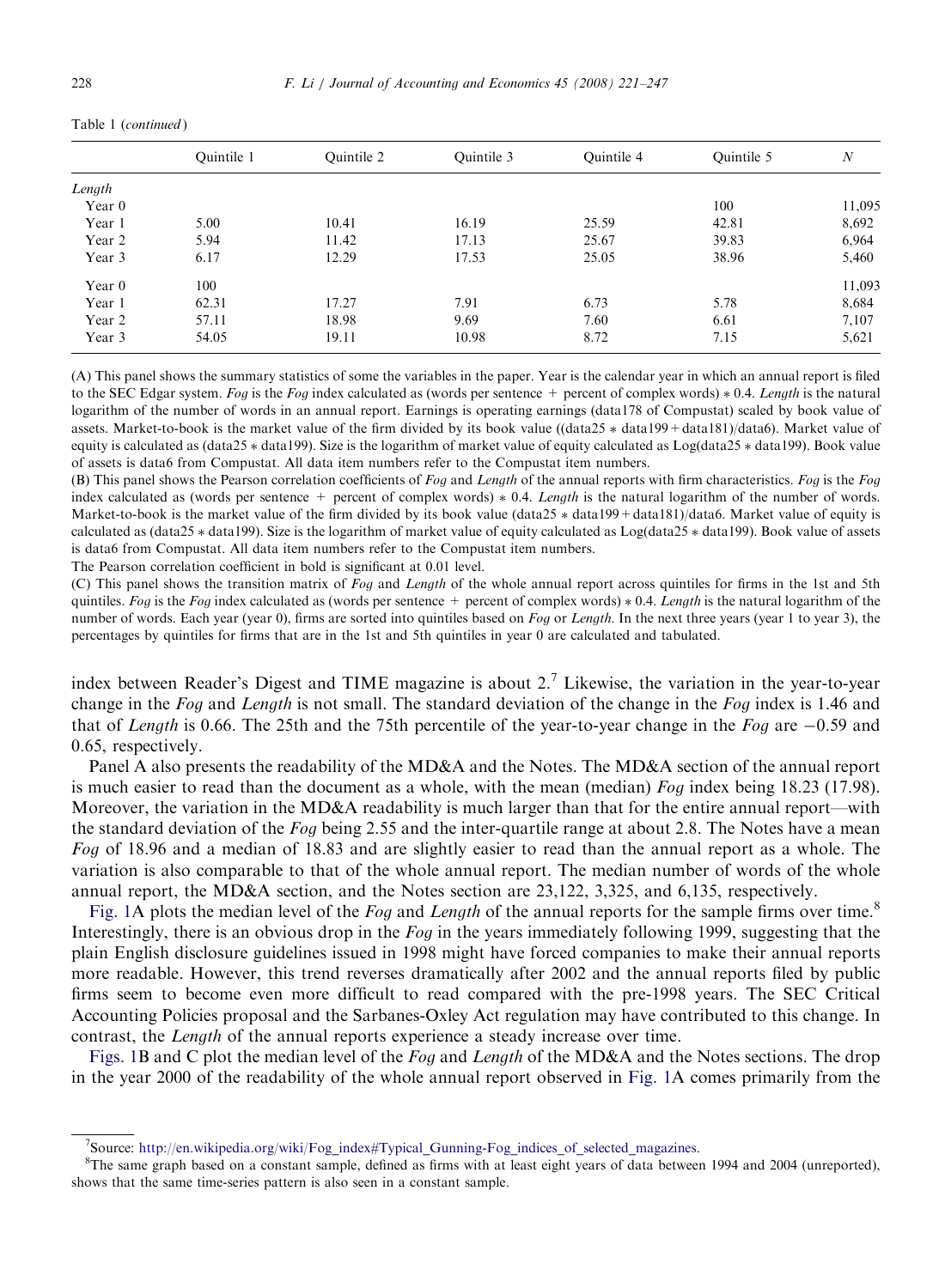<span id="page-8-0"></span>

Fig. 1. (A) Median Fog and Length of the whole annual report by calendar year of the filing date. (B) Median Fog and Length of the MD&A section by calendar year of the filing date. (C) Median Fog and Length of the notes to financial statements by the calendar year of the filing date. Note: Fog is the Fog index calculated as (words per sentence + percent of complex words)  $*$  0.4. Length is the natural logarithm of the number of words in an annual report. (A) shows the Fog and Length of the whole annual report. (B) shows the Fog and Length of the MD&A section. (C) shows the Fog and Length of the Notes to the financial statements.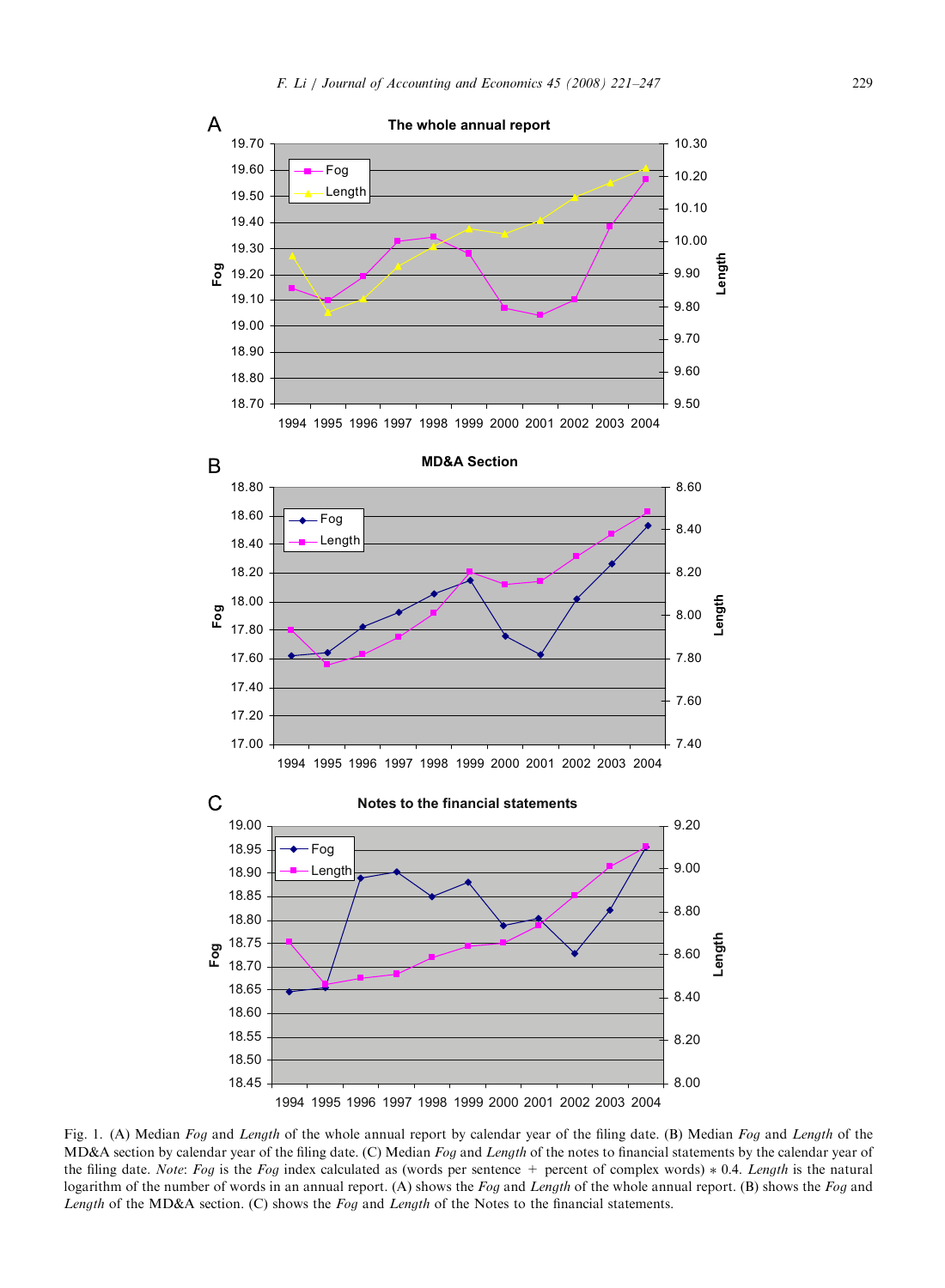MD&A section (not from the Notes). Both the MD&A and the Notes sections experience dramatic increases in the Fog in 2003 and 2004.

Panel B of [Table 1](#page-6-0) presents the Pearson correlations of the Fog and Length of the annual reports with some firm characteristics. There is a significant correlation between the Fog and length of the whole annual reports with a Pearson correlation coefficient of 0.377. The Fog of the Notes is also positively correlated with its Length (Pearson correlation coefficient of 0.383). However, the Fog of the MD&A section has a negative association with its *Length* (Pearson correlation coefficient of  $-0.189$ ).

There is a strong correlation between the readability of MD&A section, the Notes, and the annual report as a whole. The Pearson correlation coefficient between the Fog of the whole annual report and the MD&A Fog (the Notes Fog) is 0.368 (0.599). The correlation coefficient of MD&A Fog and the Notes Fog is 0.227.

Overall, bigger firms tend to have longer annual reports, as evidenced by the correlation coefficient of 0.263 between Length and firm size. Growth firms (firms with higher market-to-book ratio) do not seem to file different annual reports, with the Pearson correlation coefficients between market-to-book and the Fog being 0.014 and the Pearson coefficient between *Length* and market-to-book being  $-0.006$ , both of which results carry little economic magnitude.

Panel C of [Table 1](#page-6-0) presents the persistence of annual report readability for firms in the first and fifth quintiles of the Fog and Length. Every year, firms are sorted into five quintiles based on the Fog or Length. For firms in the first and fifth quintiles, I track their readability level over the following three years. For instance, there are 11,094 (100%) firm-years in the fifth quintile of the Fog in Year 0. In the next year,  $44.77\%$  of these firms still remain in the fifth quintile, 24.50% switch to Quintile 4, 14.13% are in Quintile 3, 10.04% are in Quintile 2, and 6.56% join Quintile 1. Overall, there seems to be some time-series variation in annual report readability. Of the firms in the fifth quintile of the Fog in Year 0, only about 61% stay in Quintiles 4 and 5; the remainder belong to the first three quintiles in Year 3. Unreported results indicate similar persistence in the readability of MD&A section and the Notes section.

# 3.4. Determinants of annual report readability

This section discusses the (non-strategic) determinants of annual report readability. I explore the determinants of annual report readability in a multivariate regression setting.<sup>9</sup> Ex ante, there are many factors that might non-strategically affect annual report readability. It is important to empirically document the determinants and control for them in my later empirical tests when I look for strategic interactions between firm performance and annual report readability. The factors examined here include the following variables:

- Size: Size captures many aspects of a firm's operational and business environment. For instance, the accounting literature has used firm size as a proxy for a firm's political cost (e.g., [Watts and Zimmerman,](#page-26-0) [1986](#page-26-0)). Hence, I include SIZE—defined as the logarithm of the market value of equity at the end of the fiscal year—as a variable to explain annual report readability. Ex ante, I expect larger firms to have longer and more complex annual reports.
- Market-to-book: High market-to-book firms are different from low market-to-book firms in many aspects, including the investment opportunity set and growth potential. Market-to-book ratio (MTB)—defined as the market value of equity plus book value of liability and divided by the book value of total assets at the end of the fiscal year—is included as a potential determinant of annual report readability. Growth firms may have more complex and uncertain business models—and thus more complex annual reports.
- Firm age: Older firms may exhibit different annual report readability because there is less information asymmetry and less information uncertainty for these firms. If investors are more familiar with and have more precise information about the business models of older firms, then annual reports of older firms should be simpler and more readable. I proxy for firm age using the number of years since a firm's first appearance in the CRSP monthly stock return files (AGE).

<sup>&</sup>lt;sup>9</sup>A relation between performance and readability is certainly consistent with the managerial obfuscation story. However, with the research design in this paper, it is difficult to separate it from other explanations. In Section 6.1, I attempt to provide some preliminary evidence to distinguish between them.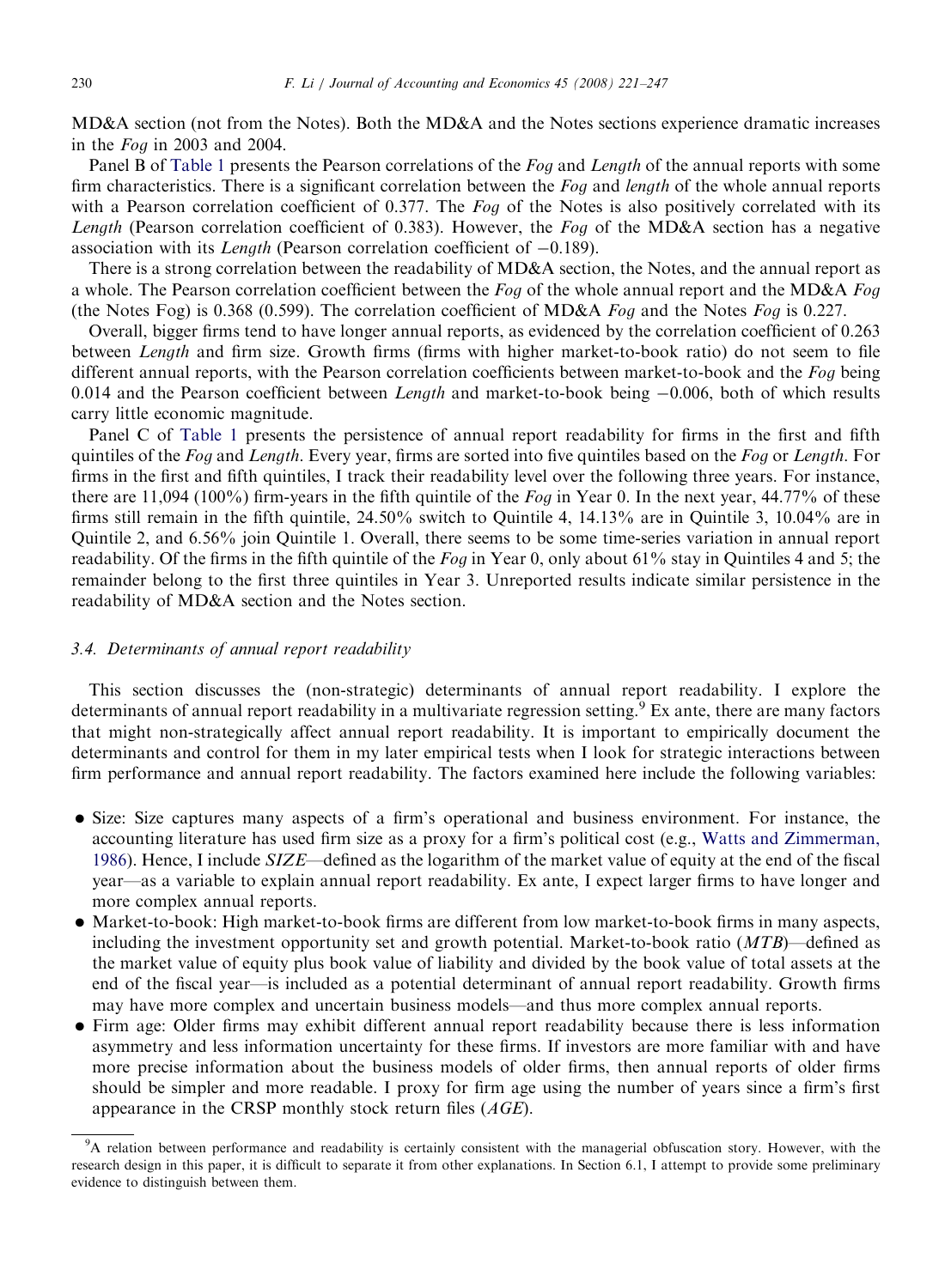- Special items: Firms with a significant amount of special items are more likely to experience some unusual events. SI—defined as the amount of special items scaled by book value of assets—is included as a potential determinant of annual report readability. Assuming everything else to be equal, I expect firms with lower special items (i.e., more negative special items) to have more complex annual reports.
- Volatility of business or operations: Communication to investors by firms with more volatile business environments is presumably more complicated. I use firm-specific stock return volatility ( $RETVOL$ , measured as the standard deviation of the monthly stock returns in the prior year) and earnings volatility (EARN VOL, measured as the standard deviation of the operating earnings during the prior five fiscal years) in order to capture the volatility of business.
- Complexity of operations: Firms with more complex operations are more likely to have complex annual reports. To measure the complexity of business and operations, I use the logarithm of the number of business segments (NBSEG) and the logarithm of the number of geographic segments (NGSEG) from the Compustat segment files at the end of a fiscal year.
- Financial complexity: Firms that have more complex financial situations are also more likely to have complicated annual reports. I use the logarithm of the number of non-missing items in Compustat as a proxy for financial complexity (NITEMS). The underlying assumption is that if a firm needs to report more items in their financial statements, then the situation is more financially complex.
- Firm events: Unusual firm events may require extra and more detailed disclosures. I create two dummies, MA and SEO, in order to capture firm-year specific merger-and-acquisition and seasoned equity offering events. MA is set to 1 for a year in which a company appears in the SDC Platinum M&A database as an acquirer and 0 otherwise; SEO is set to 1 for a year in which a company has a common equity offering in the secondary market according to the SDC Global New Issues database and 0 otherwise.
- Incorporation state: Finally, firms that are incorporated in Delaware have different corporate laws, have investor protections, are more likely to receive takeover bids and be acquired, and are valued higher than similar firms incorporated elsewhere [\(Daines, 2001](#page-25-0)). Therefore, I include a Delaware incorporation dummy to check whether Delaware firms annual reports have a different level of readability.

In addition, I include year and industry fixed effects as potential determinants of the readability.<sup>10</sup>

[Table 2](#page-11-0) presents the results of regressing the Fog and Length on their potential determinants. Since the readability of annual reports is likely to be correlated within industries, the standard errors are clustered at the two-digit SIC industry level. In column [1] of [Table 2](#page-11-0) Panel B, the Fog index of the entire annual report is regressed on the variables with year and industry fixed effects. Larger firms, firms with more volatile business, firms with merger and acquisition activities, and firms incorporated in Delaware have more complex annual reports, as evidenced by the positive and significant coefficients on SIZE, RET VOL, EARN VOL, MA, and  $D L W$ .<sup>11</sup> On the other hand, AGE, SI, NGSEG and SEO are negatively associated with the Fog, suggesting that younger firms, firms with more negative special items, firms with fewer geographic segments, and firms that are not issuing new equity have more complex annual reports. The counterintuitive result is the negative coefficient on NGSEG, suggesting that firms with more geographic segments tend to have less complicated annual reports. The explanatory power of all the variables examined collectively, however, seems relatively low, since the adjusted R-squared of the regression is only 8% and half of this explanatory power derives from industry dummies.

 $10$ As an alternative specification, I drop the year dummies and include the accumulated CRSP value-weighted stock market returns in the last 12 months in the regression in order to examine the effect of macro economic conditions. I also drop the industry fixed effects and examine two industry-specific variables as potential determinants of annual report readability: the Herfindahl Index and a high-tech industry dummy defined by the American Electronics Association. In addition, firms facing higher risks of litigation may wish to write their annual reports more rigorously, therefore ending up with annual reports that are harder to read ([Bencivenga, 1997\)](#page-25-0). Hence, I construct an industry-specific litigation risk using the Securities Class Action Clearinghouse Database from the Stanford Law School. When the industry-specific variables (the Herfindahl Index, the high-tech industry dummy and the litigation risk) are included in the regression, the industry fixed effects are omitted from the regressions. The untabulated results show that the aggregate stock returns and the litigation risk are both positively related to readability, but the Herfindahl index and the high-tech dummies do not have explanatory power for annual report readability.<br><sup>11</sup>NBSEG, is positively related to the *Fog* if industry fixed effects are not included and becomes insignificant if industry dummies are

controlled.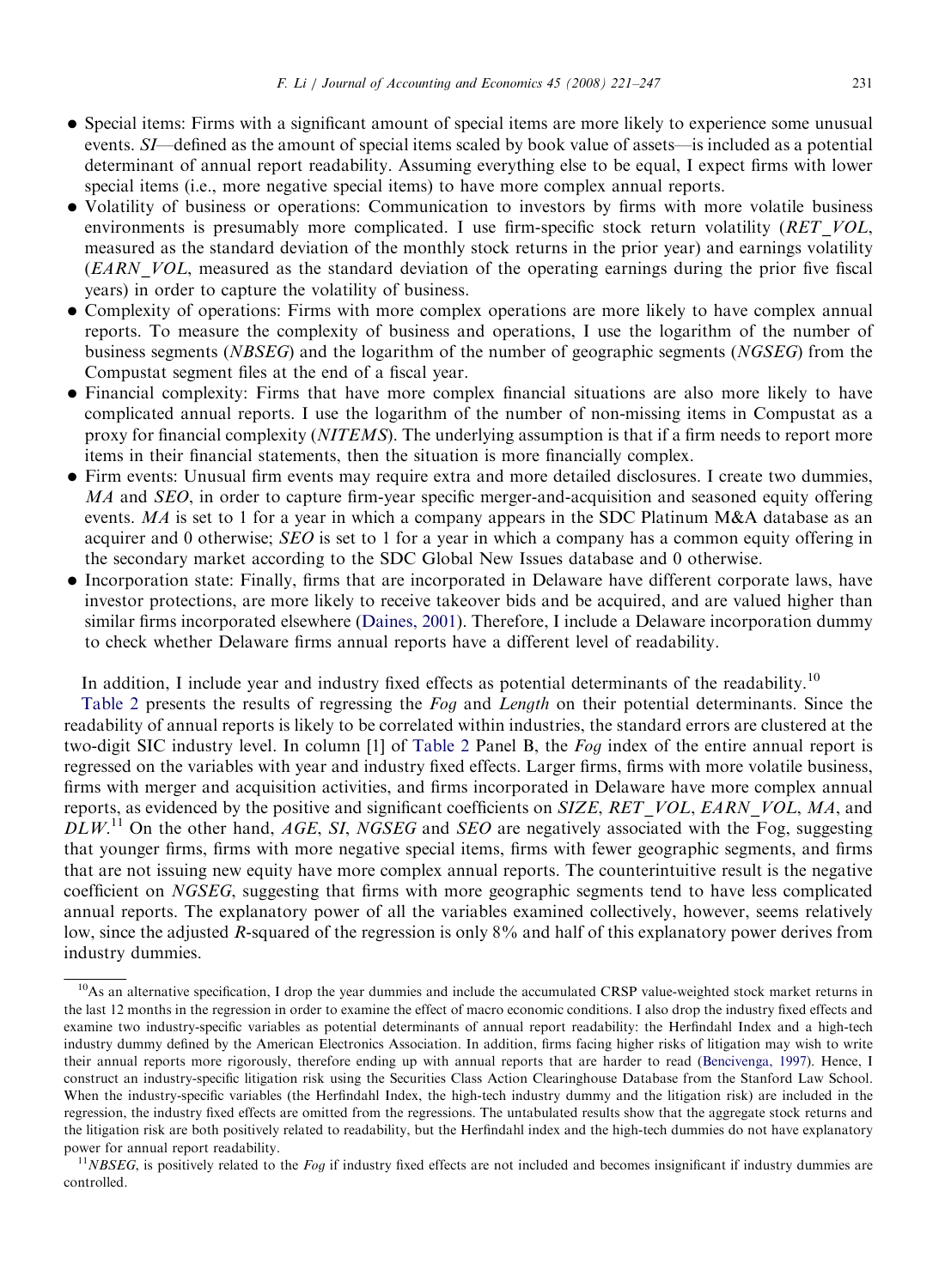<span id="page-11-0"></span>Column [2] reports the determinants of the MD&A Fog. Unlike the results based on the readability of the whole annual report,  $SIZE$  and  $AGE$  are not significantly related to MD&A readability, whereas MTB is positively associated with it. Perhaps this is because growth opportunities are more difficult to describe than are assets-in-place in the management discussion and analysis sections. Another interesting difference is that the associations between SI, RET\_VOL, and EARN\_VOL and readability are much stronger for MD&A than they are the whole document. For instance, the coefficient on EARN\_VOL is 0.822 (with a t-statistic of 5.68) in column [2], while the coefficient is  $0.182$  (with a *t*-statistic of 2.20) in column [1]. This result suggests that more negative special items and more volatile business environments prove more difficult to explain in the MD&A section.

| Mean<br>Median<br>Std. Dev.<br>1st<br>25th<br>75th<br>99th<br>$\boldsymbol{N}$<br>8.00<br>9.86<br>0.00<br>10.99<br>3.00<br>16.00<br>38.00<br>0.00<br>365.96<br>$-481.00$<br>$-2.20$<br>0.00<br>68.63<br>$-18.69$<br>0.12<br>0.08<br>0.19<br>0.57<br>0.15<br>0.11<br>0.03<br>0.08<br>0.37<br>0.00<br>0.02<br>0.08<br>0.69<br>0.04<br>3.75<br>3.00<br>3.47<br>1.00<br>1.00<br>4.00<br>16.00<br>4.23<br>1.00<br>5.00<br>20.00<br>4.15<br>3.00<br>1.00<br>37.66<br>211.37<br>223.00<br>95.00<br>207.00<br>232.00<br>256.00<br>0.06<br>$\overline{\phantom{0}}$<br>$\overline{\phantom{0}}$<br>$\overline{\phantom{0}}$<br>$=$<br>$=$<br>$\equiv$<br>0.27<br>$\overline{\phantom{0}}$<br>$\overline{\phantom{0}}$<br>$\overline{\phantom{0}}$<br>$\overline{\phantom{0}}$<br>$\overline{\phantom{0}}$<br>$\frac{1}{2}$<br>0.21<br>Dependent variable<br>[1] $Fog$ of the whole<br>[2] $Fog$ of the MD&A<br>[3] $Fog$ of the Notes to<br>annual report<br>section<br>the financial statements<br>Independent variable<br>Predicted sign<br>$\! + \!\!\!\!$<br>$0.019[1.89]*$<br>$-0.064[-5.98]$ ***<br>$-0.015[-0.95]$<br>$^{+}$<br>0.001[0.13]<br>$0.032[2.52]**$<br>$0.012[1.86]*$<br>$-0.004[2.47]**$<br>0.003[0.96]<br>$-0.005[-2.63]**$<br>$\overline{\phantom{0}}$<br>$-0.447[-2.60]**$<br>$-0.193[2.01]**$<br>$-0.066[-0.68]$<br>$\overline{\phantom{0}}$<br>$+$<br>$0.438[3.07]***$<br>$1.326[5.00]$ ***<br>$0.532[4.72]$ ***<br>$^{+}$<br>$0.822[5.68]$ ***<br>$0.182[2.20]$ **<br>0.056[0.65]<br>$^{+}$<br>0.029[0.82]<br>$-0.002[0.09]$<br>0.033[1.30]<br>$^{+}$<br>$-0.062[3.75]$ ***<br>$-0.074[-2.08]**$<br>$-0.081[-3.71]$ ***<br>$^{+}$<br>$-0.684[-2.31]**$<br>$-0.471[1.50]$<br>$-0.821[-1.25]$<br>SEO<br>$^{+}$<br>$-0.173[-3.84]$ ***<br>$-0.066[1.69]*$<br>0.026[0.44]<br>$+$<br>MА<br>$0.074[2.76]$ ***<br>0.055[0.91]<br>$0.059[2.44]**$<br>$+/-$<br>$0.157[4.10]$ ***<br>$0.128[1.82]*$<br>0.085[1.65]<br>Yes<br>Yes<br>Yes<br>Industry dummies<br>Yes<br>Yes<br>Yes<br>28,279<br>Observations<br>36,375<br>31,331<br>0.09<br>Adj. R-squared<br>0.08<br>0.06<br>[1] <i>Length</i> of the whole<br>[2] Length of the<br>[3] <i>Length</i> of the Notes<br>MD&A section<br>to the financial<br>annual report<br>statements<br>Independent variable<br>Predicted sign<br>$^{+}$<br>$0.079[11.70]***$<br>$0.098[14.60]***$<br>$0.103[18.85]$ ***<br>$^{+}$<br>$-0.026[-6.01]***$<br>$-0.032[-6.76]$ ***<br>$-0.034[-5.05]***$<br>$-0.008[-9.56]***$<br>$-0.005[-4.70]$ ***<br>$-0.002[-1.79]*$<br>$\overline{\phantom{0}}$<br>$-0.423[-6.77]$ ***<br>$-0.209[-2.63]$ **<br>$-0.485[-6.17]***$<br>$0.726[9.09]$ ***<br>$0.368[3.75]$ ***<br>$0.918[9.11]$ *** |                    |  |  | (A) Summary statistics of the determinants of Fog and Length; (B) Determinants of Fog; (C) Determinants of Length |  |  |  |        |  |
|----------------------------------------------------------------------------------------------------------------------------------------------------------------------------------------------------------------------------------------------------------------------------------------------------------------------------------------------------------------------------------------------------------------------------------------------------------------------------------------------------------------------------------------------------------------------------------------------------------------------------------------------------------------------------------------------------------------------------------------------------------------------------------------------------------------------------------------------------------------------------------------------------------------------------------------------------------------------------------------------------------------------------------------------------------------------------------------------------------------------------------------------------------------------------------------------------------------------------------------------------------------------------------------------------------------------------------------------------------------------------------------------------------------------------------------------------------------------------------------------------------------------------------------------------------------------------------------------------------------------------------------------------------------------------------------------------------------------------------------------------------------------------------------------------------------------------------------------------------------------------------------------------------------------------------------------------------------------------------------------------------------------------------------------------------------------------------------------------------------------------------------------------------------------------------------------------------------------------------------------------------------------------------------------------------------------------------------------------------------------------------------------------------------------------------------------------------------------------------------------------------------------------------------------------------------------------------------------------------------------------------------------------------------------------|--------------------|--|--|-------------------------------------------------------------------------------------------------------------------|--|--|--|--------|--|
|                                                                                                                                                                                                                                                                                                                                                                                                                                                                                                                                                                                                                                                                                                                                                                                                                                                                                                                                                                                                                                                                                                                                                                                                                                                                                                                                                                                                                                                                                                                                                                                                                                                                                                                                                                                                                                                                                                                                                                                                                                                                                                                                                                                                                                                                                                                                                                                                                                                                                                                                                                                                                                                                            | Variable           |  |  |                                                                                                                   |  |  |  |        |  |
|                                                                                                                                                                                                                                                                                                                                                                                                                                                                                                                                                                                                                                                                                                                                                                                                                                                                                                                                                                                                                                                                                                                                                                                                                                                                                                                                                                                                                                                                                                                                                                                                                                                                                                                                                                                                                                                                                                                                                                                                                                                                                                                                                                                                                                                                                                                                                                                                                                                                                                                                                                                                                                                                            | (A)                |  |  |                                                                                                                   |  |  |  |        |  |
|                                                                                                                                                                                                                                                                                                                                                                                                                                                                                                                                                                                                                                                                                                                                                                                                                                                                                                                                                                                                                                                                                                                                                                                                                                                                                                                                                                                                                                                                                                                                                                                                                                                                                                                                                                                                                                                                                                                                                                                                                                                                                                                                                                                                                                                                                                                                                                                                                                                                                                                                                                                                                                                                            | AGE                |  |  |                                                                                                                   |  |  |  | 48,893 |  |
|                                                                                                                                                                                                                                                                                                                                                                                                                                                                                                                                                                                                                                                                                                                                                                                                                                                                                                                                                                                                                                                                                                                                                                                                                                                                                                                                                                                                                                                                                                                                                                                                                                                                                                                                                                                                                                                                                                                                                                                                                                                                                                                                                                                                                                                                                                                                                                                                                                                                                                                                                                                                                                                                            | SI                 |  |  |                                                                                                                   |  |  |  | 54,804 |  |
|                                                                                                                                                                                                                                                                                                                                                                                                                                                                                                                                                                                                                                                                                                                                                                                                                                                                                                                                                                                                                                                                                                                                                                                                                                                                                                                                                                                                                                                                                                                                                                                                                                                                                                                                                                                                                                                                                                                                                                                                                                                                                                                                                                                                                                                                                                                                                                                                                                                                                                                                                                                                                                                                            | RET VOL            |  |  |                                                                                                                   |  |  |  | 44,045 |  |
|                                                                                                                                                                                                                                                                                                                                                                                                                                                                                                                                                                                                                                                                                                                                                                                                                                                                                                                                                                                                                                                                                                                                                                                                                                                                                                                                                                                                                                                                                                                                                                                                                                                                                                                                                                                                                                                                                                                                                                                                                                                                                                                                                                                                                                                                                                                                                                                                                                                                                                                                                                                                                                                                            | <i>EARN VOL</i>    |  |  |                                                                                                                   |  |  |  | 45,238 |  |
|                                                                                                                                                                                                                                                                                                                                                                                                                                                                                                                                                                                                                                                                                                                                                                                                                                                                                                                                                                                                                                                                                                                                                                                                                                                                                                                                                                                                                                                                                                                                                                                                                                                                                                                                                                                                                                                                                                                                                                                                                                                                                                                                                                                                                                                                                                                                                                                                                                                                                                                                                                                                                                                                            | <b>NBSEG</b>       |  |  |                                                                                                                   |  |  |  | 33,432 |  |
|                                                                                                                                                                                                                                                                                                                                                                                                                                                                                                                                                                                                                                                                                                                                                                                                                                                                                                                                                                                                                                                                                                                                                                                                                                                                                                                                                                                                                                                                                                                                                                                                                                                                                                                                                                                                                                                                                                                                                                                                                                                                                                                                                                                                                                                                                                                                                                                                                                                                                                                                                                                                                                                                            | NGSEG              |  |  |                                                                                                                   |  |  |  | 30,117 |  |
|                                                                                                                                                                                                                                                                                                                                                                                                                                                                                                                                                                                                                                                                                                                                                                                                                                                                                                                                                                                                                                                                                                                                                                                                                                                                                                                                                                                                                                                                                                                                                                                                                                                                                                                                                                                                                                                                                                                                                                                                                                                                                                                                                                                                                                                                                                                                                                                                                                                                                                                                                                                                                                                                            | <b>NITEMS</b>      |  |  |                                                                                                                   |  |  |  | 55,720 |  |
|                                                                                                                                                                                                                                                                                                                                                                                                                                                                                                                                                                                                                                                                                                                                                                                                                                                                                                                                                                                                                                                                                                                                                                                                                                                                                                                                                                                                                                                                                                                                                                                                                                                                                                                                                                                                                                                                                                                                                                                                                                                                                                                                                                                                                                                                                                                                                                                                                                                                                                                                                                                                                                                                            | <b>SEO</b>         |  |  |                                                                                                                   |  |  |  | 55,720 |  |
|                                                                                                                                                                                                                                                                                                                                                                                                                                                                                                                                                                                                                                                                                                                                                                                                                                                                                                                                                                                                                                                                                                                                                                                                                                                                                                                                                                                                                                                                                                                                                                                                                                                                                                                                                                                                                                                                                                                                                                                                                                                                                                                                                                                                                                                                                                                                                                                                                                                                                                                                                                                                                                                                            | МA                 |  |  |                                                                                                                   |  |  |  | 55,720 |  |
|                                                                                                                                                                                                                                                                                                                                                                                                                                                                                                                                                                                                                                                                                                                                                                                                                                                                                                                                                                                                                                                                                                                                                                                                                                                                                                                                                                                                                                                                                                                                                                                                                                                                                                                                                                                                                                                                                                                                                                                                                                                                                                                                                                                                                                                                                                                                                                                                                                                                                                                                                                                                                                                                            | DLW                |  |  |                                                                                                                   |  |  |  | 57,114 |  |
|                                                                                                                                                                                                                                                                                                                                                                                                                                                                                                                                                                                                                                                                                                                                                                                                                                                                                                                                                                                                                                                                                                                                                                                                                                                                                                                                                                                                                                                                                                                                                                                                                                                                                                                                                                                                                                                                                                                                                                                                                                                                                                                                                                                                                                                                                                                                                                                                                                                                                                                                                                                                                                                                            |                    |  |  |                                                                                                                   |  |  |  |        |  |
|                                                                                                                                                                                                                                                                                                                                                                                                                                                                                                                                                                                                                                                                                                                                                                                                                                                                                                                                                                                                                                                                                                                                                                                                                                                                                                                                                                                                                                                                                                                                                                                                                                                                                                                                                                                                                                                                                                                                                                                                                                                                                                                                                                                                                                                                                                                                                                                                                                                                                                                                                                                                                                                                            |                    |  |  |                                                                                                                   |  |  |  |        |  |
|                                                                                                                                                                                                                                                                                                                                                                                                                                                                                                                                                                                                                                                                                                                                                                                                                                                                                                                                                                                                                                                                                                                                                                                                                                                                                                                                                                                                                                                                                                                                                                                                                                                                                                                                                                                                                                                                                                                                                                                                                                                                                                                                                                                                                                                                                                                                                                                                                                                                                                                                                                                                                                                                            | (B)                |  |  |                                                                                                                   |  |  |  |        |  |
|                                                                                                                                                                                                                                                                                                                                                                                                                                                                                                                                                                                                                                                                                                                                                                                                                                                                                                                                                                                                                                                                                                                                                                                                                                                                                                                                                                                                                                                                                                                                                                                                                                                                                                                                                                                                                                                                                                                                                                                                                                                                                                                                                                                                                                                                                                                                                                                                                                                                                                                                                                                                                                                                            | <b>SIZE</b>        |  |  |                                                                                                                   |  |  |  |        |  |
|                                                                                                                                                                                                                                                                                                                                                                                                                                                                                                                                                                                                                                                                                                                                                                                                                                                                                                                                                                                                                                                                                                                                                                                                                                                                                                                                                                                                                                                                                                                                                                                                                                                                                                                                                                                                                                                                                                                                                                                                                                                                                                                                                                                                                                                                                                                                                                                                                                                                                                                                                                                                                                                                            | MTB                |  |  |                                                                                                                   |  |  |  |        |  |
|                                                                                                                                                                                                                                                                                                                                                                                                                                                                                                                                                                                                                                                                                                                                                                                                                                                                                                                                                                                                                                                                                                                                                                                                                                                                                                                                                                                                                                                                                                                                                                                                                                                                                                                                                                                                                                                                                                                                                                                                                                                                                                                                                                                                                                                                                                                                                                                                                                                                                                                                                                                                                                                                            | AGE                |  |  |                                                                                                                   |  |  |  |        |  |
|                                                                                                                                                                                                                                                                                                                                                                                                                                                                                                                                                                                                                                                                                                                                                                                                                                                                                                                                                                                                                                                                                                                                                                                                                                                                                                                                                                                                                                                                                                                                                                                                                                                                                                                                                                                                                                                                                                                                                                                                                                                                                                                                                                                                                                                                                                                                                                                                                                                                                                                                                                                                                                                                            | SI                 |  |  |                                                                                                                   |  |  |  |        |  |
|                                                                                                                                                                                                                                                                                                                                                                                                                                                                                                                                                                                                                                                                                                                                                                                                                                                                                                                                                                                                                                                                                                                                                                                                                                                                                                                                                                                                                                                                                                                                                                                                                                                                                                                                                                                                                                                                                                                                                                                                                                                                                                                                                                                                                                                                                                                                                                                                                                                                                                                                                                                                                                                                            | RET VOL            |  |  |                                                                                                                   |  |  |  |        |  |
|                                                                                                                                                                                                                                                                                                                                                                                                                                                                                                                                                                                                                                                                                                                                                                                                                                                                                                                                                                                                                                                                                                                                                                                                                                                                                                                                                                                                                                                                                                                                                                                                                                                                                                                                                                                                                                                                                                                                                                                                                                                                                                                                                                                                                                                                                                                                                                                                                                                                                                                                                                                                                                                                            | <i>EARN VOL</i>    |  |  |                                                                                                                   |  |  |  |        |  |
|                                                                                                                                                                                                                                                                                                                                                                                                                                                                                                                                                                                                                                                                                                                                                                                                                                                                                                                                                                                                                                                                                                                                                                                                                                                                                                                                                                                                                                                                                                                                                                                                                                                                                                                                                                                                                                                                                                                                                                                                                                                                                                                                                                                                                                                                                                                                                                                                                                                                                                                                                                                                                                                                            | <b>NBSEG</b>       |  |  |                                                                                                                   |  |  |  |        |  |
|                                                                                                                                                                                                                                                                                                                                                                                                                                                                                                                                                                                                                                                                                                                                                                                                                                                                                                                                                                                                                                                                                                                                                                                                                                                                                                                                                                                                                                                                                                                                                                                                                                                                                                                                                                                                                                                                                                                                                                                                                                                                                                                                                                                                                                                                                                                                                                                                                                                                                                                                                                                                                                                                            | NGSEG              |  |  |                                                                                                                   |  |  |  |        |  |
|                                                                                                                                                                                                                                                                                                                                                                                                                                                                                                                                                                                                                                                                                                                                                                                                                                                                                                                                                                                                                                                                                                                                                                                                                                                                                                                                                                                                                                                                                                                                                                                                                                                                                                                                                                                                                                                                                                                                                                                                                                                                                                                                                                                                                                                                                                                                                                                                                                                                                                                                                                                                                                                                            | <b>NITEMS</b>      |  |  |                                                                                                                   |  |  |  |        |  |
|                                                                                                                                                                                                                                                                                                                                                                                                                                                                                                                                                                                                                                                                                                                                                                                                                                                                                                                                                                                                                                                                                                                                                                                                                                                                                                                                                                                                                                                                                                                                                                                                                                                                                                                                                                                                                                                                                                                                                                                                                                                                                                                                                                                                                                                                                                                                                                                                                                                                                                                                                                                                                                                                            |                    |  |  |                                                                                                                   |  |  |  |        |  |
|                                                                                                                                                                                                                                                                                                                                                                                                                                                                                                                                                                                                                                                                                                                                                                                                                                                                                                                                                                                                                                                                                                                                                                                                                                                                                                                                                                                                                                                                                                                                                                                                                                                                                                                                                                                                                                                                                                                                                                                                                                                                                                                                                                                                                                                                                                                                                                                                                                                                                                                                                                                                                                                                            |                    |  |  |                                                                                                                   |  |  |  |        |  |
|                                                                                                                                                                                                                                                                                                                                                                                                                                                                                                                                                                                                                                                                                                                                                                                                                                                                                                                                                                                                                                                                                                                                                                                                                                                                                                                                                                                                                                                                                                                                                                                                                                                                                                                                                                                                                                                                                                                                                                                                                                                                                                                                                                                                                                                                                                                                                                                                                                                                                                                                                                                                                                                                            | DLW                |  |  |                                                                                                                   |  |  |  |        |  |
|                                                                                                                                                                                                                                                                                                                                                                                                                                                                                                                                                                                                                                                                                                                                                                                                                                                                                                                                                                                                                                                                                                                                                                                                                                                                                                                                                                                                                                                                                                                                                                                                                                                                                                                                                                                                                                                                                                                                                                                                                                                                                                                                                                                                                                                                                                                                                                                                                                                                                                                                                                                                                                                                            | Year dummies       |  |  |                                                                                                                   |  |  |  |        |  |
|                                                                                                                                                                                                                                                                                                                                                                                                                                                                                                                                                                                                                                                                                                                                                                                                                                                                                                                                                                                                                                                                                                                                                                                                                                                                                                                                                                                                                                                                                                                                                                                                                                                                                                                                                                                                                                                                                                                                                                                                                                                                                                                                                                                                                                                                                                                                                                                                                                                                                                                                                                                                                                                                            |                    |  |  |                                                                                                                   |  |  |  |        |  |
|                                                                                                                                                                                                                                                                                                                                                                                                                                                                                                                                                                                                                                                                                                                                                                                                                                                                                                                                                                                                                                                                                                                                                                                                                                                                                                                                                                                                                                                                                                                                                                                                                                                                                                                                                                                                                                                                                                                                                                                                                                                                                                                                                                                                                                                                                                                                                                                                                                                                                                                                                                                                                                                                            |                    |  |  |                                                                                                                   |  |  |  |        |  |
|                                                                                                                                                                                                                                                                                                                                                                                                                                                                                                                                                                                                                                                                                                                                                                                                                                                                                                                                                                                                                                                                                                                                                                                                                                                                                                                                                                                                                                                                                                                                                                                                                                                                                                                                                                                                                                                                                                                                                                                                                                                                                                                                                                                                                                                                                                                                                                                                                                                                                                                                                                                                                                                                            |                    |  |  |                                                                                                                   |  |  |  |        |  |
|                                                                                                                                                                                                                                                                                                                                                                                                                                                                                                                                                                                                                                                                                                                                                                                                                                                                                                                                                                                                                                                                                                                                                                                                                                                                                                                                                                                                                                                                                                                                                                                                                                                                                                                                                                                                                                                                                                                                                                                                                                                                                                                                                                                                                                                                                                                                                                                                                                                                                                                                                                                                                                                                            | Dependent variable |  |  |                                                                                                                   |  |  |  |        |  |
|                                                                                                                                                                                                                                                                                                                                                                                                                                                                                                                                                                                                                                                                                                                                                                                                                                                                                                                                                                                                                                                                                                                                                                                                                                                                                                                                                                                                                                                                                                                                                                                                                                                                                                                                                                                                                                                                                                                                                                                                                                                                                                                                                                                                                                                                                                                                                                                                                                                                                                                                                                                                                                                                            |                    |  |  |                                                                                                                   |  |  |  |        |  |
|                                                                                                                                                                                                                                                                                                                                                                                                                                                                                                                                                                                                                                                                                                                                                                                                                                                                                                                                                                                                                                                                                                                                                                                                                                                                                                                                                                                                                                                                                                                                                                                                                                                                                                                                                                                                                                                                                                                                                                                                                                                                                                                                                                                                                                                                                                                                                                                                                                                                                                                                                                                                                                                                            | (C)                |  |  |                                                                                                                   |  |  |  |        |  |
|                                                                                                                                                                                                                                                                                                                                                                                                                                                                                                                                                                                                                                                                                                                                                                                                                                                                                                                                                                                                                                                                                                                                                                                                                                                                                                                                                                                                                                                                                                                                                                                                                                                                                                                                                                                                                                                                                                                                                                                                                                                                                                                                                                                                                                                                                                                                                                                                                                                                                                                                                                                                                                                                            | <b>SIZE</b>        |  |  |                                                                                                                   |  |  |  |        |  |
|                                                                                                                                                                                                                                                                                                                                                                                                                                                                                                                                                                                                                                                                                                                                                                                                                                                                                                                                                                                                                                                                                                                                                                                                                                                                                                                                                                                                                                                                                                                                                                                                                                                                                                                                                                                                                                                                                                                                                                                                                                                                                                                                                                                                                                                                                                                                                                                                                                                                                                                                                                                                                                                                            | <b>MTB</b>         |  |  |                                                                                                                   |  |  |  |        |  |
|                                                                                                                                                                                                                                                                                                                                                                                                                                                                                                                                                                                                                                                                                                                                                                                                                                                                                                                                                                                                                                                                                                                                                                                                                                                                                                                                                                                                                                                                                                                                                                                                                                                                                                                                                                                                                                                                                                                                                                                                                                                                                                                                                                                                                                                                                                                                                                                                                                                                                                                                                                                                                                                                            | AGE                |  |  |                                                                                                                   |  |  |  |        |  |
|                                                                                                                                                                                                                                                                                                                                                                                                                                                                                                                                                                                                                                                                                                                                                                                                                                                                                                                                                                                                                                                                                                                                                                                                                                                                                                                                                                                                                                                                                                                                                                                                                                                                                                                                                                                                                                                                                                                                                                                                                                                                                                                                                                                                                                                                                                                                                                                                                                                                                                                                                                                                                                                                            | SI                 |  |  |                                                                                                                   |  |  |  |        |  |
|                                                                                                                                                                                                                                                                                                                                                                                                                                                                                                                                                                                                                                                                                                                                                                                                                                                                                                                                                                                                                                                                                                                                                                                                                                                                                                                                                                                                                                                                                                                                                                                                                                                                                                                                                                                                                                                                                                                                                                                                                                                                                                                                                                                                                                                                                                                                                                                                                                                                                                                                                                                                                                                                            | RET_VOL            |  |  |                                                                                                                   |  |  |  |        |  |

(A) Summary statistics of the determinants of Fog and Length; (B) Determinants of Fog; (C) Determinants of Length

Table 2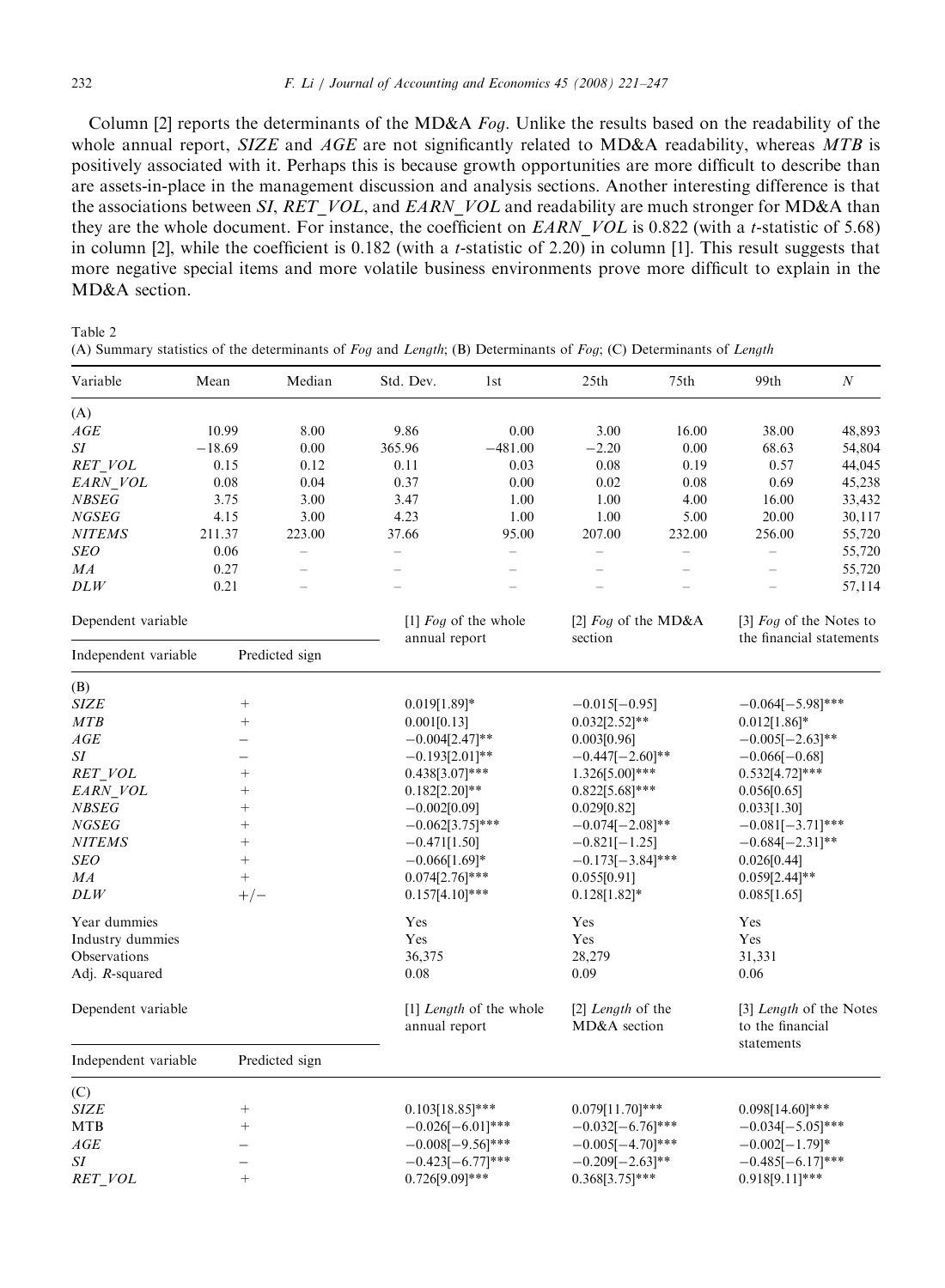#### Table 2 (continued )

| Dependent variable   |                | [1] <i>Length</i> of the whole<br>annual report | [2] <i>Length</i> of the<br>MD&A section | [3] <i>Length</i> of the Notes<br>to the financial<br>statements |
|----------------------|----------------|-------------------------------------------------|------------------------------------------|------------------------------------------------------------------|
| Independent variable | Predicted sign |                                                 |                                          |                                                                  |
| EARN VOL             | $^+$           | $0.184[6.44]$ ***                               | 0.083[1.44]                              | $0.186[5.03]***$                                                 |
| <b>NBSEG</b>         | $^{+}$         | 0.007[0.75]                                     | $0.025[1.91]*$                           | 0.019[1.02]                                                      |
| NGSEG                | $^{+}$         | $-0.007[-1.00]$                                 | 0.002[0.19]                              | $-0.016[-1.23]$                                                  |
| <b>NITEMS</b>        | $^+$           | $-0.261[-1.73]*$                                | 0.103[0.64]                              | $-0.242[-1.42]$                                                  |
| <i>SEO</i>           | $^{+}$         | $0.03[1.91]*$                                   | 0.032[1.10]                              | 0.006[0.27]                                                      |
| MA                   | $^{+}$         | $0.074[9.92]***$                                | 0.012[0.71]                              | $0.099[6.83]***$                                                 |
| DLW                  | $+/-$          | $0.089[5.48]$ ***                               | $0.076[3.15]***$                         | $0.097[2.25]**$                                                  |
| Year dummies         |                | Yes                                             | Yes                                      | Yes                                                              |
| Industry dummies     |                | Yes                                             | Yes                                      | Yes                                                              |
| <b>Observations</b>  |                | 36,375                                          | 28,279                                   | 31,331                                                           |
| Adj. R-squared       |                | 0.18                                            | 0.09                                     | 0.13                                                             |

This table shows the summary statistics of the potential determinants of Fog and Length (Panel A) and the regression results of Fog (Panel B) and Length (Panel C) on the determinants and year fixed effects and 2-digit SIC industry fixed effects. The determinants are SIZE, MTB, AGE, SI, RET VOL, EARN VOL, NBSEG, NGSEG, NITEMS, SEO, MA, and DLW. SIZE is the natural logarithm of market value of equity calculated as Log(data25  $*$  data199). MTB is the market value of the firm divided by its book value ((data25  $*$ data199+data181)/data6). AGE is the number of years since a firm shows up in CRSP monthly stock return files. SI is special items (data17) scaled by book value of assets. RET\_VOL is the standard deviation of the monthly stock returns in the last year. EARN\_VOL is the standard deviation of the operating earnings in the last five fiscal years. NBSEG is the logarithm of 1 plus the number of business segments and NGSEG is the logarithm of 1 plus the number of geographic segments. NITEMS is the number of non-missing items on Compustat. SEO is a dummy that equals 1 if a firm has seasoned equity offering in this year according to SDC Global New Issues database and 0 otherwise. MA is a dummy that equals 1 if a firm appears as an acquirer in this year in SDC Platinum M&A database and 0 otherwise.  $DLW$  is a dummy that equals 1 if a company is incorporated in Delaware and 0 otherwise. All the regressions are estimated with an intercept included but the intercept is not reported. All data item numbers refer to the Compustat item numbers.

Fog is the Fog index calculated as (words per sentence + percent of complex words)  $* 0.4$ . Length is the natural logarithm of the number of words.

t-Statistics shown in brackets are based on standard errors clustered at two-digit SIC industry level. \*\*\*/\*\*/\* means significance at 0.01, 0.05, and 0.10 level, respectively.

In column [3], the dependent variable is the Fog of the Notes. The negative and significant coefficient on SIZE suggests that smaller firms tend to have more complicated Notes. Compared with the MD&A section, MTB is only marginally related to the Notes Fog (coefficient of 0.012 with a t-statistic of 1.86). The amount of special items is not associated with the readability of the Notes. When a firm is involved in M&A transactions, the Notes become more complex, as indicated by the positive coefficient (0.059 with a t-statistic of 2.44) on  $MA$ . Surprisingly, the negative coefficient on NITEMS indicates that firms with more non-missing Compustat items have simpler annual reports, suggesting that *NITEMS* may not capture firms' financial complexity very well.

Panel C of [Table 2](#page-11-0) presents the results of regressing annual report length on potential determinants. The determinants of the length of the whole annual report, the MD&A section and the Notes are quite similar. Larger firms, low market-to-book firms, younger firms, firms with very negative special items, firms with high return and earnings volatility, firms involved in M&A transactions, and Delaware firms have longer annual reports. Not surprisingly, firm size is the single most important factor in explaining the length of annual reports.

# 4. Empirical results

### 4.1. Current earnings and annual report readability

I first check the relation between firm performance and annual report readability (i.e., the Fog and Length). [Table 3](#page-13-0) presents the results of regressing the Fog and Length on earnings (scaled by book value of assets) using both level specification (Panel A) and change specification (Panel B). In all the regressions, the variables used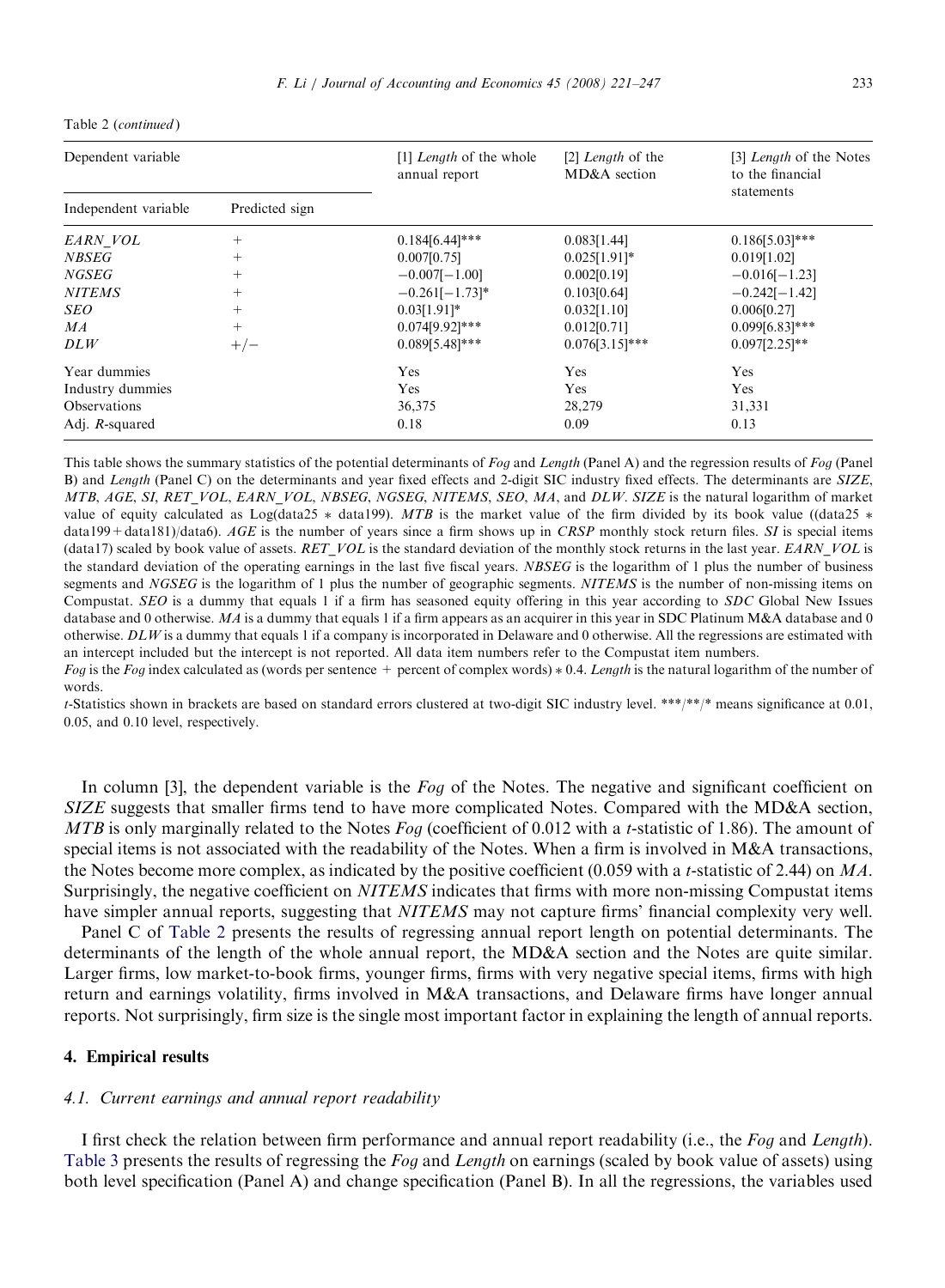#### <span id="page-13-0"></span>Table 3

#### (A) Firm performance and annual report Fog and Length (level specification); (B) Firm performance and annual report Fog and Length (change specification)

| Dependent                                                                               |            | Whole annual report                    |                                     |                                     |                     |                                     | MD&A section                        |                                     |                                     |                                      |                                     | Notes to the financial statements   |                                     |                                     |
|-----------------------------------------------------------------------------------------|------------|----------------------------------------|-------------------------------------|-------------------------------------|---------------------|-------------------------------------|-------------------------------------|-------------------------------------|-------------------------------------|--------------------------------------|-------------------------------------|-------------------------------------|-------------------------------------|-------------------------------------|
| variable                                                                                | $[1]$ Fog  | $[2]$ Fog                              |                                     | [3] Length                          | [4] Length          |                                     | $[5]$ Fog                           | $[6]$ Fog                           | [7] Length                          | [8] Length                           | $[9]$ Fog                           | $[10]$ Fog                          | [11] Length                         | [12] Length                         |
| (A)<br>Independent variable<br>Earnings $-0.458[-4.44]$ ***<br>Profit/loss<br>dummy     |            |                                        | $-0.163[-3.95]$ ***                 | $-0.508[-12.93]$ ***                |                     | $-0.184[-17.61]***$                 | $-1.659[-8.38]$ ***                 | $-0.625[-6.28]$ ***                 | $-0.284[-4.93]$ ***                 | $-0.095[-5.53]$ ***                  | $-0.185[-2.53]$ **                  | $-0.037[-1.32]$                     | $-0.551[-5.80]$ ***                 | $-0.179[-10.87]***$                 |
| Year<br>dummies<br>Industry                                                             | Yes<br>Yes | Yes<br>Yes                             |                                     | Yes<br>Yes                          | Yes<br>Yes          |                                     | Yes<br>Yes                          | Yes<br>Yes                          | Yes<br>Yes                          | Yes<br>Yes                           | Yes<br>Yes                          | Yes<br>Yes                          | Yes<br>Yes                          | Yes<br>Yes                          |
| dummies<br>Control<br>variables                                                         | Yes        | Yes                                    |                                     | Yes                                 | Yes                 |                                     | Yes                                 | Yes                                 | Yes                                 | Yes                                  | Yes                                 | Yes                                 | Yes                                 | Yes                                 |
| Observations 41,100<br>Adj. $R$ -<br>squared                                            | 0.08       | 41,100<br>0.08                         |                                     | 41,100<br>0.19                      | 41,100<br>0.18      |                                     | 32,099<br>0.10                      | 32,099<br>0.10                      | 32,099<br>0.09                      | 32,099<br>0.09                       | 35,533<br>0.06                      | 35,533<br>0.06                      | 35,533<br>0.13                      | 35,533<br>0.13                      |
|                                                                                         |            | Whole annual report                    |                                     |                                     |                     |                                     | MD&A section                        |                                     |                                     |                                      |                                     | Notes to the financial statements   |                                     |                                     |
|                                                                                         |            | [1] $\Delta Fog$                       | [2] $\Delta Fog$                    |                                     | [3] $\Delta Length$ | [4] $\Delta Length$                 | [5] $\Delta Fog$                    | [6] $\Delta Fog$                    | [7] $\Delta Length$                 | [8] $\Delta Length$ [9] $\Delta Fog$ |                                     | [10] $\Delta Fog$                   | [11] $\Delta Length$                | [12] $\Delta Length$                |
| (B)<br>Independent variable<br>Earnings $\pm$ dummy                                     |            | Change in earnings $-0.238[-2.79]$ *** | $-0.094[-4.85]$ ***                 |                                     | $-0.194[-5.37]$ *** | $-0.053[-5.56]$ ***                 | $-0.399[-4.87]$ ***                 | $-0.117[-4.31]$ ***                 | $-0.012[-0.23]$                     | 0.016[1.24]                          | $-0.317[-3.32]$ ***                 | $-0.066[-3.37]***$                  | $-0.238[-5.47]$ ***                 | $-0.061[-5.89]$ ***                 |
| Year dummies<br>Industry dummies<br>Control variables<br>Observations<br>Adj. R-squared |            | Yes<br>Yes<br>Yes<br>34,481<br>0.01    | Yes<br>Yes<br>Yes<br>34,481<br>0.01 | Yes<br>Yes<br>Yes<br>34,481<br>0.01 |                     | Yes<br>Yes<br>Yes<br>34,481<br>0.01 | Yes<br>Yes<br>Yes<br>23,606<br>0.02 | Yes<br>Yes<br>Yes<br>23,606<br>0.02 | Yes<br>Yes<br>Yes<br>23,606<br>0.01 | Yes<br>Yes<br>Yes<br>23,606<br>0.01  | Yes<br>Yes<br>Yes<br>27,526<br>0.00 | Yes<br>Yes<br>Yes<br>27,526<br>0.00 | Yes<br>Yes<br>Yes<br>27,526<br>0.01 | Yes<br>Yes<br>Yes<br>27,526<br>0.01 |

This table shows the regression results of the annual report readability on firm performance using the level specification (Panel A) and change specification (Panel B). The dependent variables are Fog and Length of the whole annual report, the MD&A section or Notes to financial statements in Panel A and year-to-year change in Fog and Length in Panel B. Fog is the Fog index calculated as (words per sentence + percent of complex words)  $* 0.4$ . Length is the natural logarithm of the annual report. MD&A Fog and Notes Fog are the Fog index of the MD&A section and the Notes to the financial statements. MD&A Length and Notes Length are the length of the MD&A section and the Notes to the financial statements. When MD&A Fog or MD&A Length is used in the regression, the MD&A section needs to contain at least 100 words. When Notes Fog or Notes Length is used in the regression, the Notes to the financial statements need to contain at least 1,000 words. Earnings is operating earnings (data178 of Compustat) scaled by book value of assets. Profit/loss dummy is <sup>a</sup> dummy variable that equals 1 if <sup>a</sup> company reports <sup>a</sup> profit and 0 otherwise. Earnings  $\pm$  dummy is a dummy variable that equals 1 if a company reports an increase in operating earnings and 0 otherwise.

The control variables (coefficients unreported) include SIZE, MTB, AGE, SI, EARN VOL, NBSEG, NGSEG, NITEMS, SEO, MA, and DLW. SIZE is the logarithm of market value of equity calculated as Log(data25  $*$  data199). MTB is the market value of the firm divided by its book value ((data25  $*$  data199+data181)/data6). AGE is the number of years since a firm shows up in CRSP monthly stock return files. SI is special items (data17) scaled by book value of assets. RET VOL is the standard deviation of the monthly stock returns in the last year. EARN\_VOL is the standard deviation of the operating earnings in the last five fiscal years. NBSEG is the logarithm of 1 plus the number of business segments and NGSEG is the logarithm of 1 plus the number of geographic segments. NITEMS is the number of non-missing items on Compustat. SEO is a dummy that equals 1 if a firm has seasoned equity offering in this year according to SDC Global New Issues database and 0 otherwise. MA is a dummy that equals 1 if a firm appears as an acquirer in this year in SDC Platinum M&A database and 0 otherwise. DLW is a dummy that equals 1 if a company is incorporated in Delaware and 0 otherwise. All data item numbers refer to the Compustat item numbers. All the regressions are estimated with an intercept included but the intercept is not reported.

<sup>t</sup>-Statistics shown in brackets are based on standard errors clustered at two-digit SIC industry level. \*\*\*/\*\*/\* means significance at 0.01, 0.05, and 0.10 level, respectively.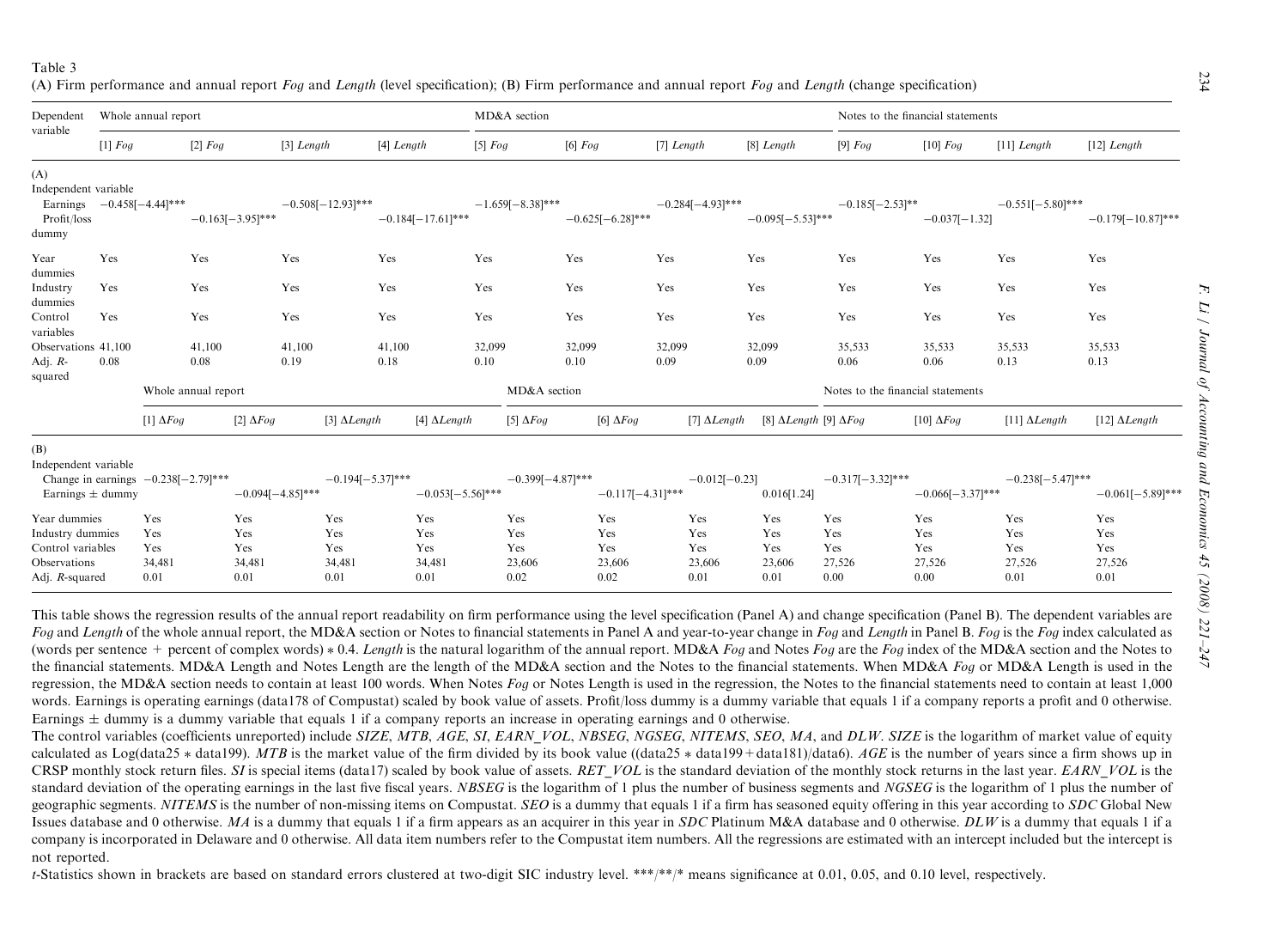<span id="page-14-0"></span>in [Table 2](#page-11-0) as determinants of annual report readability are included as control variables. The results without these control variables are not reported but are of similar economic magnitude and statistical significance. Year and industry fixed effects are also included in all the regressions. All the standard errors are clustered at industry level in order to control for within-industry correlation of the annual report readability.

The negative coefficients on earnings indicate that firms with higher earnings have annual reports that are easier to read (i.e., they have a lower Fog and are shorter). In columns [1] and [3] of Panel A, the coefficients on earnings are  $-0.458$  (with a *t*-statistic of  $-4.44$ ) and  $-0.508$  (with a *t*-statistic of  $-12.93$ ) when used to explain the Fog and length of the whole annual report. Replacing the earnings level with a profit/loss dummy, which equals 1 if a company reports a profit and 0 otherwise, yields similar results: The coefficients on the dummies are  $-0.163$  (with a *t*-statistic of  $-3.95$ ) and  $-0.184$  (with a *t*-statistic of  $-17.61$ ) in columns [2] and [4]. These results indicate that the annual reports of loss firms are more difficult to read than those of profit firms.

Table 4

(A) Earnings persistence and annual report Fog index (profit firm-years); (B) earnings persistence and annual report Length (profit firmyears); (C) earnings persistence and annual report readability (profit firm-years)

| Dependent variable                                | The whole annual report   |                                         | MD&A section                    |                                       | Notes to the financial statements |                                         |  |
|---------------------------------------------------|---------------------------|-----------------------------------------|---------------------------------|---------------------------------------|-----------------------------------|-----------------------------------------|--|
|                                                   | [1] $\text{Earn}_{(t+1)}$ | [2] $\text{Earn}_{(t+2)}$               | [3] $\text{Earn}_{(t+1)}$       | [4] $\text{Earn}_{(t+2)}$             | [5] $\text{Earn}_{(t+1)}$         | [6] $\text{Earn}_{(t+2)}$               |  |
| (A)                                               |                           |                                         |                                 |                                       |                                   |                                         |  |
| Independent variable                              |                           |                                         |                                 |                                       |                                   |                                         |  |
| Earning $s_{(t)}$                                 | 0.026[0.03]               | $-0.057[-0.06]$                         | 0.300[0.29]                     | 0.864[0.71]                           | 0.221[0.24]                       | 0.126[0.13]                             |  |
| Fog                                               | $0.003[4.01]***$          | $0.004[3.04]$ ***                       | $0.001[2.16]$ **                | $0.003[2.63]**$                       | $0.002[2.61]**$                   | $0.002[2.85]$ ***                       |  |
| Earnings <sub>(t)</sub> * Fog                     |                           | $-0.028[-3.74]$ *** $-0.041[-2.95]$ *** | $-0.016[-3.13]***$              | $-0.036[-3.00]***$                    |                                   | $-0.022[-2.71]$ *** $-0.023[-3.02]$ *** |  |
| Year dummies                                      | Yes                       | Yes                                     | Yes                             | Yes                                   | Yes                               | Yes                                     |  |
| Industry dummies                                  | Yes                       | Yes                                     | Yes                             | Yes                                   | Yes                               | Yes                                     |  |
| Control variables                                 | Yes                       | Yes                                     | Yes                             | Yes                                   | Yes                               | Yes                                     |  |
| Observations                                      | 22,798                    | 19,089                                  | 18,533                          | 15,744                                | 20,569                            | 17,546                                  |  |
| Adj. R-squared                                    | 0.41                      | 0.26                                    | 0.42                            | 0.26                                  | 0.41                              | 0.26                                    |  |
|                                                   | The whole annual report   |                                         | MD&A section                    |                                       |                                   | Notes to the financial statements       |  |
|                                                   | [1] $\text{Earn}_{(t+1)}$ | [2] $\text{Earn}_{(t+2)}$               | [3] $\text{Earn}_{(t+1)}$       | [4] $\text{Earn}_{(t+2)}$             | [5] $\text{Earn}_{(t+1)}$         | [6]Earn $(t+2)$                         |  |
| (B)                                               |                           |                                         |                                 |                                       |                                   |                                         |  |
| Independent variable                              |                           |                                         |                                 |                                       |                                   |                                         |  |
| Earning $s_{(t)}$                                 | $-0.026[-0.02]$           | $-0.267[-0.22]$                         | $-0.162[-0.15]$                 | $-0.434[-0.35]$                       | $-0.183[-0.20]$                   | $-0.14[-0.13]$                          |  |
| Length                                            | $0.005[2.56]$ **          | $0.006[2.93]***$                        | 0.002[0.91]                     | 0.001[0.56]                           | $0.002[1.90]*$                    | $0.004[2.22]**$                         |  |
| Earnings <sub>(t)</sub> * Length -0.060[-2.97]*** |                           | $-0.075[-3.48]$ ***                     | $-0.019[-1.23]$                 | $-0.021[-0.79]$                       | $-0.025[-2.87]$ ***               | $-0.036[-2.31]$ **                      |  |
| Year dummies                                      | Yes                       | Yes                                     | Yes                             | Yes                                   | Yes                               | Yes                                     |  |
| Industry dummies                                  | Yes                       | Yes                                     | Yes                             | Yes                                   | Yes                               | Yes                                     |  |
| Control variables                                 | Yes                       | Yes                                     | Yes                             | Yes                                   | Yes                               | Yes                                     |  |
| Observations                                      | 22,798                    | 19,089                                  | 18,533                          | 15,744                                | 20,569                            | 17,546                                  |  |
| Adj. R-squared                                    | 0.41                      | 0.26                                    | 0.42                            | 0.26                                  | 0.41                              | 0.26                                    |  |
|                                                   | [1] $\text{Earn}_{(t+1)}$ | [2] $\text{Earn}_{(t+2)}$               |                                 |                                       | [3] $\text{Earn}_{(t+1)}$         | [4] $\text{Earn}_{(t+2)}$               |  |
| (C)                                               |                           |                                         |                                 |                                       |                                   |                                         |  |
| Independent variable                              |                           |                                         |                                 |                                       |                                   |                                         |  |
| Earnings $_{(t)}$                                 | 0.993[1.00]               | 1.629[1.39]                             | Earnings $_{(t)}$               |                                       | 0.527[0.48]                       | 0.706[0.53]                             |  |
| Fog                                               | $0.001[1.89]*$            | 0.002[1.02]                             | Length                          |                                       | 0.003[1.19]                       | 0.003[0.81]                             |  |
| Earnings <sub>(t)</sub> * $Fog$                   | $-0.012[1.53]$            | $-0.024[1.53]$                          | Earnings <sub>(t)</sub> *Length |                                       | $-0.048[-1.96]*$                  | $-0.072[-2.47]**$                       |  |
| MD&A Fog                                          | 0.001[1.09]               | $0.003[2.39]**$                         | MD&A Length                     |                                       | 0.001[0.42]                       | 0.001[0.21]                             |  |
| Earnings <sub>(t)</sub> * MD&AFog                 | $-0.01[-1.78]*$           | $-0.029[-2.61]**$                       |                                 | Earnings <sub>(t)</sub> * MD&A Length | $-0.009[-0.53]$                   | $-0.009[-0.30]$                         |  |
| Notes Fog                                         | 0.001[1.41]               | 0.001[0.39]                             | Notes Length                    |                                       | 0.001[0.58]                       | 0.003[0.77]                             |  |
| Earnings <sub>(t)</sub> *Notes Fog                | $-0.015[-1.66]$           | $-0.004[-0.33]$                         |                                 | Earnings <sub>(t)</sub> *Notes Length | $-0.006[-0.48]$                   | $-0.003[-0.10]$                         |  |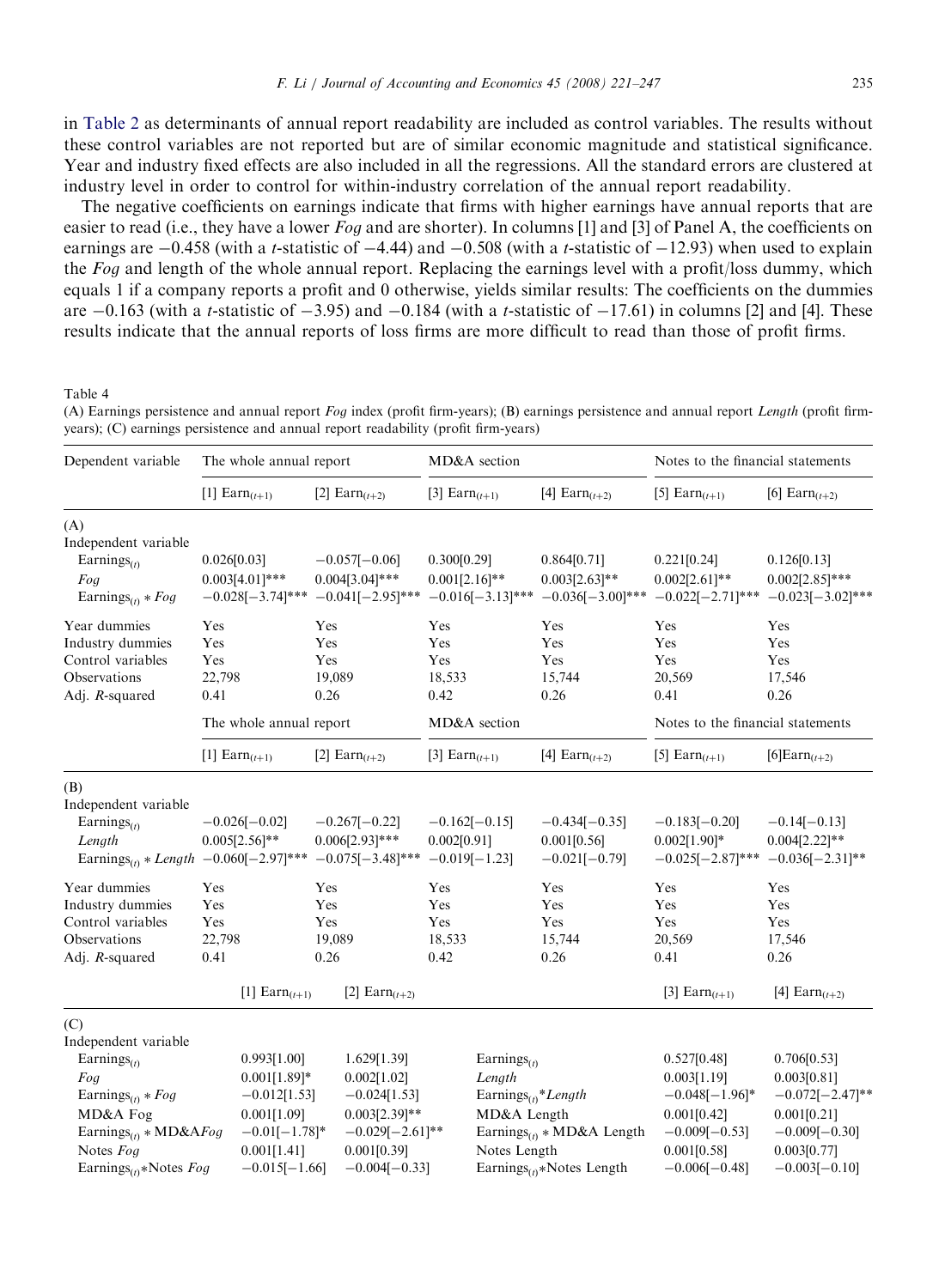|                   | [1] $\text{Earn}_{(t+1)}$ | [2] $\text{Earn}_{(t+2)}$ |                   | [3] $\text{Earn}_{(t+1)}$ | [4] $\text{Earn}_{(t+2)}$ |
|-------------------|---------------------------|---------------------------|-------------------|---------------------------|---------------------------|
| (C)               |                           |                           |                   |                           |                           |
| Year dummies      | Yes                       | Yes                       | Year dummies      | Yes                       | Yes                       |
| Industry dummies  | Yes                       | Yes                       | Industry dummies  | Yes                       | Yes                       |
| Control variables | Yes                       | Yes                       | Control variables | Yes                       | Yes                       |
| Observations      | 17,233                    | 14,813                    | Observations      | 17,233                    | 14,813                    |
| Adj. $R$ -squared | 0.42                      | 0.27                      | Adj. $R$ -squared | 0.42                      | 0.26                      |

Table 4 (continued )

This table shows the effect of annual report readability on earnings persistence by regressing future earnings on current earnings, readability index, and their interactions using profit firm-years. The sample is all firm-years that report a positive earnings. The dependent variables are earnings of year  $t + 1$  (earn<sub> $(t+1)$ </sub>) and year  $t + 2$  (earn<sub> $(t+2)$ </sub>). Fog is the Fog index calculated as (words per sentence + percent of complex words)  $*0.4$ . Length is the natural logarithm of the number of words. Earnings is operating earnings (data178 of Compustat) scaled by book value of assets. MD&A Fog and Notes Fog are the Fog index of the MD&A section and the Notes to the financial statements. MD&A Length and Notes Length are the Length of the MD&A section and the Notes to the financial statements. When MD&A Fog or MD&A Length is used in the regression, the MD&A section needs to contain at least 100 words. When Notes Fog or Notes Length is used in the regression, the Notes to the financial statements needs to contain at least 1,000 words.

The control variables (coefficients unreported) include ACC, DIV, SIZE, MTB, AGE, SI, RET VOL, EARN VOL, NBSEG, NGSEG, NITEMS, SEO, MA, DLW and their interactions with earnings. Accruals is calculated as (data178-data308)/data6. DIV is a dummy that equals 1 if a firm has dividend (i.e., data21 > 0) this year and 0 otherwise.  $SIZE$  is the logarithm of market value of equity calculated as Log(data25  $*$  data199). MTB is the market value of the firm divided by its book value ((data25 $*$ data199+data181)/data6). AGE is the number of years since a firm shows up in CRSP monthly stock return files. SI is special items (data17) scaled by book value of assets. RET\_VOL is the standard deviation of the monthly stock returns in the last year. EARN\_VOL is the standard deviation of the operating earnings in the last five fiscal years. NBSEG is the logarithm of 1 plus the number of business segments and NGSEG is the logarithm of 1 plus the number of geographic segments. NITEMS is the number of non-missing items on Compustat. SEO is a dummy that equals 1 if a firm has seasoned equity offering in this year according to SDC Global New Issues database and 0 otherwise. MA is a dummy that equals 1 if a firm appears as an acquirer in this year in SDC Platinum M&A database and 0 otherwise. DLW is a dummy that equals 1 if a company is incorporated in Delaware and 0 otherwise. All data item numbers refer to the Compustat item numbers. All the regressions are estimated with an intercept included but the intercept is not reported.

*t*-Statistics shown in brackets are based on standard errors clustered at two-digit SIC industry level. \*\*\*/\*\*/\* means significance at 0.01, 0.05, and 0.10 level, respectively.

The negative relation between firm performance and annual report Fog and Length also holds in a change specification. Firms that experience an increase in earnings tend to write their annual reports in a more readable way than in the immediately preceding year. In Panel B of [Table 3](#page-13-0), when the control variables and fixed effects are included, year-to-year change in earnings is negatively related to change in the Fog and Length (columns  $[1]$  and  $[3]$ ). Columns  $[2]$  and  $[4]$  illustrate that, on average, the change in the Fog (Length) of firms with an increase in earnings is 0.094 (0.053) lower than those with a decrease in earnings.

Separating the annual report into sections shows that the relation between earnings and the Fog stems mainly from the MD&A section. In column [5] of [Table 3](#page-13-0) Panel A, the coefficient on earnings is  $-1.659$  (with a *t*-statistic of  $-8.38$ ), more than three times the coefficient in column [1] when the Fog of the entire annual report is used. On the other hand, while the Fog of the Notes is negatively associated with earnings, the coefficient on earnings is much smaller:  $-0.185$  (with a *t*-statistic of  $-2.53$ ) in column [9] of [Table 3](#page-13-0) Panel A and  $-0.037$  (with a *t*-statistic of  $-1.32$ ) in column [10], which results are less than half of the coefficients in columns [1]–[2].

However, the relation between earnings and *Length* derives more from the Notes section than from the MD&A section. Splitting annual reports into MD&A and Notes shows that the Notes (coefficient on earnings is  $-0.551$  with a *t*-statistic of  $-5.80$  in column [11] of Panel A of [Table 3](#page-13-0)) is more negatively correlated with earnings than MD&A (column [7] coefficient  $-0.284$  and a *t*-statistic of  $-4.93$ ). This finding suggests that length of the Notes is more likely to be used as a strategic deterrence to investors. The change specification further confirms that the negative relation between firm performance and annual report length is stronger in the Notes than it is in the MD&A section.

However, the incremental R-squared of earnings as a means of explaining the Fog and Length is trivial. Comparing column [1] of [Table 3](#page-13-0) Panel A with column [1] of [Table 2](#page-11-0) Panel B reveals that adding current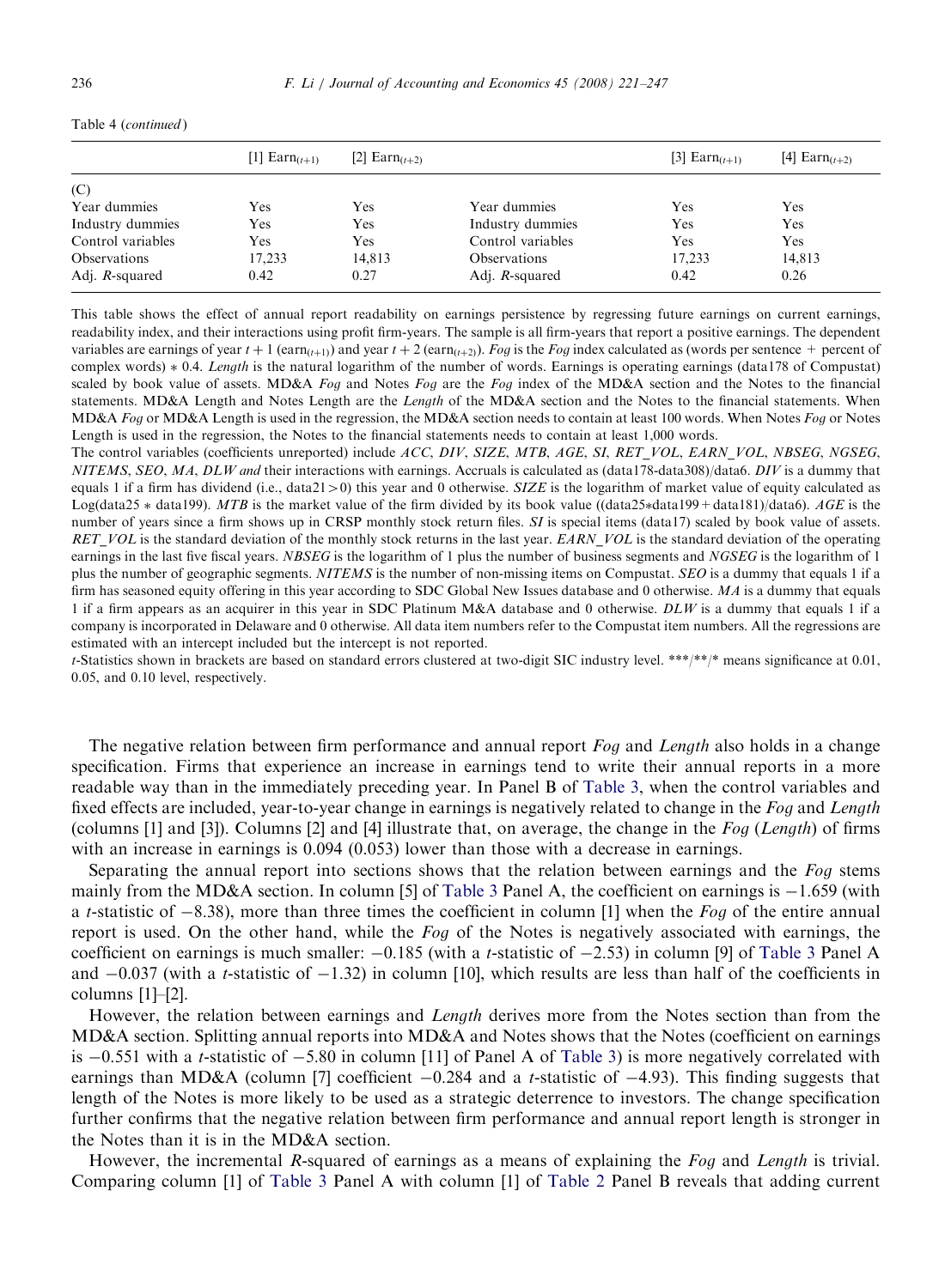earnings increases the R-squared by 0.00. This finding suggests that economic performance is not a first-order determinant of annual report readability. To gauge the economic size of the effects, I perform the following calculation. On average, increasing a firm's earnings from 0.00 (25th percentile of the sample) to 0.11 (75th percentile) will lead to a decrease in the  $Fog$  index of about 0.05. This is minimal compared to the variation of the Fog in the sample (Table 1). Put in different terms, the annual reports of firms at the 25th percentile of earnings have about 0.13 more syllables per word or about 0.13% more complex words than those of firms at 75th percentile. The Fog index (Length) of loss firms is higher than that of profit firms by 0.163 (0.184), which finding is also minimal.

To summarize, I find that firms with better performance have annual reports that are harder to read. The effects are statistically significant, but the economic magnitude seems small. This result is consistent with the hypothesis that managers do not appear to make annual reports much more complex in order to mask poor current performance.

# 4.2. Earnings persistence and annual report readability

In this section, I examine the implication of annual report readability for earnings persistence. Management opportunism suggests that when annual reports are harder to read, good news may be more transitory and bad news may be more persistent.

I find that, indeed, the positive earnings of firms with ''foggier'' or longer annual reports are less persistent. Panel A of [Table 4](#page-14-0) presents the regression results of one- and two-year ahead earnings on the current year's earnings, the Fog, and their interaction using a sample of all firm-years with positive earnings.<sup>12</sup> The interaction term captures the change in earnings persistence as annual report readability changes. In all of the regressions, the variables that are potential determinants of readability (i.e., SIZE, MTB, AGE, SI, RET VOL, EARN VOL, NBSEG, NGSEG, NITEMS, SEO, MA, and DLW) and their interactions with earnings are included as control variables. In addition, the absolute amount of accruals  $(ABSACC)$  and a dividend dummy (DIV, which equals 1 if a company pays dividend and 0 otherwise) and their interactions with earnings are also included, because [Sloan \(1996\)](#page-26-0) documented a negative relation between the absolute amount of accruals and earnings persistence and [Skinner \(2004\)](#page-26-0) found a positive association between dividend and earnings persistence. The results without the control variables are similar and are not reported.

In all cases, the interaction term is negative. For instance, in columns [1] and [2] of [Table 4](#page-14-0) Panel A, in which the Fog of the entire annual report is used to explain year  $t + 1$  and  $t + 2$  earnings persistence, the interaction term coefficients are  $-0.028$  (with a *t*-statistic of  $-3.74$  with the standard errors clustered at industry-level) and  $-0.041$  (with a *t*-statistic of  $-2.95$ ). This means that, as the Fog of the whole annual report goes up (i.e., annual reports become harder to read), the earnings persistence becomes smaller for profitable firms.

To gauge the economic significance, I compare the impact of annual report readability on earnings persistence with that of accruals. Assuming everything else to be equal, for an inter-quartile increase in the Fog (an increase from 18.44 to 20.16), the one-year ahead earnings persistence of profitable firms goes down by 0.05 (calculated as  $-0.028*(20.16-18.44)$ , where  $-0.028$  is from column [1] of [Table 4](#page-14-0) Panel A) and the twoyear ahead earnings persistence goes down by 0.07 (calculated as  $-0.041 * (20.16 - 18.44)$ , where  $-0.041$  is from column [2] of [Table 4](#page-14-0) Panel A). Untabulated results also indicate that, on average, firms with a Fog index of greater than 18 have lower earnings persistence than do those with a Fog index of less than 14 by 0.12. An inter-quartile increase in the absolute amount of accruals, on the other hand, will lower the earnings persistence by about 0.05. This suggests that the Fog index has economically significant implications for the persistence of earnings of profitable firms.

Focusing on the readability of the MD&A section and the Notes (columns [3]-[6]) shows that the Fog of both sections are negatively related to earnings persistence. The effect of MD&A Fog is slightly smaller. However, the cross-sectional variation in the MD&A Fog is also greater [\(Table 1\)](#page-6-0) and the overall economic effect of MD&A readability on earnings persistence is comparable to the readability of the whole annual report.

 $12I$  also checked the three- and four-year ahead earnings. The results are similar but statistically weaker.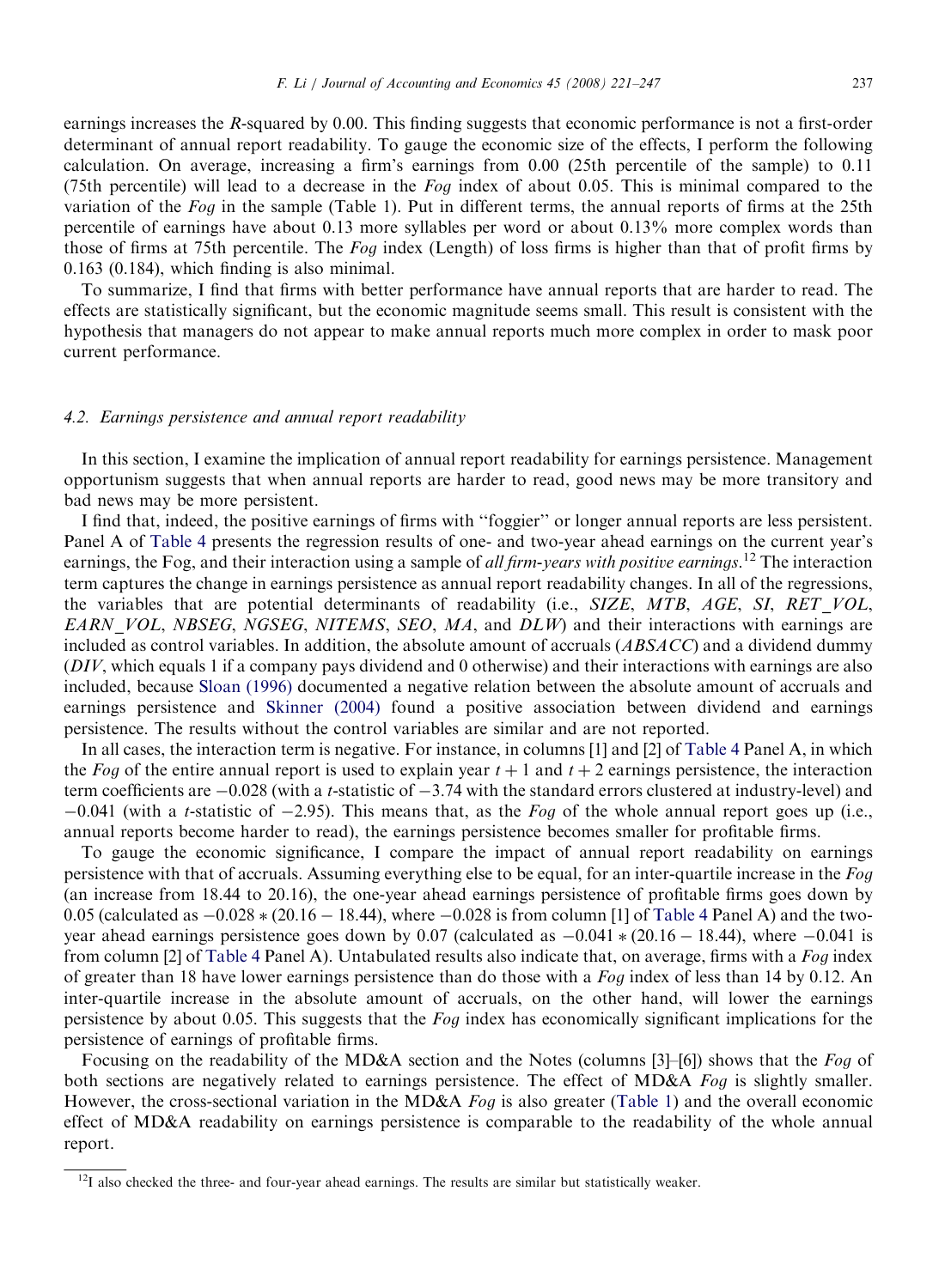<span id="page-17-0"></span>Panel B of [Table 4](#page-14-0) documents the negative relation between annual report length and the earnings persistence of profit firms. In column [1] of [Table 4](#page-14-0) Panel A, where one-year ahead earnings is regressed on current earnings and its interaction with annual report length using the positive earnings sample, the coefficient on the interaction term has a coefficient of  $-0.060$  (with a *t*-statistic of  $-2.97$ ). The effect of annual report length on earnings persistence is economically large: an increase of length from 9.63 (the 25th percentile from [Table 1](#page-6-0) Panel A) to 10.52 (the 75th percentile) implies an earnings persistence lowered by 0.05. The length of the Notes is more associated with earnings persistence than is the MD&A length: In column [5] of [Table 4](#page-14-0) Panel B, the coefficient on the interaction of earnings with the length of the Notes is  $-0.025$  (with a *t*-statistic of  $-2.87$ ; in column [3], the coefficient on the interaction of earnings with MD&A length is  $-0.019$ (with a *t*-statistic of  $-1.23$ ). Overall, it seems that the length of the annual report is negatively related to performance and earnings persistence, and this effect is stronger in the Notes than in the MD&A section.

Table 5

|  | (A) Earnings persistence and annual report Fog index (loss firm-years): (B) earnings persistence and annual report Length (loss firm-years) |  |  |  |  |  |  |
|--|---------------------------------------------------------------------------------------------------------------------------------------------|--|--|--|--|--|--|
|  |                                                                                                                                             |  |  |  |  |  |  |

| Dependent variable              | The whole annual report   |                           | MD&A section              |                           | Notes to the financial statements |                           |  |
|---------------------------------|---------------------------|---------------------------|---------------------------|---------------------------|-----------------------------------|---------------------------|--|
|                                 | [1] $\text{Earn}_{(t+1)}$ | [2] $\text{Earn}_{(t+2)}$ | [3] $\text{Earn}_{(t+1)}$ | [4] $\text{Earn}_{(t+2)}$ | [5] $\text{Earn}_{(t+1)}$         | [6] $\text{Earn}_{(t+2)}$ |  |
| (A)                             |                           |                           |                           |                           |                                   |                           |  |
| Independent variable            |                           |                           |                           |                           |                                   |                           |  |
| Earnings $_{(t)}$               | $-0.390[-0.20]$           | 1.258[0.73]               | 1.058[0.44]               | 1.845[0.79]               | $-0.408[-0.25]$                   | 0.223[0.11]               |  |
| Fog                             | $-0.004[-1.37]$           | $-0.005[-1.55]$           | $-0.001[-1.04]$           | $-0.003[-1.96]*$          | $-0.001[-0.23]$                   | $-0.004[-1.20]$           |  |
| Earnings <sub>(t)</sub> * $Fog$ | $-0.014[-0.80]$           | $-0.011[-0.77]$           | 0.006[0.88]               | 0.000[0.05]               | $-0.004[-0.43]$                   | $-0.015[-1.09]$           |  |
| Year dummies                    | Yes                       | Yes                       | Yes                       | Yes                       | Yes                               | Yes                       |  |
| Industry dummies                | Yes                       | Yes                       | Yes                       | Yes                       | Yes                               | Yes                       |  |
| Control variables               | Yes                       | Yes                       | Yes                       | Yes                       | Yes                               | Yes                       |  |
| <b>Observations</b>             | 6,961                     | 5,205                     | 5,420                     | 4,140                     | 5,898                             | 4,565                     |  |
| Adj. $R$ -squared               | 0.41                      | 0.29                      | 0.41                      | 0.29                      | 0.41                              | 0.29                      |  |
| (B)                             |                           |                           |                           |                           |                                   |                           |  |
| Earnings $_{(t)}$               | $-0.707[-0.40]$           | 2.006[1.10]               | 1.202[0.55]               | 1.788[0.74]               | $-0.770[-0.52]$                   | 0.240[0.12]               |  |
| Length                          | $-0.003[-0.64]$           | $-0.006[-1.06]$           | 0.004[1.25]               | 0.006[1.55]               | $0.005[1.89]*$                    | $-0.003[-0.64]$           |  |
| Earnings <sub>(t)</sub> *Length | 0.001[0.04]               | $-0.053[-2.35]$ **        | 0.005[0.32]               | 0.012[0.81]               | 0.016[0.98]                       | $-0.029[-1.61]$           |  |
| Year dummies                    | Yes                       | Yes                       | Yes                       | Yes                       | Yes                               | Yes                       |  |
| Industry dummies                | Yes                       | Yes                       | Yes                       | Yes                       | Yes                               | Yes                       |  |
| Control variables               | Yes                       | Yes                       | Yes                       | Yes                       | Yes                               | Yes                       |  |
| <b>Observations</b>             | 6,961                     | 5,205                     | 5,420                     | 4,140                     | 5,898                             | 4,565                     |  |
| Adj. $R$ -squared               | 0.41                      | 0.29                      | 0.41                      | 0.29                      | 0.41                              | 0.29                      |  |

This table shows the effect of annual report readability on earnings persistence by regressing future earnings on current earnings, readability index, and their interactions using loss firm-years. The sample is all firm-years that report losses. The dependent variables are earnings of year  $t + 1$  (earn $(t+1)$ ) and year  $t + 2$  (earn $(t+2)$ ). Fog is the Fog index calculated as (words per sentence + percent of complex words)  $*0.4$ . Length is the natural logarithm of the number of words. Earnings is operating earnings (data178 of Compustat) scaled by book value of assets.

The control variables (coefficients unreported) include ACC, DIV, SIZE, MTB, AGE, SI, RET\_VOL, EARN\_VOL, NBSEG, NGSEG, NITEMS, SEO, MA, DLW and their interactions with earnings. Accruals is calculated as  $(data178 - data308)/data6$ . DIV is a dummy that equals 1 if a firm has dividend (i.e., data21 > 0) this year and 0 otherwise. SIZE is the logarithm of market value of equity calculated as Log(data25 \* data199). MTB is the market value of the firm divided by its book value ((data25 \* data199 + data181)/data6). AGE is the number of years since a firm shows up in CRSP monthly stock return files. SI is special items (data17) scaled by book value of assets. RET\_VOL is the standard deviation of the monthly stock returns in the last year. EARN\_VOL is the standard deviation of the operating earnings in the last five fiscal years. NBSEG is the logarithm of 1 plus the number of business segments and NGSEG is the logarithm of 1 plus the number of geographic segments. NITEMS is the number of non-missing items on Compustat. SEO is a dummy that equals 1 if a firm has seasoned equity offering in this year according to SDC Global New Issues database and 0 otherwise. MA is a dummy that equals 1 if a firm appears as an acquirer in this year in SDC Platinum M&A database and 0 otherwise.  $DLW$  is a dummy that equals 1 if a company is incorporated in Delaware and 0 otherwise. All data item numbers refer to the Compustat item numbers. All the regressions are estimated with an intercept included but the intercept is not reported.

t-Statistics shown in brackets are based on standard errors clustered at two-digit SIC industry level. \*\*\*/\*\*/\* means significance at 0.01, 0.05, and 0.10 level, respectively.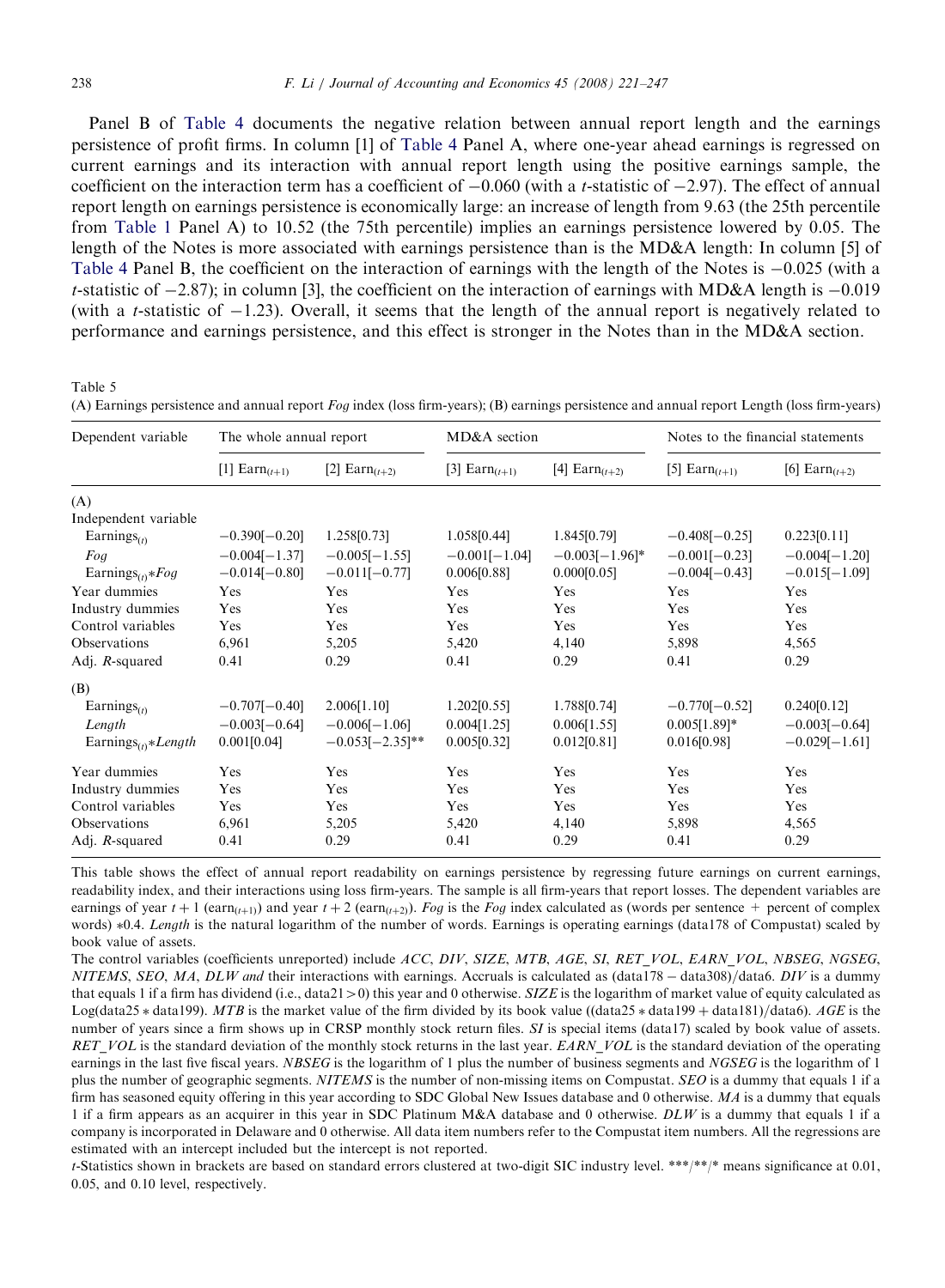Panel C of [Table 4](#page-14-0) includes the readability of the whole annual report, the MD&A section and the Notes in one regression in order to examine which part of the annual report has the largest impact on earnings persistence. The results indicate that the Fog of the entire document, MD&A and Notes are all negatively related to one-year ahead and two-year ahead earnings persistence, but only the effect of MD&A Fog is statistically significant (see columns [1] and [2] of [Table 4](#page-14-0) Panel C), suggesting that managerial strategic disclosure may be more heavily concentrated in the MD&A section. However, the insignificant coefficients could be due to high correlations among the Fog of the sections. For instance, in column [1], the coefficient on the interaction of the MD&A *Fog* and earnings is  $-0.010$  (with a *t*-statistic of  $-1.78$ ) and that of the Notes *Fog* is  $-0.015$  (with a *t*-statistic of  $-1.66$ ). Hence, although marginally insignificant, the effect of the Notes *Fog* on earnings persistence is comparable to that of the MD&A Fog in economic magnitude. Overall, it seems that the readability of both the MD&A section and the Notes section contain information regarding earnings persistence.

On the other hand, I find little evidence that the annual report readability affects the persistence of losses. As can be seen from [Table 5](#page-17-0) Panel A, the Fog index of annual reports has no impact on the persistence of losses. Both the coefficient magnitude and the t-statistics of the interaction term of the Fog and earnings are small. Evidence from Length (Panel B) is similar, with the exception that the length of the whole annual report is negatively correlated with the persistence in two-year ahead earnings.

In summary, the evidence here is consistent with firms using more complicated language in their annual reports in order to present less persistent good news. On the other hand, I do not find significant evidence that firms make their annual reports more difficult to read in order to hide more persistent bad news.<sup>13</sup>

# 5. Beyond readability: additional lexical features of annual reports

In this section, I analyze other lexical properties of annual reports and provide preliminary evidence on their implications for firm performance and earnings persistence.<sup>14</sup> Managerial strategic disclosure is just one of the possible explanations for my findings. One approach used to mitigate this concern is to go beyond readability and to examine other features of the annual reports.<sup>15</sup>

In particular, I focus on five categories of writing styles of the MD&A section: the relative frequencies of self-referential words, exclusive words, causation words, positive emotion words, and future tense verbs. Research in psychology shows that words, that tell how people are expressing themselves can often be more informative than what the people are expressing ([Undeutsch, 1967; Pennebaker and King, 1999; Pennebaker et](#page-26-0) [al., 2003; Shapiro, 1989\)](#page-26-0) and that liars and truth-tellers communicate in qualitatively different ways.<sup>16</sup>

<sup>&</sup>lt;sup>13</sup>The results are empirically robust. First, one concern may be that some firm characteristics drive both the annual report readability and earnings persistence. To rule this out, I construct a panel data set by retaining firms with at least 10 years worth of data. I then run the tests again, adding firm dummies in the regressions, and the results still hold. Second, I include earnings-squared as an additional explanatory variable in order to control for possible non-linearity in earnings persistence; the results (unreported) yielded are slightly stronger both statistically and economically. Third, [Dechow and Ge \(2005\)](#page-25-0) find that the low persistence of earnings in low accrual firms is primarily driven by balance sheet adjustments relating to special items. Therefore, using a sub-sample of firm-years which have no special items, I further examine whether unusual events related to special items are driving the empirical findings. Unreported results based on this sub-sample are similar to the main results. Finally, firms with poor current or future performance are more likely to use more sophisticated language in disclosure in order to avoid potential lawsuits [\(Bencivenga, 1997](#page-25-0)). However, my main results come from the profitable firms. Untabulated results show that more than 90% of these firms still report a profit in the following year and more than 80% of them remain profitable each year in the following one to four years. It seems unlikely that litigation is a first-order concern for these firms. <sup>14</sup>I thank the referee for suggesting the analysis and the software package to me.

<sup>&</sup>lt;sup>15</sup>[Davis et al. \(2005\)](#page-25-0) document a positive (negative) association between optimistic (pessimistic) language usage and future firm performance and a significant incremental market response to optimistic and pessimistic language usage in earnings press releases. [Nelson](#page-26-0) [and Pritchard \(2007\)](#page-26-0) examine the use of cautionary language in annual reports. [Hutton et al. \(2003\)](#page-26-0) consider the impact of supplementary statements on the informativeness of management earnings forecasts and [Baginski et al. \(2004\)](#page-25-0) study managerial attributions in management earnings forecasts. [Kothari and Short \(2006\)](#page-26-0) analyze the content of more than 100,000 disclosure reports by management, analysts, and news reporters and find that the tone of the disclosures is related to cost of capital.<br><sup>16</sup>A caveat of analyzing these measures of writing style with regard to annual reports is that most of the psychology a

research is based on experimental evidence using documents written by individual writers in non-business settings. An annual report is typically written by the management team and attorneys and, therefore, the external validity of measures of the writing style is not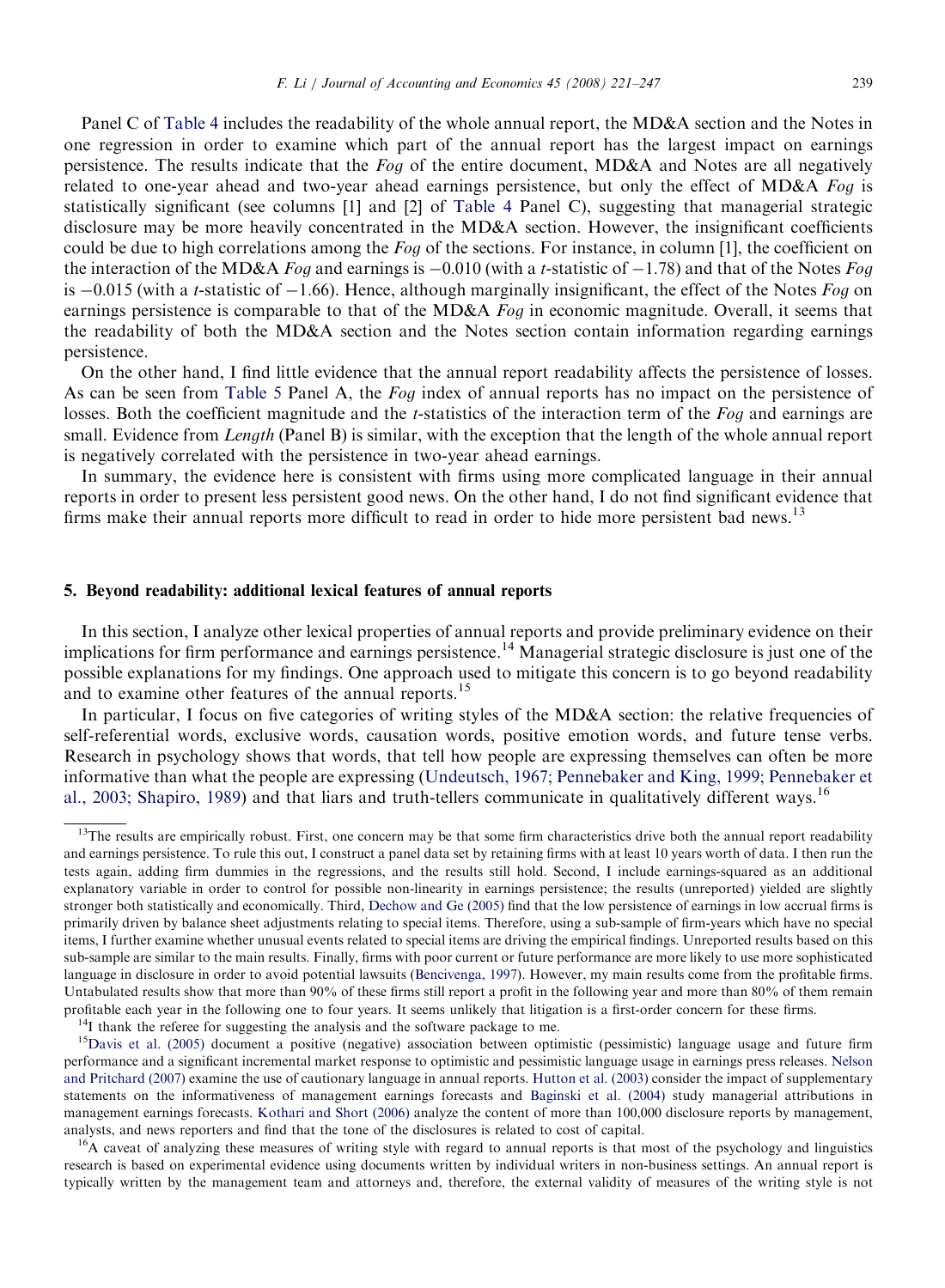More specifically, [Newman et al. \(2003\)](#page-26-0) find that when people tell the truth, they are more likely to use firstperson singular pronouns and more exclusive words such as ''except,'' ''but,'' ''without,'' and ''excluding.'' Therefore, the first two measures that I examine are the percentages of self-referential and exclusive words in the MD&A section of the annual report<sup>17</sup>:

$$
IvsU = \ln((1 + Self)/(1 + You + Other)),
$$
\n(3)

where Self is the percentage of first-person pronouns (20 words in the LIWC dictionary), and You and Other are the percentages of second-person pronouns (14 words in the dictionary) and third-person pronouns (22 words in the dictionary); and

$$
EvsI = \ln((1 + Excl)/(1 + Inc l)),\tag{4}
$$

where  $Excl$  is the percentage of exclusive words (19 words in the LIWC dictionary including "but," "except," and "without") and *Incl* is the percentage of inclusive words (16 words in the dictionary including "with," "and," and "include").

The third writing style on which I focus is the percentage of causation words (such as ''because'') used in the MD&A section, as these words are used when a person wants to explain something. People are more apt to spend more effort explaining what is going on if they are attempting to cover something up. *Cause* is the percentage of causation-related words (49 words in the dictionary including "because," "effect," and ''hence''). The fourth writing style captures the positive (versus negative) emotion of a document. A variable PvsN is calculated for each annual report's MD&A section as

$$
PvSN = \ln((1 + Posemo)/(1 + Negemo)),\tag{5}
$$

where *Posemo* is the percentage of positive emotion words (261 words in the LIWC dictionary including "happy," "pretty," and "good") and *Negemo* is the percentage of negative emotion words (345 in the dictionary including ''hate,'' ''worthless,'' and ''enemy'').

Finally, the last measure intends to capture the managerial emphasis on the future versus the past/present. The assumption here is that people are likely to talk more about ''future'' if they are not doing well and are not confident about their performance.

$$
F \circ P = \ln((1 + Future)/(1 + Past + Present)),\tag{6}
$$

where *Future* is the percentage of future tense verbs (14 words in the LIWC dictionary including "will," "might," and "shall") and *Past* and *Present* are the percentages of past and present tense verbs (144 and 256) words in the dictionary, respectively).

[Table 6](#page-20-0) presents the results of regressing the writing-style measures on current earnings and other control variables.<sup>18</sup> The MD&A sections of the annual reports of firms with lower earnings tend to use more selfreferential words, more exclusive words, and more discussions about the future. The implications of firm performance for Cause and PvsN are statistically insignificant. The results on self-referential words and exclusive words are not consistent with the joint hypothesis that firms with bad performance hide adverse information strategically and that managers who try to hide adverse information use fewer self-referential and exclusive words.

I next turn to the association of the writing styles with earnings persistence. As discussed in previous sections, the strategic managerial behavior is more likely to be detected in future earnings rather than in

<sup>(</sup>footnote continued)

established in my setting. As a result, any empirical test is a joint test of the hypotheses and the maintained assumption that the writingstyle measures capture certain managerial behaviors.<br><sup>17</sup>I rely on the Linguistic Inquiry and Word Count (LIWC) package to compute the lexical measures. LIWC is a text analysis software

program designed by psychologists James W. Pennebaker, Roger J. Booth, and Martha E. Francis; the program is able to calculate the degree to which people use different categories of words across a wide array of texts. More details about the software can be found at <http://www.liwc.net/> and <http://homepage.psy.utexas.edu/homepage/Faculty/Pennebaker/Home2000/Words.html>. The default LIWC dictionary is composed of 2,300 words and word stems with each word or word-stem defining one or more word categories or

subcategories.<br><sup>18</sup>The psychology and linguistics literature provides very little guidance on the determinants of the writing-style variables, especially for this paper's setting. I report the empirical tests based on the same set of control variables as in the previous tests. The results are robust to including a sub-set or different combinations of the control variables or firm fixed effects.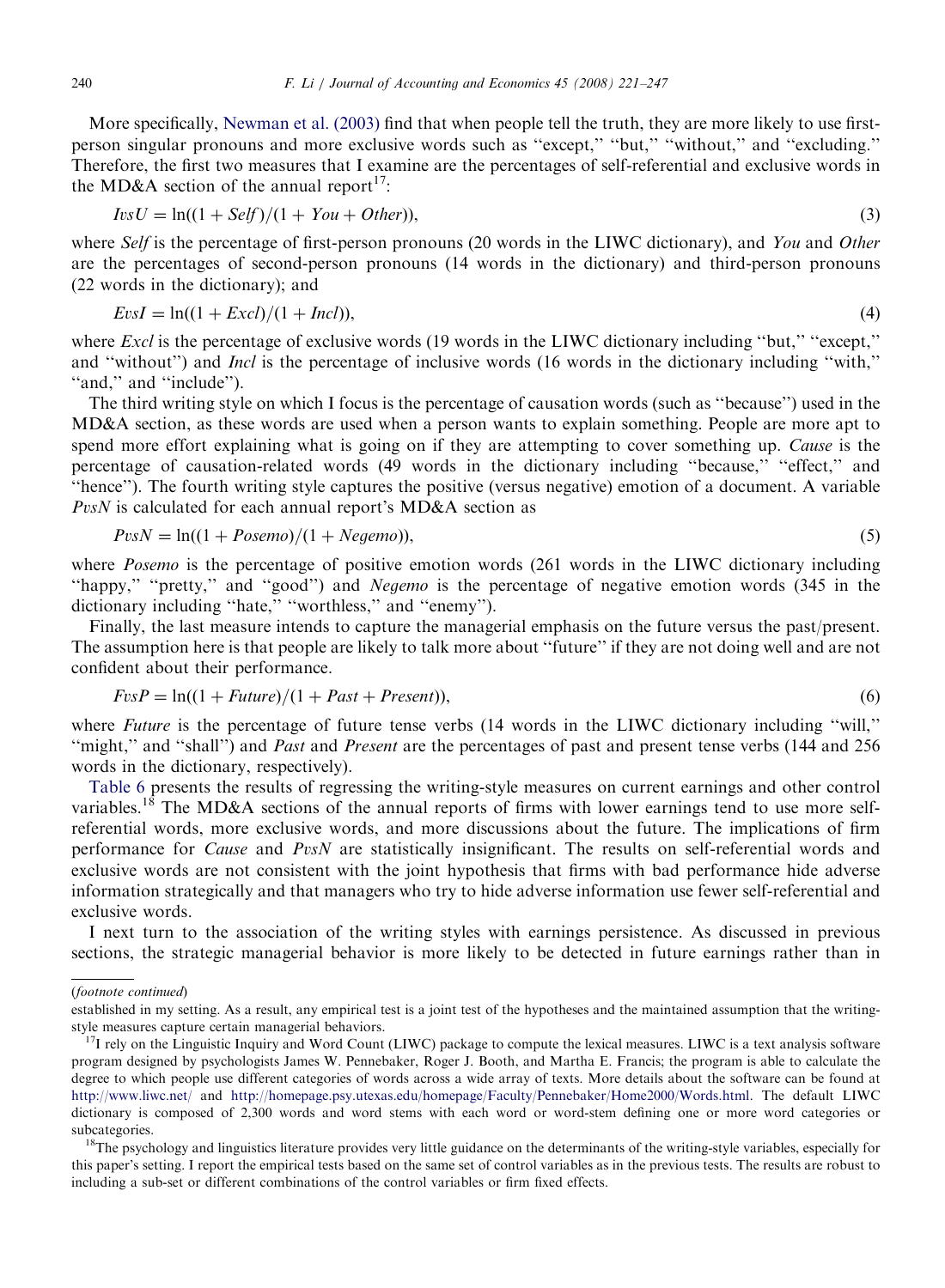<span id="page-20-0"></span>Table 6 Firm performance and writing styles

| Dependent variable   | $[1]$ $IvsU$        | $[2]$ EvsI          | [3] $Cause$        | $[4]$ $Pv$ s $N$    | $[5]$ $FvSP$        |
|----------------------|---------------------|---------------------|--------------------|---------------------|---------------------|
| Independent variable |                     |                     |                    |                     |                     |
| Earnings             | $-0.334[-8.49]$ *** | $-0.037[-2.26]$ **  | $-0.012[-0.41]$    | 0.015[0.42]         | $-0.188[-5.60]$ *** |
| <b>SIZE</b>          | $0.036[9.63]$ ***   | $-0.011[-4.53]$ *** | 0.003[1.34]        | $0.023[7.12]$ ***   | $0.012[6.85]***$    |
| MTB                  | 0.004[1.58]         | $0.002[2.45]$ **    | $0.004[2.52]**$    | 0.001[0.45]         | $0.005[7.37]***$    |
| AGE                  | $-0.007[-7.90]$ *** | $-0.002[-7.45]$ *** | $-0.003[-5.87]***$ | $0.001[2.90]$ ***   | $-0.003[-9.50]***$  |
| SI                   | 0.001[0.03]         | 0.016[1.16]         | 0.035[1.08]        | 0.009[0.52]         | 0.012[0.58]         |
| RET VOL              | $0.579[11.74]$ ***  | $0.076[3.13]***$    | 0.045[1.00]        | $-0.083[-2.17]**$   | $0.138[5.39]$ ***   |
| <b>NBSEG</b>         | 0.001[0.04]         | $-0.006[-1.43]$     | $-0.018[-1.90]*$   | $-0.002[-0.50]$     | $-0.009[-2.09]$ **  |
| NGSEG                | 0.019[0.85]         | $-0.001[-0.29]$     | $0.03[4.28]***$    | $-0.011[-2.92]$ *** | $-0.005[-1.01]$     |
| <b>NITEMS</b>        | $-0.084[-1.31]$     | $-0.016[-0.29]$     | $0.099[1.83]*$     | $-0.181[-2.24]$ **  | $-0.021[-0.40]$     |
| <b>SEO</b>           | $0.143[7.65]***$    | 0.011[1.40]         | $-0.03[-2.55]$ **  | 0.006[0.62]         | $0.015[2.04]**$     |
| МA                   | $0.021[2.62]**$     | $-0.016[-3.80]$ *** | $-0.003[-0.49]$    | $0.01[2.27]**$      | $-0.006[-1.25]$     |
| DLW                  | 0.001[0.07]         | $0.030[2.69]$ ***   | 0.006[0.46]        | 0.000[0.04]         | $0.033[3.46]$ ***   |
| Year dummies         | <b>Yes</b>          | <b>Yes</b>          | Yes                | <b>Yes</b>          | Yes                 |
| Industry dummies     | <b>Yes</b>          | <b>Yes</b>          | Yes                | <b>Yes</b>          | Yes                 |
| Observations         | 32,099              | 32,099              | 32,099             | 32,099              | 32,099              |
| Adj. $R$ -squared    | 0.34                | 0.09                | 0.09               | 0.20                | 0.11                |

This table shows the regression results of the annual report writing-style measures on firm performance. The dependent variables are IvsU, EvsI, Cause, PvsN, and FvsP. IvsU is  $log((1+Self)/(1+ You + Other)$ , where Self is the percentage of first person pronouns in the MD&A section. You and Other are the percentages of second and third person pronouns in the MD&A section. EvsI is  $log((1 + ExcI)/(1 + IncI))$ , where *Excl* is the percentage of exclusive words and *Incl* is the percentage of inclusive words in the MD&A section. Cause is the percentage of causation words in the MD&A section. PvsN is  $log((1 + Posemo)/(1 + Negemo))$ , where Posemo is the percentage of positive emotion words and Negemo is the percentage of negative emotion words in the MD&A section. FvsP is  $log((1 + Future)/(1 + Past + Present)$ , where Future is the percentage of future tense verbs and Past and Present are the percentages of past and present tense verbs in the MD&A section. Earnings is operating earnings (data178 of Compustat) scaled by book value of assets. The control variables include SIZE, MTB, AGE, SI, RET\_VOL, EARN\_VOL, NBSEG, NGSEG, NITEMS, SEO, MA, and DLW. SIZE is the logarithm of market value of equity calculated as  $Log(data25 * data199)$ . MTB is the market value of the firm divided by its book value ( $(data25 * data199 + data181)/data6$ ). AGE is the number of years since a firm shows up in CRSP monthly stock return files. SI is special items (data17) scaled by book value of assets. RET VOL is the standard deviation of the monthly stock returns in the last year. EARN VOL is the standard deviation of the operating earnings in the last five fiscal years. NBSEG is the logarithm of 1 plus the number of business segments and NGSEG is the logarithm of 1 plus the number of geographic segments. NITEMS is the number of non-missing items on Compustat. SEO is a dummy that equals 1 if a firm has seasoned equity offering in this year according to SDC Global New Issues database and 0 otherwise. MA is a dummy that equals 1 if a firm appears as an acquirer in this year in SDC Platinum M&A database and 0 otherwise.  $DLW$  is a dummy that equals 1 if a company is incorporated in Delaware and 0 otherwise. All data item numbers refer to the Compustat item numbers. All the regressions are estimated with an intercept included but the intercept is not reported. t-Statistics shown in brackets are based on standard errors clustered at two-digit SIC industry level. \*\*\*/\*\*/\* means significance at 0.01, 0.05, and 0.10 level, respectively.

current earnings. From [Table 7,](#page-21-0) it can be seen that  $IvsU$  and  $EvsI$  are not associated with earnings persistence. However, earnings persistence is a function of *Cause*, *PvsN*, and *FvsP*. More specifically, for profitable firms, a higher frequency of causation words (i.e., higher Cause) means less persistent earnings; more positive emotion words relative to negative emotion words (i.e., higher PvsN) are associated with more persistent earnings; and a higher frequency of future tense verbs relative to past/present tense verbs (i.e., higher FvsP) indicates lower earnings persistence. For profitable firms, an inter-quartile increase in *Cause*, PvsN, and FvsP is associated with an earnings persistence lower by 0.03, higher by 0.04, and lower by 0.04, respectively.<sup>19</sup> On the other hand, loss firms with more positive emotion words relative to negative emotion words in their MD&A have less persistent earnings. Overall, the evidence suggests that managers who use more causation words, less positive words, and more future tense verbs may be strategically hiding adverse information about future earnings.

<sup>&</sup>lt;sup>19</sup>The summary statistics of the writing-style results are not tabulated.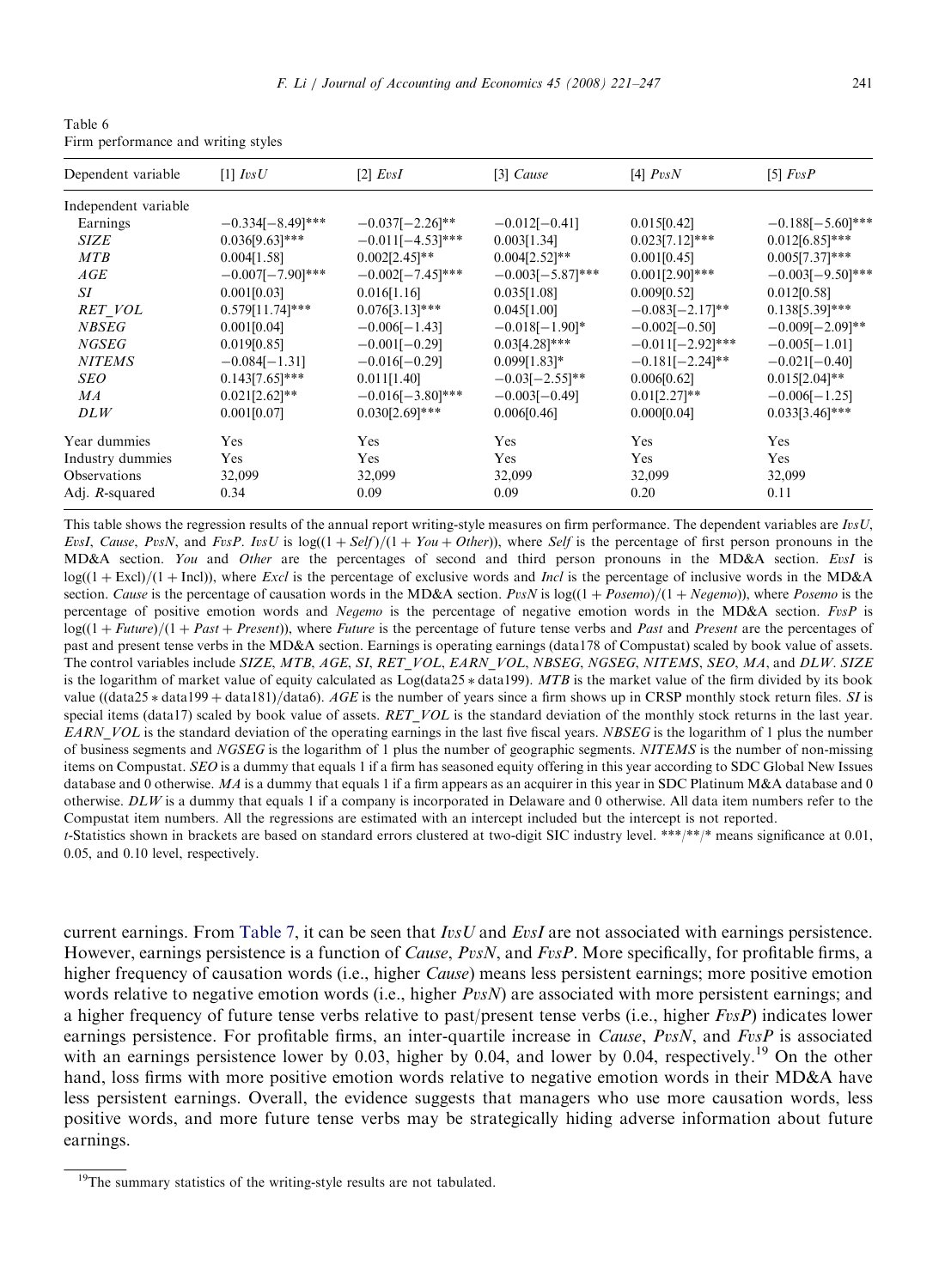<span id="page-21-0"></span>Table 7Earnings persistence and writing styles

| Dependent variable Sample: profitable firms |                 |             | Sample: loss firms                                                      |                 |                     |                  |                 |                 |                   |                 |
|---------------------------------------------|-----------------|-------------|-------------------------------------------------------------------------|-----------------|---------------------|------------------|-----------------|-----------------|-------------------|-----------------|
| Independent<br>variable                     |                 |             |                                                                         |                 |                     |                  |                 |                 |                   |                 |
| Earnings                                    |                 |             | $-0.360[-0.34] -0.283[-0.26] -0.386[-0.35] -0.410[-0.36] -0.351[-0.32]$ |                 |                     | 0.927[0.41]      | 0.957[0.42]     | 0.950[0.42]     | 1.288[0.62]       | 1.070[0.47]     |
| I vs U                                      | $-0.003[-0.59]$ |             |                                                                         |                 |                     | $-0.015[-1.95]*$ |                 |                 |                   |                 |
| Earnings $*IvsU$                            | $-0.025[-0.53]$ |             |                                                                         |                 |                     | $-0.022[-0.82]$  |                 |                 |                   |                 |
| EvsI                                        |                 | 0.000[0.05] |                                                                         |                 |                     |                  | $-0.006[-0.63]$ |                 |                   |                 |
| Earnings $*EvsI$                            |                 | 0.005[0.10] |                                                                         |                 |                     |                  | $-0.002[-0.04]$ |                 |                   |                 |
| Cause                                       |                 |             | 0.003[1.39]                                                             |                 |                     |                  |                 | $-0.004[-0.92]$ |                   |                 |
| Earnings*Cause                              |                 |             | $-0.049[-2.27]**$                                                       |                 |                     |                  |                 | $-0.006[-0.27]$ |                   |                 |
| PvsN                                        |                 |             |                                                                         | $-0.006[-0.84]$ |                     |                  |                 |                 | $-0.018[-1.40]$   |                 |
| Earnings $*PvsN$                            |                 |             |                                                                         | $0.089[1.71]*$  |                     |                  |                 |                 | $-0.111[-2.25]**$ |                 |
| FvSP                                        |                 |             |                                                                         |                 | 0.002[0.46]         |                  |                 |                 |                   | $-0.006[-0.60]$ |
| Earnings* $FvsP$                            |                 |             |                                                                         |                 | $-0.118[-2.77]$ *** |                  |                 |                 |                   | 0.041[0.80]     |
| Year dummies                                | Yes             | Yes         | Yes                                                                     | Yes             | Yes                 | Yes              | Yes             | Yes             | Yes               | Yes             |
| Industry dummies                            | Yes             | Yes         | Yes                                                                     | Yes             | Yes                 | Yes              | Yes             | Yes             | Yes               | Yes             |
| Control variables                           | <b>Yes</b>      | Yes         | Yes                                                                     | Yes             | Yes                 | Yes              | Yes             | Yes             | Yes               | Yes             |
| Observations                                | 18,507          | 18,507      | 18,507                                                                  | 18,507          | 18,507              | 5,418            | 5,418           | 5,418           | 5,418             | 5,418           |
| Adj. $R$ -squared                           | 0.42            | 0.42        | 0.42                                                                    | 0.42            | 0.42                | 0.41             | 0.41            | 0.41            | 0.41              | 0.41            |

This table shows the effect of annual report writing styles on earnings persistence by regressing future earnings on current earnings, the writing style measures, and their interactions. The samples in columns [1–5] are firms that report <sup>a</sup> positive earnings, and those in columns [6–10] are all firm-years that report losses. The dependent variables are earnings of year  $t + 1$ , scaled by book value of assets. The five categories of writing styles (IvsU, EvsI, Cause, PvsN, and FvsP) are defined as follows: IvsU is  $log((1 + Self)/(1 + You + Other)$ ), where Self is the percentage of first person pronouns in the MD&A section. You and Other are the percentages of second and third person pronouns in the MD&A section. EvsI is  $log((1 + Exc))/(1 + Inc))$ , where *Excl* is the percentage of exclusive words and *Incl* is the percentage of inclusive words in the MD&A section. *Cause* is the percentage of causation words in the MD&A section. PvsN is log( $(1 + Posemo)/(1 + Negemo)$ ), where Posemo is the percentage of positive emotion words and Negemo is the percentage of negative emotion words in the MD&A section. FvsP is  $log((1 + Future)/(1 + Past + Present)$ , where Future is the percentage of future tense verbs and Past and Present are the percentages of past and present tense verbs in the MD&A section.

The control variables (coefficients unreported) include ACC, DIV, SIZE, MTB, AGE, SI, RET VOL, EARN VOL, NBSEG, NGSEG, NITEMS, SEO, MA, DLW and their interactions with earnings. Accruals is calculated as  $\frac{data178 - data308}{data6}$ . DIV is a dummy that equals 1 if a firm has dividend (i.e., data21 > 0) this year and 0 otherwise. SIZE is the logarithm of market value of equity calculated as Log(data25 \* data199). MTB is the market value of the firm divided by its book value ((data25 \* data199 + data181)/data6). AGE is the number of years since a firm shows up in CRSP monthly stock return files. SI is special items (data17) scaled by book value of assets. RET VOL is the standard deviation of the monthly stock returns in the last year. EARN\_VOL is the standard deviation of the operating earnings in the last five fiscal years. NBSEG is the logarithm of 1 plus the number of business segments and NGSEG is the logarithm of 1 plus the number of geographic segments. NITEMS is the number of non-missing items on Compustat. SEO is a dummy that equals 1 if a firm has seasoned equity offering in this year according to SDC Global New Issues database and 0 otherwise. MA is a dummy that equals 1 if a firm appears as an acquirer in this year in SDC Platinum M&A database and 0 otherwise.  $DLW$  is a dummy that equals 1 if a company is incorporated in Delaware and 0 otherwise. All data item numbers refer to the Compustat item numbers. All the regressions are estimated with an intercept included but the intercept is not reported.

<sup>t</sup>-Statistics shown in brackets are based on standard errors clustered at two-digit SIC industry level. \*\*\*/\*\*/\* means significance at 0.01, 0.05, and 0.10 level, respectively.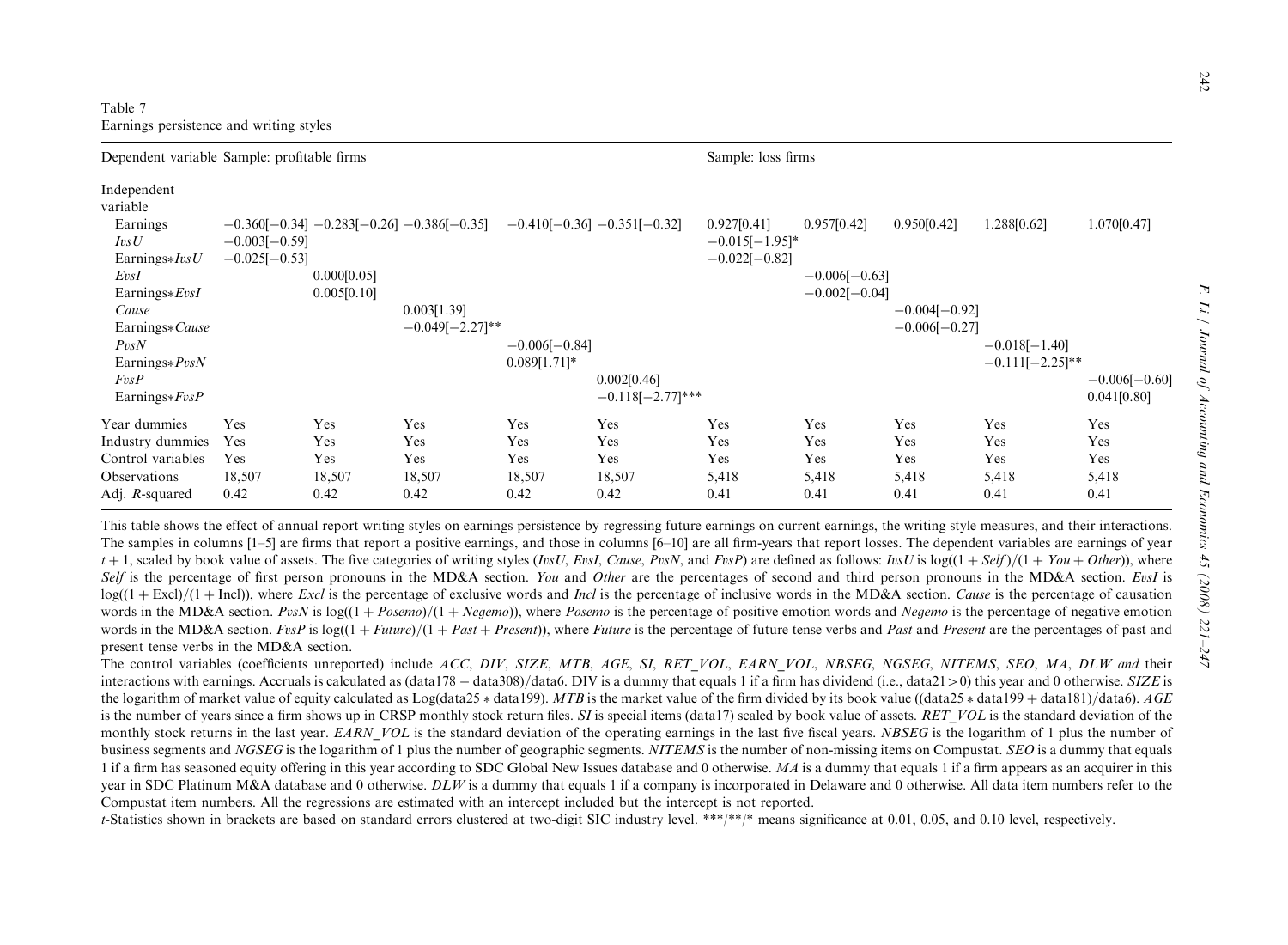The associations between the writing styles of annual reports and earnings could potentially help sort out the alternative explanations to the findings [\(Bloomfield \(2008\)](#page-25-0)). For instance, as discussed in [Bloomfield](#page-25-0) [\(2008\)](#page-25-0), the attribution theory in psychology predicts that when people try to explain a bad outcome, they are more likely to attribute the outcome to other parties and hence refer more often to other people than to themselves. The negative relation between earnings and  $IvsU$  suggests that the empirical results are perhaps not driven by the attribution bias of managers.

# 6. Further analyses

#### 6.1. Unexercised stock option holdings and incentives to obfuscate information

The research design in the paper cannot establish causality between earnings persistence and the annual report readability. For instance, one alternative explanation is that perhaps bad news is inherently more difficult to present and requires more complicated language. One way to mitigate this concern is to find a setting in which the incentive for managers to obfuscate information is stronger and to check whether the empirical results are stronger there. This section provides some evidence on this matter.

Prior research has documented that managers strategically withhold good news before scheduled employee stock options grants ([Aboody and Kasznik, 2000\)](#page-25-0) and managers' disclosure behavior is associated with their trading incentives [\(Rogers, 2004\)](#page-26-0). Managers may want to delay the release of bad information if they have an abundance of unexercised stock options. I link this intuition with the association between readability and earnings persistence. Assuming everything else to be equal, managers with more unexercised stock options may want to increase the complexity of the annual reports when current good earnings are not persistent.

This is indeed the case. Panel A of [Table 8](#page-23-0) shows that the interaction of UNEX OPT, a measure of the amount of unexercised (but exercisable) employee stock options, and earnings and the Fog index loads up negatively, suggesting that our empirical results are stronger for firms with more unexercised executive stock options. Untabulated descriptives statistics on UNEX OPT show that for firms at the 25th percentile of UNEX OPT, an increase in Fog by 1 reduces one-year ahead earnings persistence by 0.014; on the other hand, for firms at the 75th percentile, an increase in Fog by 1 implies a one-year ahead earnings persistence lower by 0.039. Similar results are observed for *Length* (Panel B of Table 8), although the statistical significance is lower.

# 6.2. Future stock returns and annual report readability

Managers may benefit from writing more complicated annual reports by delaying the incorporation of bad news into stock prices, as prior studies show that the stock market may under-react to the textual information found in annual reports (e.g., [Li, 2006](#page-26-0)). This section therefore checks whether the stock prices reflect the implications of annual report readability for future earnings.

I regress the 12-month stock returns following the 10-K filing date on the Fog and Length. The Fama–MacBeth regression results in [Table 9](#page-24-0) indicate that there is no significant association between annual report readability and length and future stock returns.<sup>20</sup> The change in the Fog has no predictive power for the following year's stock returns either. However, the change in Length (Length<sub>t</sub> – Length<sub>t-1</sub>) is negatively associated with the following year's returns (column [6], with a *t*-statistic of  $-3.72$ ), suggesting that the stock market does not fully understand the implications of annual report length for future performance and that managers could benefit from obfuscating information through lengthy disclosures. Overall, there is mixed evidence on whether managers successfully delay the incorporation of bad news into stock prices by writing more complicated annual reports.

 $20$ Unreported results based on two sub-samples (small firms, defined as firms with a market value of less than \$2 billion, and firms with low institutional ownership defined as firms with institutional ownership lower than 20%) also show no relation between annual report readability and future returns.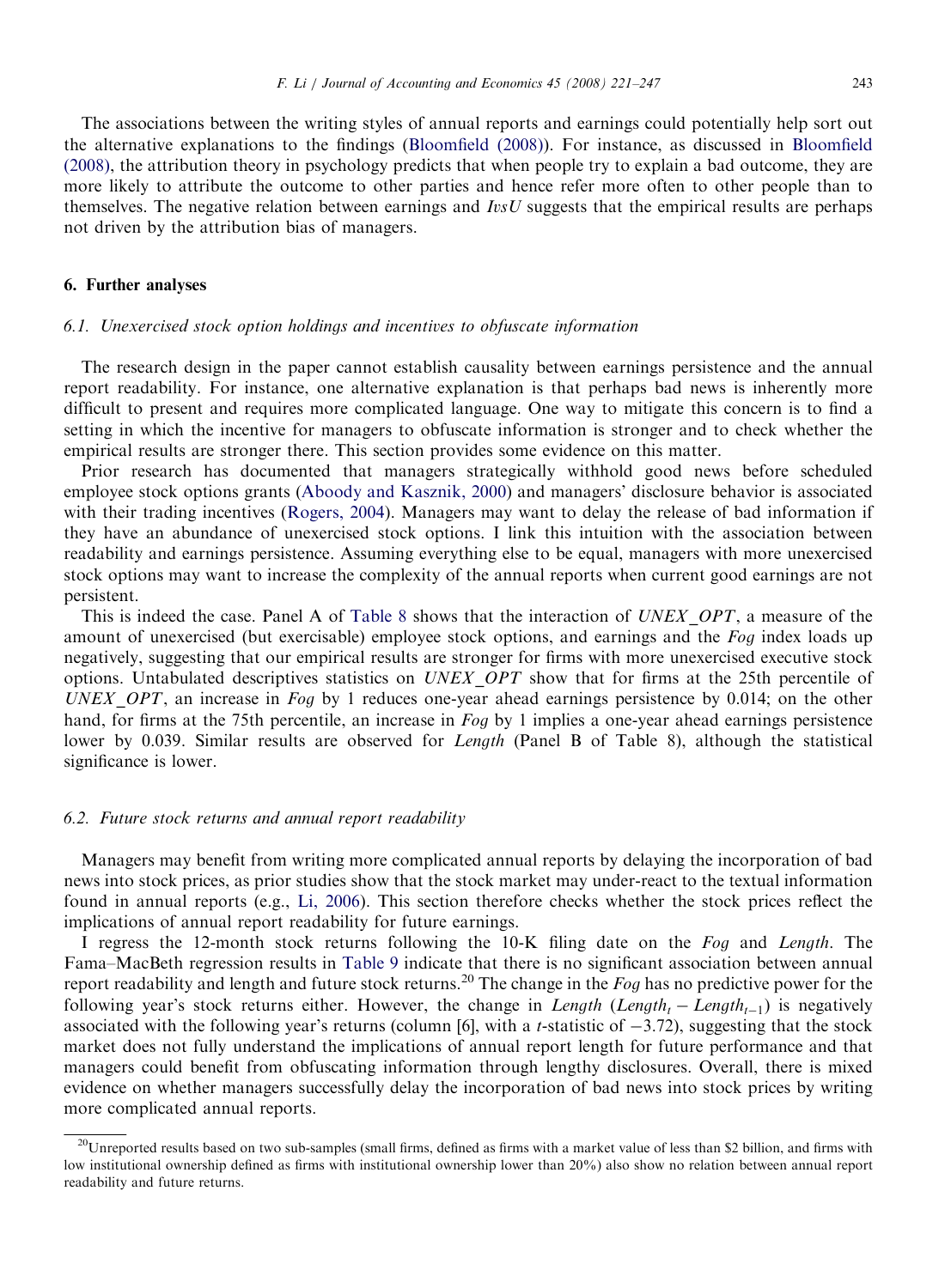<span id="page-23-0"></span>Table 8

|                              | Dependent variables       |                           |                           |                            |  |  |
|------------------------------|---------------------------|---------------------------|---------------------------|----------------------------|--|--|
|                              | [1] $\text{Earn}_{(t+1)}$ | [2] $\text{Earn}_{(t+2)}$ | [3] $\text{Earn}_{(t+3)}$ | [4 $\text{Earn}_{(t+4)}$ ] |  |  |
| (A)                          |                           |                           |                           |                            |  |  |
| Earnings                     | $1.869[1.87]*$            | 0.978[0.61]               | 0.602[0.42]               | $-1.964[-1.06]$            |  |  |
| Fog                          | 0.001[1.50]               | 0.002[1.34]               | 0.000[0.21]               | $-0.001[-0.75]$            |  |  |
| Earnings $*$ Fog             | $-0.017[-1.82]*$          | $-0.023[-2.12]$ **        | $-0.006[-0.50]$           | 0.005[0.35]                |  |  |
| <b>UNEX OPT</b>              | $-0.028[-2.45]$ **        | $-0.024[-1.89]*$          | $-0.037[-1.88]*$          | $-0.071[-2.31]**$          |  |  |
| Earnings * UNEX OPT          | $0.218[2.30]$ **          | $0.210[2.06]$ **          | $0.379[2.24]**$           | $0.710[2.89]$ ***          |  |  |
| Fog*UNEX OPT                 | $0.001[2.34]$ **          | $0.001[1.72]*$            | $0.002[1.80]*$            | $0.004[2.30]**$            |  |  |
| Earnings $* Fog * UNEX$ OPT  | $-0.011[-2.31]**$         | $-0.011[-2.00]**$         | $-0.020[-2.22]**$         | $-0.037[-2.92]***$         |  |  |
| <b>Observations</b>          | 7,407                     | 6,235                     | 5,122                     | 4,051                      |  |  |
| Adj. R-squared               | 0.56                      | 0.39                      | 0.31                      | 0.28                       |  |  |
| (B)                          |                           |                           |                           |                            |  |  |
| Earnings                     | $1.818[1.89]*$            | 0.640[0.40]               | 0.598[0.42]               | $-1.706[-1.01]$            |  |  |
| Length                       | $0.004[1.94]*$            | 0.002[0.72]               | 0.002[0.55]               | 0.000[0.13]                |  |  |
| Earnings * Length            | $-0.036[-2.14]$ **        | $-0.030[-1.64]$           | $-0.022[-0.95]$           | $-0.008[-0.30]$            |  |  |
| <b>UNEX OPT</b>              | $-0.015[-1.30]$           | $-0.010[-0.79]$           | $-0.023[-1.54]$           | $-0.052[-2.02]**$          |  |  |
| Earnings * UNEX OPT          | 0.123[1.31]               | 0.076[0.77]               | $0.249[1.99]*$            | $0.491[2.41]**$            |  |  |
| $Length * UNEX$ OPT          | 0.001[1.17]               | 0.001[0.62]               | 0.002[1.42]               | $0.005[1.99]*$             |  |  |
| Earnings * Length * UNEX OPT | $-0.012[-1.30]$           | $-0.008[-0.73]$           | $-0.025[-1.94]*$          | $-0.049[-2.39]**$          |  |  |
| Observations                 | 7,407                     | 6,235                     | 5,122                     | 4,051                      |  |  |
| Adj. R-squared               | 0.56                      | 0.39                      | 0.31                      | 0.28                       |  |  |
|                              |                           |                           |                           |                            |  |  |

The effect of executive option holdings. (A) Fog and earnings persistence; (B) length and earnings persistence

All the regressions in this table are based on the sub-sample of profit firm-years. The dependent variables are earnings of year  $t + 1$  to year  $t + 4$ . Fog is the Fog index calculated as (words per sentence + percent of complex words)  $*0.4$ . Length is the natural logarithm of the number of words in annual reports. Earnings is operating earnings (data178 of Compustat) scaled by book value of assets. UNEX OPT is the logarithm of (number of exercisable but unexercised stock options owned by the CEO/number of shares owned by the CEO), both of which numbers are from the EXECUCOMP database.

The control variables (coefficients unreported) include ACC, DIV, SIZE, MTB, AGE, SI, RET\_VOL, EARN\_VOL, NBSEG, NGSEG, NITEMS, MKT\_RET, HINDEX, HTECH, PLIT, SEO, MA, DLW and their interactions with earnings. Accruals is calculated as  $\frac{d \text{data308}}{d \text{ata308}}$  (data6. *DIV* is a dummy that equals 1 if a firm has dividend (i.e., data21 > 0) this year and 0 otherwise. SIZE is the logarithm of market value of equity calculated as  $Log(data25 * data199)$ . MTB is the market value of the firm divided by its book value  $(data25 * data199 + data181)/data6$ . AGE is the number of years since a firm shows up in CRSP monthly stock return files. SI is special items (data17) scaled by book value of assets. RET VOL is the standard deviation of the monthly stock returns in the last year. EARN VOL is the standard deviation of the operating earnings in the last five fiscal years. NBSEG is the logarithm of 1 plus the number of business segments and NGSEG is the logarithm of 1 plus the number of geographic segments. NITEMS is the number of non-missing items on Compustat. SEO is a dummy that equals 1 if a firm has seasoned equity offering in this year according to SDC Global New Issues database and 0 otherwise. MA is a dummy that equals 1 if a firm appears as an acquirer in this year in SDC Platinum M&A database and 0 otherwise.  $DLW$  is a dummy that equals 1 if a company is incorporated in Delaware and 0 otherwise. Year and industry fixed effects are also included. All data item numbers refer to the Compustat item numbers. All the regressions are estimated with an intercept included but the intercept is not reported.

*t*-Statistics shown in brackets are based on standard errors clustered at two-digit SIC industry level.  $**$  /  $**$  /  $*$  means significance at 0.01, 0.05, and 0.10 level, respectively.

# 7. Conclusions

This paper provides the first large-sample evidence on the determinants and implications of the lexical properties of corporate disclosures. In particular, I study the implications of annual report readability and other lexical features of annual report for current performance and earnings persistence. The empirical findings can be summarized as follows. First, annual reports of firms with poor performance are more difficult to read. The effect is statistically (but not economically) significant. Second, the profits of firms with annual reports that are easier to read are more persistent. The effect is economically significant: an inter-quartile change in annual readability has about the same impact on profit persistence as do accruals. Viewed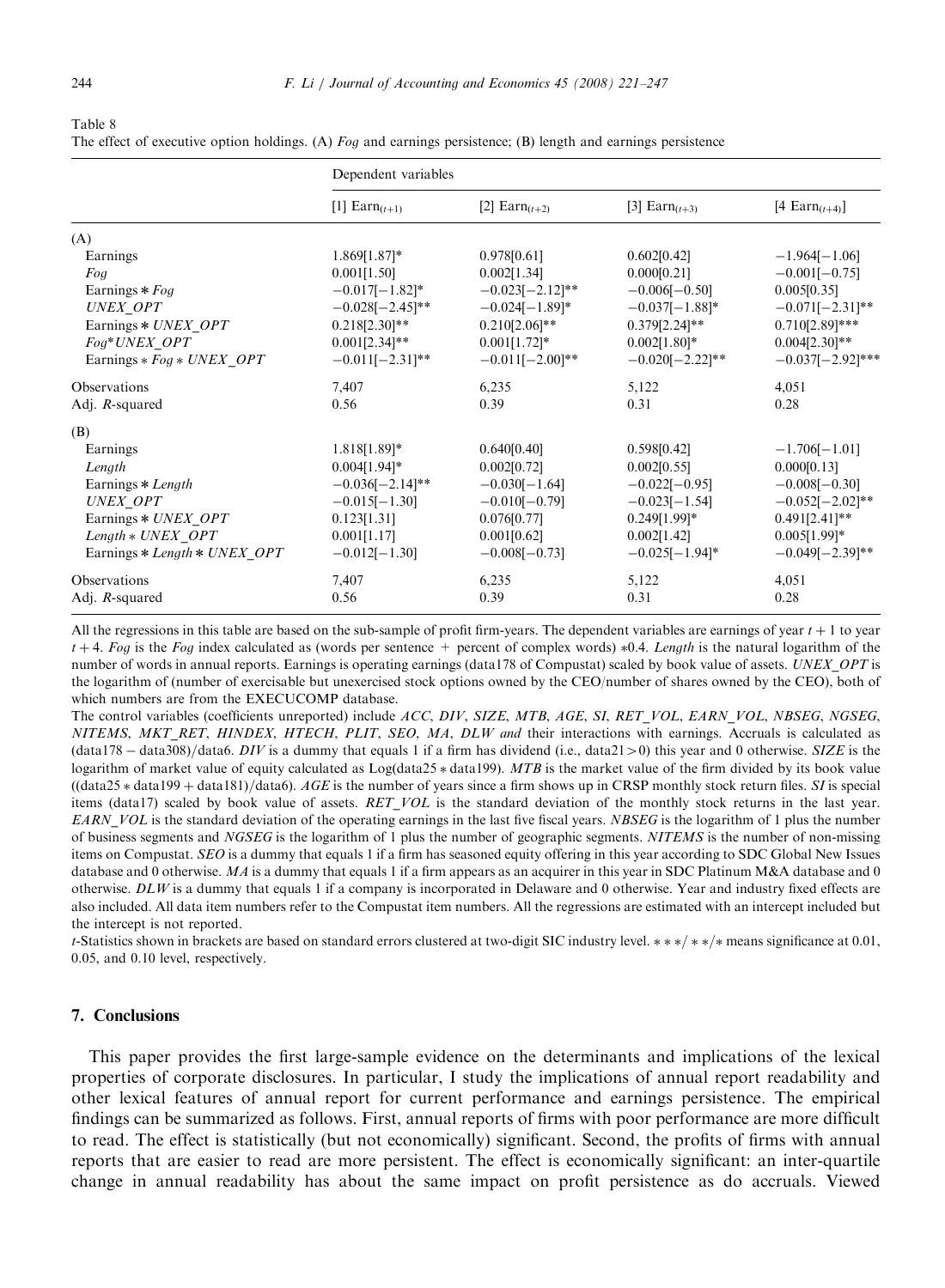<span id="page-24-0"></span>Table 9 Fama–MacBeth regressions of future returns on Fog and Length

| Dependent variable [1] $Ret_{(t+1)}$  |      | [2] $Ret_{(t+1)}$                            | [3] $Ret_{(t+1)}$ | Dependent variable [4] $Ret_{(t+1)}$ |                             | [5] $Ret_{(t+1)}$             | [6] $Ret_{(t+1)}$   |
|---------------------------------------|------|----------------------------------------------|-------------------|--------------------------------------|-----------------------------|-------------------------------|---------------------|
| Independent                           |      |                                              |                   |                                      |                             |                               |                     |
| variable                              |      |                                              |                   |                                      |                             |                               |                     |
| $Fog_{(t)}$                           |      | $-0.001[-0.16] -0.002[-0.54]$                |                   |                                      |                             | $-0.011[-0.84] -0.006[-0.33]$ |                     |
| Earnings $_{(t)}$                     |      | $-0.222[-0.48]$                              |                   |                                      |                             | 0.496[0.50]                   |                     |
| Earnings <sub>(t)</sub> * $Fog_{(t)}$ |      | 0.014[0.60]                                  |                   |                                      |                             | $-0.047[-0.44]$               |                     |
| $Fog_{(t)} - Fog_{(t-1)}$             |      |                                              | $-0.020[-0.28]$   |                                      |                             |                               | $-0.022[-3.72]$ *** |
| Constant                              |      | $0.199[2.73]***0.219[3.29]***0.233[2.73]***$ |                   |                                      | $0.295[3.13]***0.249[1.61]$ |                               | $0.233[2.73]$ ***   |
| Number of years                       | 10   | 10                                           | 9                 | Number of years                      | 10                          | 10                            | 9                   |
| Average                               | 3024 | 3022                                         | 3373              | Average                              | 3024                        | 3022                          | 3373                |
| observations                          |      |                                              |                   | observations                         |                             |                               |                     |
| Average adj. $R$ -<br>squared         | 0.00 | 0.00                                         | 0.00              | Average adj. $R$ -<br>squared        | 0.00                        | 0.00                          | 0.00                |

The dependent variables are annual returns of year  $t + 1$  (the 12-month returns starting from the month after the annual report filing date). Fog is the Fog index calculated as (words per sentence + percent of complex words) \* 0.4. Length is the natural logarithm of the number of words in the annual reports. Earnings is operating earnings (data178 of Compustat) scaled by book value of assets.

*t*-Statistics shown in brackets are based on the coefficients from the annual cross-sectional regressions. \*\*\*/\*\*/\* means significance at 0.01, 0.05, and 0.10 level, respectively.

collectively, the evidence in this paper suggests that managers may be opportunistically structuring the annual reports to hide adverse information from investors.

## Appendix A. Steps to calculate the readability indices

This appendix explains the details of calculating the readability indices starting from the raw 10-K filings used in this paper. I first download the 10-K report from Edgar and perform the following editing before further analysis. First, the heading information that is contained between (SEC-HEADER) and  $\langle$ /SEC-HEADER) is deleted. Second, all the tables that begin with  $\langle$ TABLE $\rangle$  and end with  $\langle$ /TABLE $\rangle$  or the paragraphs that contain  $\langle S \rangle$  or  $\langle C \rangle$  are deleted, because  $\langle S \rangle$  and  $\langle C \rangle$  tags are used by some firms to present tables. Next, all the tags in the format of  $\langle \ldots \rangle$  and  $\langle \& \ldots \rangle$ , which are used widely in documents in SEC HTML or XML format documents, are replaced with blanks. Finally, to make sure that all the tables, tabulated text, or financial statements are excluded, all the paragraphs with more than 50% of non-alphabetic characters (e.g., white spaces or numbers) are deleted.

The file after the editing is then analyzed using the Fathom package in Perl. The package can calculate the typical text statistics, including the number of characters, number of words, percent of complex words (i.e., words with more than three syllables), number of sentences, number of text lines, number of paragraphs, syllables per word, and words per sentence. Based on the statistics, the package also produces the summary readability indices used in the paper.

#### Appendix B. Steps to extract MD&A and Notes to the financial statements

This appendix explains the details of extracting the MD&A section and Notes from 10-K filings. Starting with the raw 10-K file, I first delete the SEC-header information, all the contents between  $(TABLE)$  and  $\langle$ TABLE) text, the paragraphs that contain  $\langle S \rangle$  or  $\langle C \rangle$ , all the tags in the format of  $\langle ... \rangle$  and  $\langle \& ... \rangle$  are removed using the same process described in Appendix A.

Within the remaining text, the program identifies a line that satisfies one of the following criteria as the beginning of the MD&A section: (1) the line starts with "management's discussion" or "management's discussion'' following some white spaces; (2) the line contains ''management's discussion'' and (''item''+one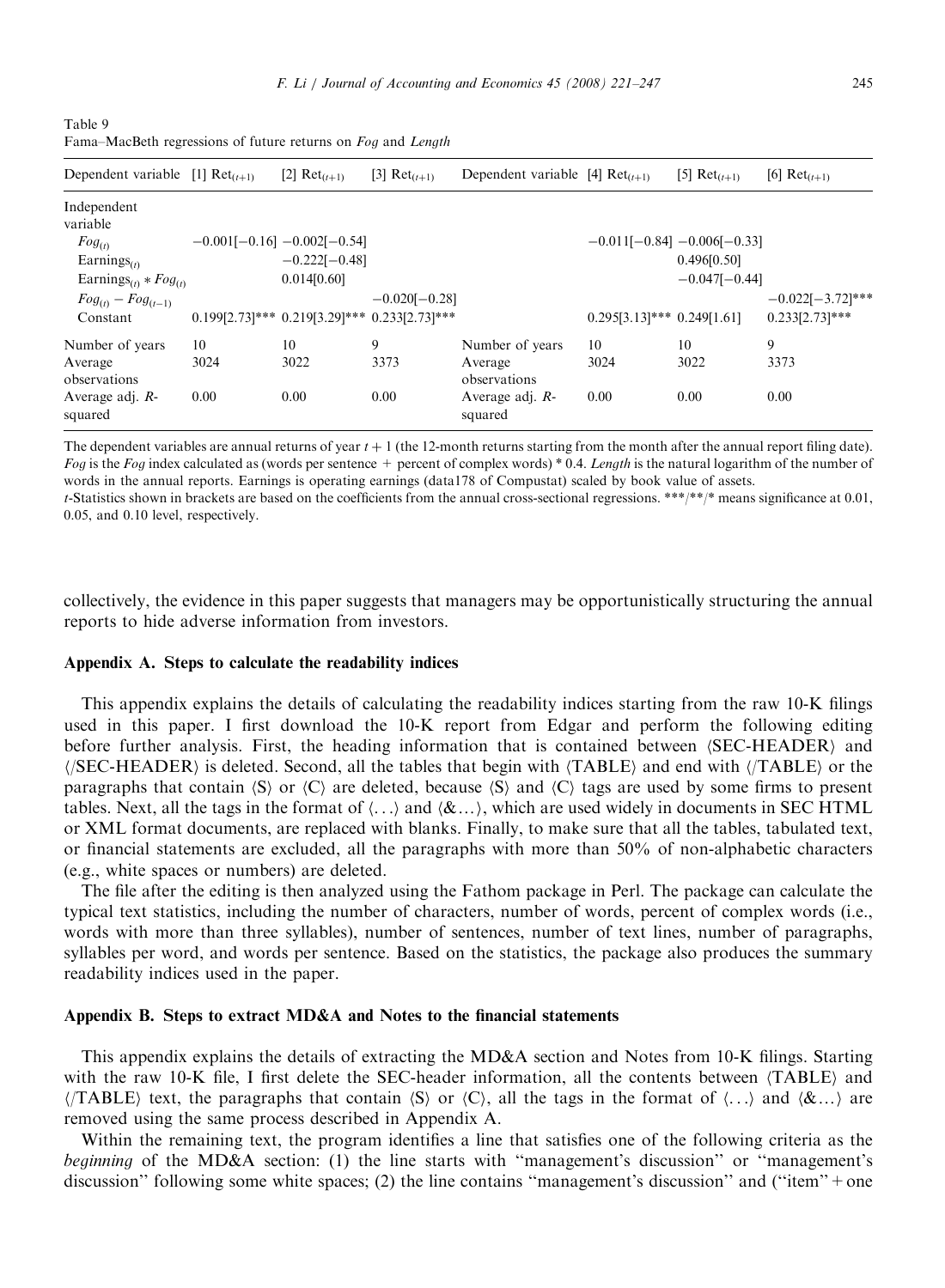<span id="page-25-0"></span>or more white space+''7'') and does not contain the word ''see''; (3) the line starts with some white spaces followed by ''managements discussion'' or ''managements discussion''; or (4) the line contains ''managements discussion" and ("item" + one or more white space  $+$ "7") and does not contain the word "see." Since many firms refer to the MD&A section in the front-matter of the annual reports, the word ''see'' serves to identify all such situations. The program identifies a line that satisfies one of the following criteria as the *ending* of the MD&A section: (1) the line begins with some white spaces followed by ''Financial Statements'' or ''Financial Statements''; (2) the line contains "item" followed by one or more white spaces and the number " $8$ "; (3) the line contains ''Supplementary Data''; or (4) the line begins with some white spaces followed by ''SUMMARY OF SELECTED FINANCIAL DATA'' or ''SUMMARY OF SELECTED FINANCIAL DATA.'' Most firms have a table of contents listing the main sections of the 10-K filing. In some instances, this table of contents is not embedded between  $\langle TABLE \rangle$  and  $\langle \langle TABLE \rangle$  and therefore is not cleaned in the previous steps. As a result, the line in the table of contents about MD&A will also be picked up by the program as part of the MD&A.

Similarly, the program identifies a line as the beginning of the Notes, if: (1) the line starts with ''NOTES TO'' or some white spaces followed by ''NOTES TO''; and (2) the line does not contain any number except when it follows ''for the years ended.'' The program identifies a line that satisfies one of the following criteria as the ending of the Notes: (1) the line contains ''Changes in and Disagreements with Accountants'' or ''DISAGREEMENTS ON ACCOUNTING''; (2) the line contains ''DIRECTORS AND EXECUTIVE OFFICERS''; or (3) the line contains ''exhibit index.''

After the MD&A and the Notes are identified, all the paragraphs with more than 50% of non-alphabetic characters (e.g., white spaces or numbers) are deleted. Finally, the Fathom package is used to calculate the readability measures.

#### References

- Aboody, D., Kasznik, R., 2000. CEO stock option awards and the timing of corporate voluntary disclosures. Journal of Accounting and Economics 29, 73–100.
- Baginski, S.P., Hassell, J.M., Kimbrough, M.D., 2004. Why do managers explain their earnings forecasts? Journal of Accounting Research 42, 1–29.
- Baker, H.E., Kare, D.D., 1992. Relationship between annual report readability and corporate financial performance. Management Research News 15, 1–4.
- Barker, R., 2002. A three-point plan for SEC reform. Business Week Online.
- Barnett, A., Leoffler, K., 1979. Readability of accounting and auditing messages. Journal of Business Communication 16, 49–59.
- Bencivenga, D., 1997. Short cut for investors: why read a prospectus when a profile will do? New York Law Journal.
- Berger, P., Chen, J., Li, F., 2006. Firm-specific information and cost of equity capital, Working Paper, University of Chicago.
- Bloomfield, R.J., 2002. The ''incomplete revelation hypothesis'' and financial reporting. Accounting Horizons 16, 233–243.
- Bloomfield, R., 2008. Discussion of annual report readability, current earnings, and earnings persistence. Journal of Accounting and Economics, this issue.
- Clatworthy, M., Jones, M.J., 2001. The effect of thematic structure on the variability of annual report readability. Accounting, Auditing & Accountability Journal 14, 311–326.
- Cohen, D., 2005. Financial reporting quality: determinants and economic consequences. Working Paper, New York University.
- Collins-Thompson, K., Callan, J., 2005. Predicting reading difficulty with statistical language models. Journal of the American Society for Information Science and Technology 56, 1448–1462.
- Courtis, J.K., 1986. An investigation into annual report readability and corporate risk return relationships. Accounting and Business Research, 285–294.
- Daines, R., 2001. Does Delaware law improve firm value? Journal of Financial Economics 62, 525–558.
- Davis, A.K., Piger, J.M., Sedor, L.M., 2005. Beyond the numbers: an analysis of optimistic and pessimistic language in earnings press releases. Working Paper, Washington University.
- Dechow, P.M., Ge, W., 2005. The persistence of earnings and cash flows and the role of special items: Implications for the accrual anomaly. Review of Accounting Studies, forthcoming.
- Dechow, P.M., Schrand, C.M., 2004. Earnings Quality, first ed. Research Foundation of CFA Institute, Charlottesville, Virginia.
- Firtel, K.B., 1999. Plain English: a repraisal of the intended audience of disclosure under the securities act of 1933. Southern California Law Review 72, 851–897.
- Francis, J., LaFond, R., Olsson, P., Schipper, K., 2005a. The market pricing of accruals quality. Journal of Accounting and Economics 2, 295–327.